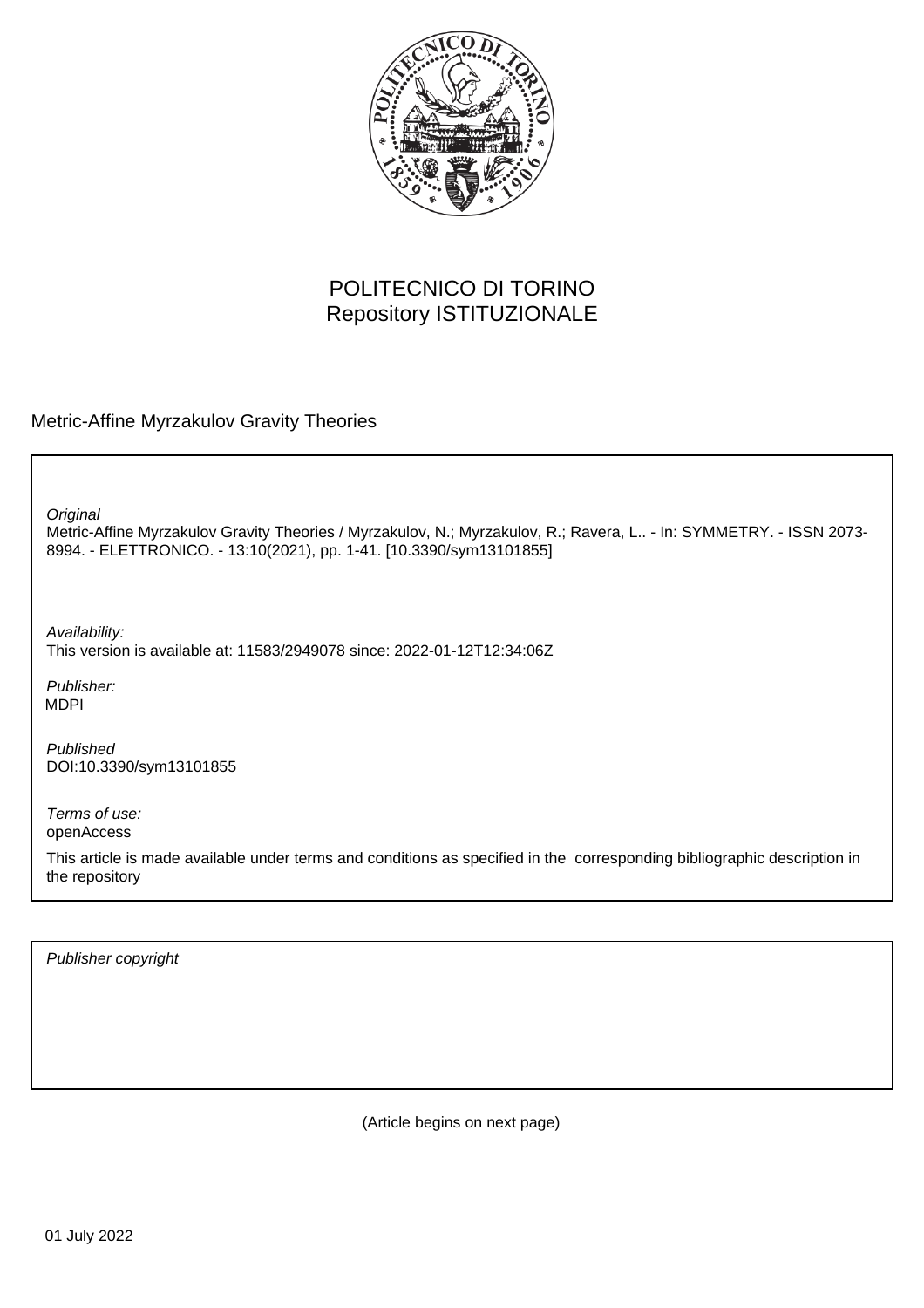



## *Article* **Metric-Affine Myrzakulov Gravity Theories**

**Nurgissa Myrzakulov 1,2,\*, Ratbay Myrzakulov 1,2 and Lucrezia Ravera 3,4**

- <sup>1</sup> Eurasian International Centre for Theoretical Physics, Nur-Sultan 010009, Kazakhstan; myrzakulov\_r@enu.kz<br><sup>2</sup> Eurasian National Iniversity, Nur-Sultan 010008, Kazakhstan
- <sup>2</sup> Eurasian NationalUniversity, Nur-Sultan 010008, Kazakhstan<br><sup>3</sup> EUCAT Politanias di Terina Caras Duce deali Alemani 24, 10
- <sup>3</sup> DISAT, Politecnico di Torino, Corso Duca degli Abruzzi 24, 10129 Torino, Italy; lucrezia.ravera@polito.it
- 4 INFN, Sezione di Torino, Via P. Giuria 1, 10125 Torino, Italy
- **\*** Correspondence: myrzakulov\_na@enu.kz

**Abstract:** In this paper, we review the so-called Myrzakulov Gravity models (MG-N, with  $N = I, II, \ldots$ ) VIII) and derive their respective metric-affine generalizations (MAMG-N), discussing also their particular sub-cases. The field equations of the theories are obtained by regarding the metric tensor and the general affine connection as independent variables. We then focus on the case in which the function characterizing the aforementioned metric-affine models is linear and consider a Friedmann-Lemaître–Robertson–Walker background to study cosmological aspects and applications. Historical motivation for this research is thoroughly reviewed and specific physical motivations are provided for the aforementioned family of alternative theories of gravity.

**Keywords:** modified gravity; metric-affine gravity; gravitation and cosmology

## **1. Introduction**

In the 20th century, physics experienced extraordinary progress with the formulation of General Relativity (GR), Einstein's well-celebrated theory of gravity. However, despite its great success and solid predictive power, GR is not devoid of limitations, which manifest as shortages at both very small and large scales [1,2], along with contradictions between theory and observations. In particular, the flaws of GR at large scales are grievous given that gravity appears to be the force that rules cosmic evolution. In this context, GR is indeed unable to explain the observed late-time accelerated expansion of the universe. Another problematic point is the inability of GR to explicate the rotational curves of galaxies without the need for dark matter. Further open issues which highly involve gravity at cosmological scales and are related to each other include the horizon and so-called flatness problem, cosmic inflation and early universe, size, origin and future of the latter, the abundant and mysterious dark energy, the cosmological constant and coincidence problems.

Consequently, many physicists will agree that gravity, even though related to phenomena that we experience in everyday life, still stands as the most enigmatic of the fundamental interactions. The lack of a clear understanding of gravity has led over the years to the formulation of disparate alternative theoretical frameworks, which collectively go by the name of modified gravity [3]. In fact, the terminologies "alternative theory of gravity" and "modified gravity" have become standard for gravitational theories differing from the most conventional one, where the latter is considered to be GR (whose rigorous mathematical formulations resides in Riemannian geometry). The literature on the subject is huge. Let us mention, for instance, (Palatini and metric-affine) *f*(*R*) gravity [4–8], teleparallel  $f(T)$  gravity theories [9,10], symmetric teleparallel  $f(Q)$  gravity [11,12], and scalar-tensor theories [13,14]. Here, let us mention that teleparallel theories of gravity are typically "gauge" theories of gravity. (We put the word "gauge" in inverted commas as, commonly, gravitational theories are invariant under diffeomorphisms by construction, but they are not invariant under spacetime translations. Thus, they are not true gauge theory of the associated group considered. However, we shall adopt the terminology "gauge theory of gravity" since it is widely used in the literature, keeping in mind that in fact, in



**Citation:** Myrzakulov, N.; Myrzakulov, R.; Ravera, L. Metric-Affine Myrzakulov Gravity Theories. *Symmetry* **2021**, *1*, 0. [https://doi.org/](https://doi.org/10.3390/sym1010000)

Academic Editor: Joseph L. Buchbinder, Kazuharu Bamba

Received: 30 July 2021 Accepted: 13 September 2021 Published:

**Publisher's Note:** MDPI stays neutral with regard to jurisdictional claims in published maps and institutional affiliations.



**Copyright:** © 2021 by the authors. Licensee MDPI, Basel, Switzerland. This article is an open access article distributed under the terms and conditions of the Creative Commons Attribution (CC BY) license (https:/[/](https://creativecommons.org/licenses/by/4.0/) [creativecommons.org/licenses/by/](https://creativecommons.org/licenses/by/4.0/)  $4.0/$ ).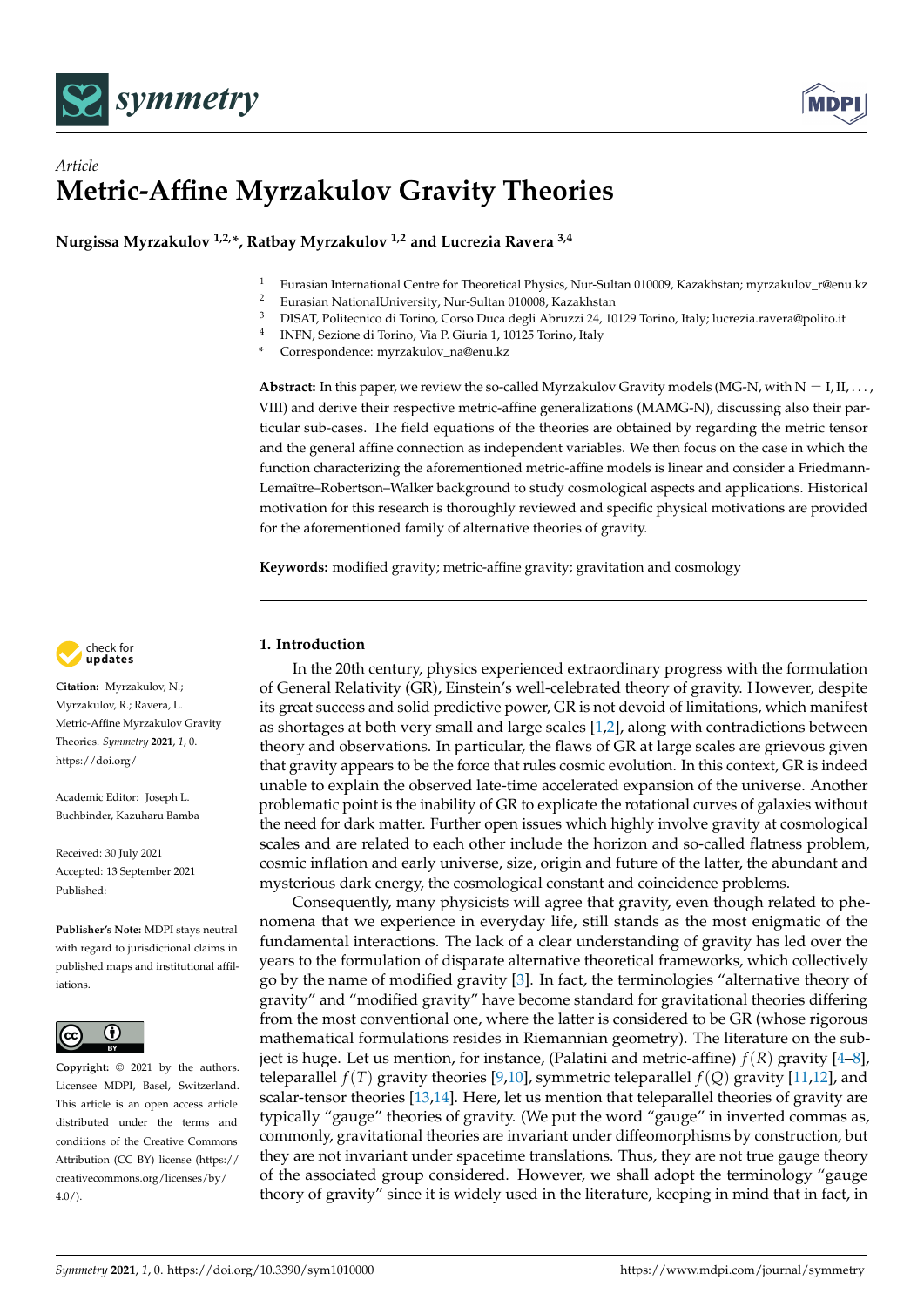that case we just have diffeomorphisms invariance rather than invariance under spacetime translations.) On one hand, one can fix a priori symmetries and form of the connection in such a way to determine the explicit form of torsion (cf., e.g.,  $[15]$ ) or nonmetricity in terms of what turns out to be the dynamical field (i.e., in the tetrads formalism, the vielbein). On the other hand, one can start with no a priori assumption on the symmetries of the connection which, however, is related to non-Riemannian quantities by the definition of the field-strengths associated with the gauge group at hand. By contrast, in this review we will consider gravitational theories out of this gauge realm, as we will further discuss in the following.

In the context of modified gravity, a wide part of the physics scientific community claims that the understanding and solution to open issues regarding the gravitational interaction may need generalizations and extensions of Riemannian geometry. It is wellknown that one way to go beyond Riemannian geometry is to release the Riemannian assumptions of metric compatibility and torsionlessness of the connection and therefore allow, as we have already anticipated above, for non-vanishing torsion and nonmetricity (along with curvature). This is the framework of non-Riemannian geometry (Regarding non-Riemannian geometry, we refer the reader to [16,17]. Moreover, we highlight [18] for a recent review of Einstein manifolds with torsion and nonmetricity and applications in physics (for further interesting applications cf., for instance, [19] and references therein).) and, in particular, the "geometric arena" where Metric-Affine Gravity (MAG) theories are developed [20–23]. Let us stress that even if the metric-affine approach has been widely used to interpret gravity as a gauge theory, there is no conceptual or physical problem in studying metric-affine theories outside this realm. This is in fact what we are going do in the present paper, where we will not deal with gauge theories of gravity. Specifically, we will work in the first order formalism, considering the metric and the connection a priori as independent, without assuming any symmetry or constraint on the connection from the very beginning. In this setting, the final form of the connection in terms of non-Riemannian objects is then obtained from the study of the field equations of the theory.

MAGs in the first order formalism are gravitational theories alternative to GR exhibiting a very general setup, with the potential of properly describing various physical scenarios, where the metric and the general affine connection (i.e., involving, in principle, torsion and nonmetricity) are considered, a priori, as independent. In particular, no symmetry is imposed a priori on the connection. An additional motivation for studying MAG theories emerges when one considers coupling with matter, as the matter Lagrangian depends on the connection as well. Therefore, in MAG there is a new physical object that comes into play when varying the matter part of the action with respect to the connection, which is the so-called hypermomentum tensor [24–26], which encompasses the microscopic characteristics of matter. In this setup, the energy-momentum tensor sources spacetime curvature by means of the metric field equations, while the hypermomentum is source of spacetime torsion and nonmetricity through the connection field equations.

Following the line of thought based on the idea that considering alternative geometric frameworks one can effectively gain better insights towards a deeper and more complete understanding of gravity than the one provided by GR, in this paper we collect and review a rather general class of gravity theories, the so-called Myrzakulov Gravity (MG) models, in the literature also referred to as MG-N,  $N = I, II, \ldots$ , VIII [27], and derive their respective metric-affine generalizations, which will go by the name of Metric-Affine Myrzakulov Gravity (MAMG) models. The action of MG theories is characterized by a generic function *F* of non-Riemannian scalars (the scalar curvature of the general affine connection, the torsion scalar, the nonmetricity scalar, and, moreover, the energy-momentum trace), which takes different form depending on the specific model. Moreover, in the metric-affine framework one may generalize the theories by including a dependence on the divergence of the dilation current, the latter being a trace of the hypermomentum tensor, in *F*. We will consider four spacetime dimensions and work in the first order (Palatini) formalism, where the metric tensor  $g_{\mu\nu}$  and the general affine connection  $\Gamma^{\lambda}{}_{\mu\nu}$  are treated, a priori,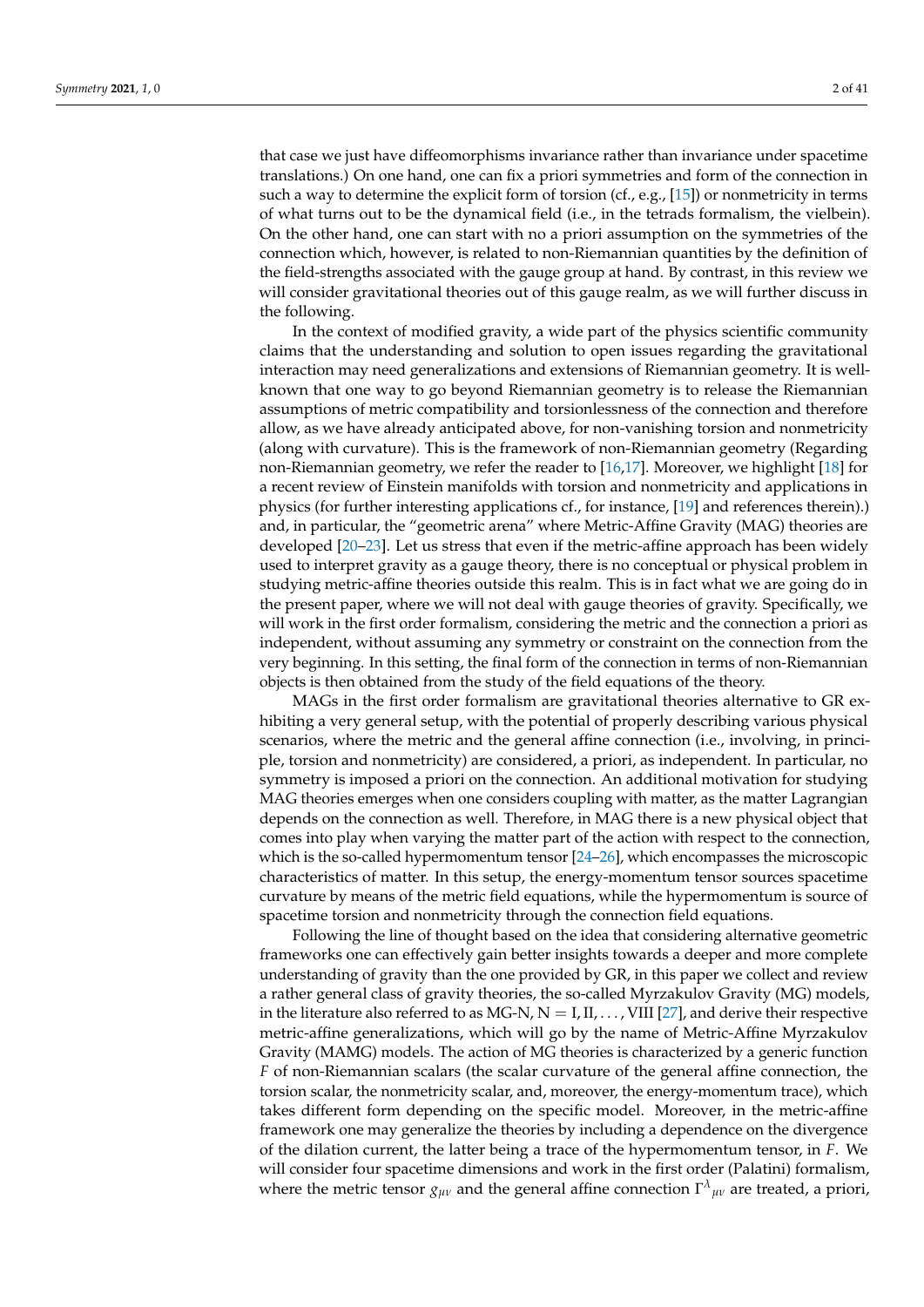as independent variables, following the lines of [28]. Subsequently, we will focus on the case in which the function characterizing the aforementioned metric-affine models is linear and consider a Friedmann-Lemaître–Robertson–Walker (FLRW) background to study cosmological aspects.

The paper is organized as follows: In Sections 2–9 we review the MG-N models and present their respective metric-affine generalizations (MAMG-N), together with their particular sub-cases, while Section 10 is devoted to the study of a non-Riemannian cosmological setup in which, in particular, we derive the modified Friedmann equations for the linear MAMG-N theories and discuss cosmological applications of the results (another application is also presented in Appendix  $\mathbb C$ ). In Section 11 we make some final remark and discuss possible future developments. In Appendix A we collect notation, conventions, definitions, and useful MAG formulas, while Appendix B gathers key expressions in the context of cosmology with torsion and nonmetricity in a homogeneous, non-Riemannian FLRW spacetime.

#### **2. MG-I and MAMG-I**

We first describe the MG-I model. Its action reads [27]

$$
S^{(I)}[g,\Gamma,\varphi] = \frac{1}{2\kappa} \int \sqrt{-g}d^4x [F(R,T) + 2\kappa \mathcal{L}_{\rm m}], \qquad (1)
$$

where  $\kappa = 8\pi G$  is the gravitational constant, *R* is the curvature scalar of the general affine connection  $\Gamma^{\lambda}{}_{\mu\nu}$  involving torsion and nonmetricity and *T* is the torsion scalar (see Appendix A). In Equation (1),  $F = F(R, T)$  is a generic function of R and T. In fact, the MG-I model represents an extension of both the  $F(R)$  and  $F(T)$  gravity theories. The action (1) depends on the metric field  $g_{\mu\nu}$ , the affine connection  $\Gamma^{\lambda}{}_{\mu\nu}$ , and the matter fields, collectively denoted by  $\varphi$ , appearing in the matter Lagrangian  $\mathcal{L}_{m}$ .

The variation of (1) with respect to the metric field yields

$$
-\frac{1}{2}g_{\mu\nu}F + F'_R R_{(\mu\nu)} + F'_T \Big(2S_{\nu\alpha\beta}S_{\mu}{}^{\alpha\beta} - S_{\alpha\beta\mu}S^{\alpha\beta}{}_{\nu} + 2S_{\nu\alpha\beta}S_{\mu}{}^{\beta\alpha} - 4S_{\mu}S_{\nu}\Big) = \kappa T_{\mu\nu} \,, \tag{2}
$$

where  $R_{(\mu\nu)}$  is the symmetric part of the Ricci tensor of Γ,  $S_{\mu\nu}^{\,\,\,\,\,\lambda}$  is the torsion tensor,  $S_{\mu\nu}$ is the torsion trace,  $T_{\mu\nu}$  is the energy-momentum tensor (cf. the respective definitions in Appendix A), and  $F'_R := \frac{\partial F}{\partial R}$ ,  $F'_T := \frac{\partial F}{\partial T}$ . (Here and in the following we adopt the notation  $F'_X := \frac{\partial F}{\partial X}$  to denote the derivative of *F* with respect to any scalar *X* of which *F* is function.) On the other hand, the connection field equations are

$$
P_{\lambda}^{\mu\nu}(F_R') + 2F_T'\left(S^{\mu\nu}{}_{\lambda} - 2S_{\lambda}{}^{[\mu\nu]} - 4S^{[\mu}\delta_{\lambda}^{\nu]}\right) = 0, \qquad (3)
$$

where  $P_{\lambda}^{\mu\nu}(F_R^{\prime})$  is the modified Palatini tensor,

$$
P_{\lambda}^{\mu\nu}(F_R') := -\frac{\nabla_{\lambda}(\sqrt{-g}F_R'g^{\mu\nu})}{\sqrt{-g}} + \frac{\nabla_{\alpha}(\sqrt{-g}F_R'g^{\mu\alpha}\delta_{\lambda}^{\nu})}{\sqrt{-g}} + 2F_R'(S_{\lambda}g^{\mu\nu} - S^{\mu}\delta_{\lambda}^{\nu} - S_{\lambda}^{\mu\nu}), \tag{4}
$$

being  $\nabla$  the covariant derivative associated with the general affine connection  $\Gamma$ .

For some cosmological implications of the MG-I model we refer the reader to [29,30], while observational constraints on the theory were studied in [31]. We will come back to these points in Section 10.

## *2.1. Metric-Affine Generalizations of the MG-I Model*

As we have already mentioned in the introduction, in the metric-affine setup the matter Lagrangian depends on the connection as well. In this framework, the theory is assumed to have, in principle, a non-vanishing hypermomentum tensor,  $\Delta_{\lambda}{}^{\mu\nu} := -\frac{2}{\sqrt{-g}}$  $δ$ ( $\sqrt{-g}$ *L*<sub>m</sub>) *δ*Γ *λ µν* , which is one of the sources of MAG theories (along with the energy-momentum tensor, cf.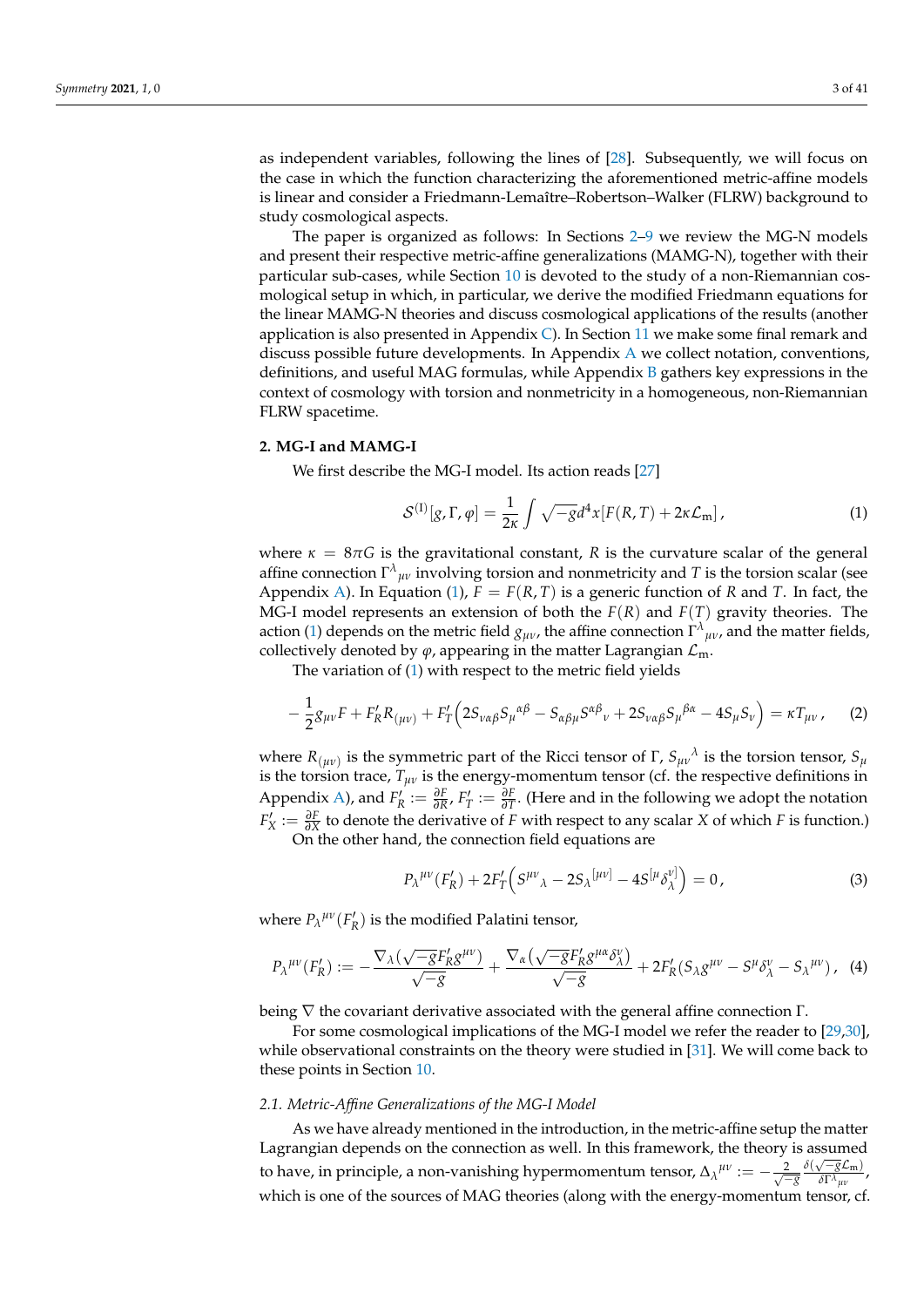Appendix A). The hypermomentum has a direct physical interpretation when split into its irreducible pieces of spin, dilation, and shear [24–26]. Moreover, as observed in [28], in the metric-affine setup one may also consider the function *F* appearing in the various MG models to depend on the contribution

$$
\mathcal{D} := \frac{1}{\sqrt{-g}} \partial_{\nu} \left( \sqrt{-g} \Delta^{\nu} \right),\tag{5}
$$

where

$$
\Delta^{\nu} := \Delta_{\mu}{}^{\mu\nu} \tag{6}
$$

is the dilation current. (In particular, the energy-momentum trace  $\mathcal{T}:=g^{\mu\nu}T_{\mu\nu}$  and  $\mathcal D$  can be placed on an equal footing (see [28] for details). The first, in fact, will appear in the MG-IV, MG-VI, MG-VII, and MG-VIII theories and in their metric-affine generalization, in which case we will also include the  $D$  contribution.)

Taking all of this into account, the MAMG-I action, which is the metric-affine generalization of  $(1)$ , reads as follows:

$$
\mathcal{S}_{\text{MAMG}}^{(I)} = \frac{1}{2\kappa} \int \sqrt{-g} d^4x [F(R, T, \mathcal{D}) + 2\kappa \mathcal{L}_{\text{m}}], \tag{7}
$$

where we have also introduced a dependence on D in the function *F*.

The metric field equations of the theory are

$$
-\frac{1}{2}g_{\mu\nu}F + F_R'R_{(\mu\nu)} + F_T'\Big(2S_{\nu\alpha\beta}S_{\mu}{}^{\alpha\beta} - S_{\alpha\beta\mu}S^{\alpha\beta}{}_{\nu} + 2S_{\nu\alpha\beta}S_{\mu}{}^{\beta\alpha} - 4S_{\mu}S_{\nu}\Big) + F_D'M_{\mu\nu} = \kappa T_{\mu\nu}\,,\tag{8}
$$

where

$$
M_{\mu\nu} := \frac{\delta \mathcal{D}}{\delta g^{\mu\nu}}\,,\tag{9}
$$

while the variation of (7) with respect to the general affine connection  $\Gamma^{\lambda}{}_{\mu\nu}$  yields

$$
P_{\lambda}^{\mu\nu}(F_{R}^{\prime}) + 2F_{T}^{\prime}\left(S^{\mu\nu}{}_{\lambda} - 2S_{\lambda}^{\lceil \mu\nu \rceil} - 4S^{\lceil \mu} \delta_{\lambda}^{\nu \rceil}\right) - M_{\lambda}^{\mu\nu\rho}\partial_{\rho}F_{\mathcal{D}}^{\prime} = \kappa \Delta_{\lambda}^{\mu\nu},\tag{10}
$$

where we have defined

$$
M_{\lambda}^{\mu\nu\rho} := \frac{\delta \Delta^{\rho}}{\delta \Gamma^{\lambda}{}_{\mu\nu}}.
$$
 (11)

Let us mention, here, that one could also consider a "minimal" metric-affine generalization of the MG-I theory, obtained without including a dependence on D in the function *F*. In this case, the metric field equations would coincide with those of the MG-I model, namely (2), while the connection field equations would be

$$
P_{\lambda}^{\mu\nu}(F_R') + 2F_T'\left(S^{\mu\nu}{}_{\lambda} - 2S_{\lambda}^{\mu\nu\}} - 4S^{\left[\mu\right}\delta_{\lambda}^{\nu\}}\right) = \kappa \Delta_{\lambda}^{\mu\nu},\tag{12}
$$

as we still have the hypermomentum contribution obtained by varying the matter Lagrangian  $\mathcal{L}_{\text{m}}$  with respect to the connection. The same result is obtained for specific matter such that  $\Delta^{\nu} = 0$ . (In fact, for specific matter one has an explicit, specific expression for the whole  $\Delta_{\lambda}^{\mu\nu}$ ).

## *2.2. Particular Sub-Cases of the MAMG-I Theory*

In this subsection we collect some particular sub-cases of the MAMG-I model. In each sub-case, if we remove the dependence of the matter Lagrangian on the general affine connection, we are left with the respective sub-case of the MG-I model. We have already mentioned above one sub-case, corresponding to the minimal MAMG-I theory (minimal metric-affine generalization of MG-I), that is the metric-affine *F*(*R*, *T*) theory. Let us discuss other sub-cases in the following.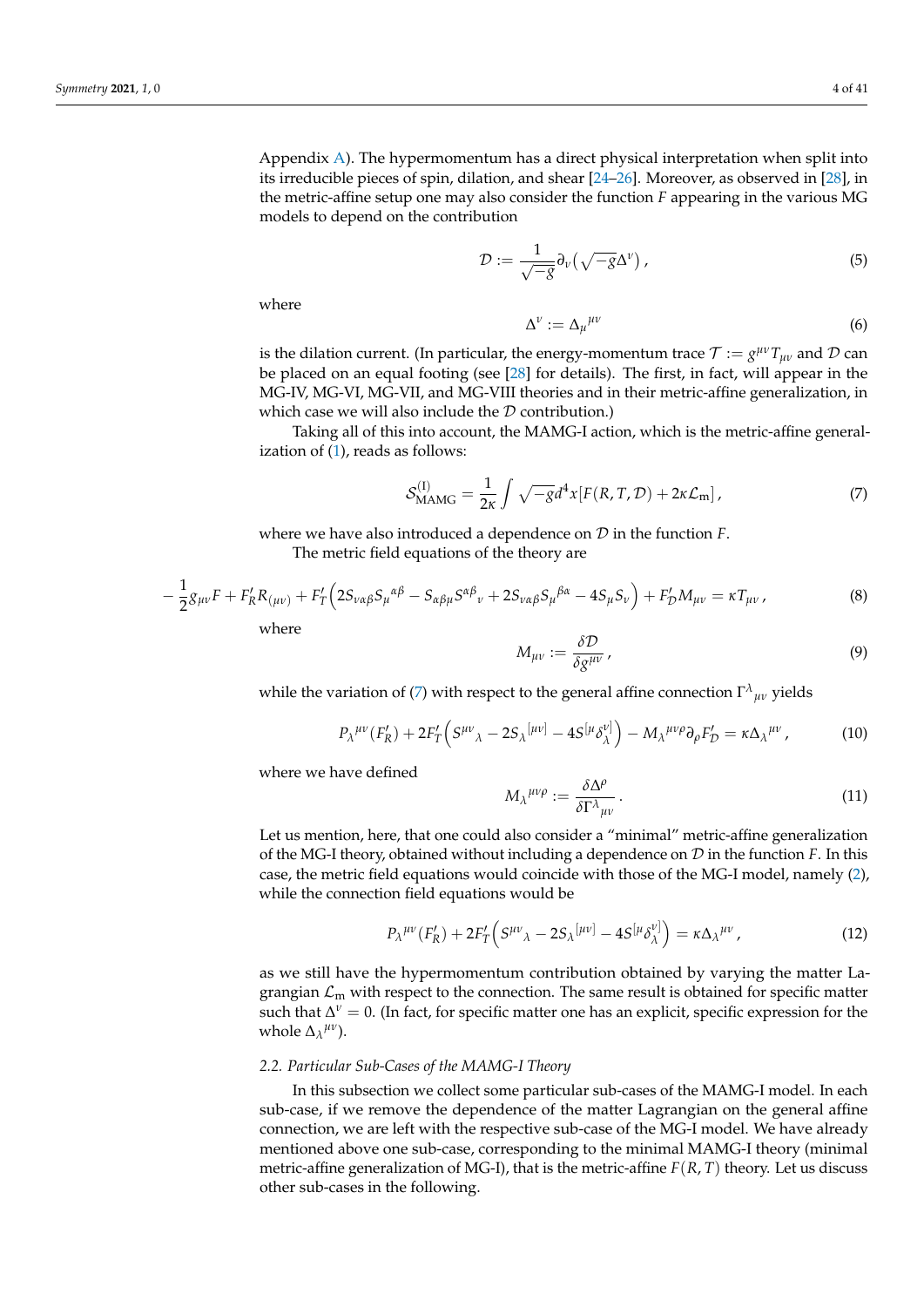## 2.2.1. Metric-Affine *F*(*R*) Theory

First, we restrict ourselves to  $F(R, T, D) \rightarrow F(R)$ , i.e., we assume that *F* is independent of the torsion scalar *T* and we also remove the D dependence in *F*. Then, the MAMG-I model reduces to the well-known metric-affine *F*(*R*) gravity. The action of the theory has the form

$$
S_{F(R)} = \frac{1}{2\kappa} \int \sqrt{-g} d^4x [F(R) + 2\kappa \mathcal{L}_{\rm m}], \qquad (13)
$$

where *R* is the curvature scalar of the general affine connection. The variation of the action (13) with respect to the metric and the affine connection gives the following set of field equations:

$$
-\frac{1}{2}g_{\mu\nu}F + F'_R R_{(\mu\nu)} = \kappa T_{\mu\nu},
$$
  
\n
$$
P_{\lambda}^{\mu\nu}(F'_R) = \kappa \Delta_{\lambda}^{\mu\nu},
$$
\n(14)

where  $P_{\lambda}{}^{\mu\nu}(F_{R}^{\prime})$  is the modified Palatini tensor defined in (4).

## 2.2.2. Metric-Affine *F*(*T*) Theory

Now we assume that  $F(R, T, \mathcal{D}) \to F(T)$ . This corresponds to the metric-affine  $F(T)$ theory, which is another sub-case of the MAMG-I model. The action of the theory reads

$$
S_{F(T)} = \frac{1}{2\kappa} \int \sqrt{-g} d^4x [F(T) + 2\kappa \mathcal{L}_{\rm m}], \qquad (15)
$$

where *T* is the torsion scalar. Varying the action (15) with respect to the metric field and the general affine connection, we obtain

$$
-\frac{1}{2}g_{\mu\nu}F + F_T'\Big(2S_{\nu\alpha\beta}S_{\mu}{}^{\alpha\beta} - S_{\alpha\beta\mu}S^{\alpha\beta}{}_{\nu} + 2S_{\nu\alpha\beta}S_{\mu}{}^{\beta\alpha} - 4S_{\mu}S_{\nu}\Big) = \kappa T_{\mu\nu}\,,
$$
  

$$
2F_T'\Big(S^{\mu\nu}{}_{\lambda} - 2S_{\lambda}{}^{[\mu\nu]} - 4S^{[\mu}\delta_{\lambda}^{\nu]} \Big) = \kappa \Delta_{\lambda}{}^{\mu\nu}\,,
$$
 (16)

respectively. Here observe that defining a specific form for the connection from the very beginning, as done in [15], where the Weitzenböck connection [32] was considered, in *F*(*T*) gravity one could then derive the Einstein equations for the metric field by exploiting the tetrads formalism, i.e., introducing the vielbein vector with the use of its component form  $V_a = V_a^{\mu} \partial_{\mu}$ , with  $a = 0, 1, 2, 3$ , and expressing the torsion in terms of the latter. (For a discussion on the degrees of freedom in  $F(T)$  gravity we refer the reader to [15].) Nevertheless, recall that here we are not assuming a specific form for the connection a priori and we are not dealing with a gauge theory of gravity. In our formalism, the final form of the connection arises when one studies in detail the field equations of the theory for given matter field contents, i.e., once the explicit expression of  $\Delta_{\lambda}^{\mu\nu}$  is consequently found. Hence, torsion and, in particular, hypermomentum variables (i.e., sources) encode the full dynamics of the theory. Notice that analogous arguments apply to the  $F(Q)$  (sub-)case we will briefly review in Section 3.

## 2.2.3. Metric-Affine  $F(R, D)$  Theory

Let us now restrict ourselves to  $F(R, T, D) \rightarrow F(R, D)$ , i.e., we assume that *F* is independent of the torsion scalar *T*. In this case, the MAMG-I model boils down to the metric-affine  $F(R, D)$  theory, which is an extension of the  $F(R)$  gravity involving a dependence on the divergence of the dilation current D in *F*. The action of the model at hand has the form

$$
\mathcal{S}_{F(R,\mathcal{D})} = \frac{1}{2\kappa} \int \sqrt{-g} d^4x [F(R,\mathcal{D}) + 2\kappa \mathcal{L}_{\rm m}]. \tag{17}
$$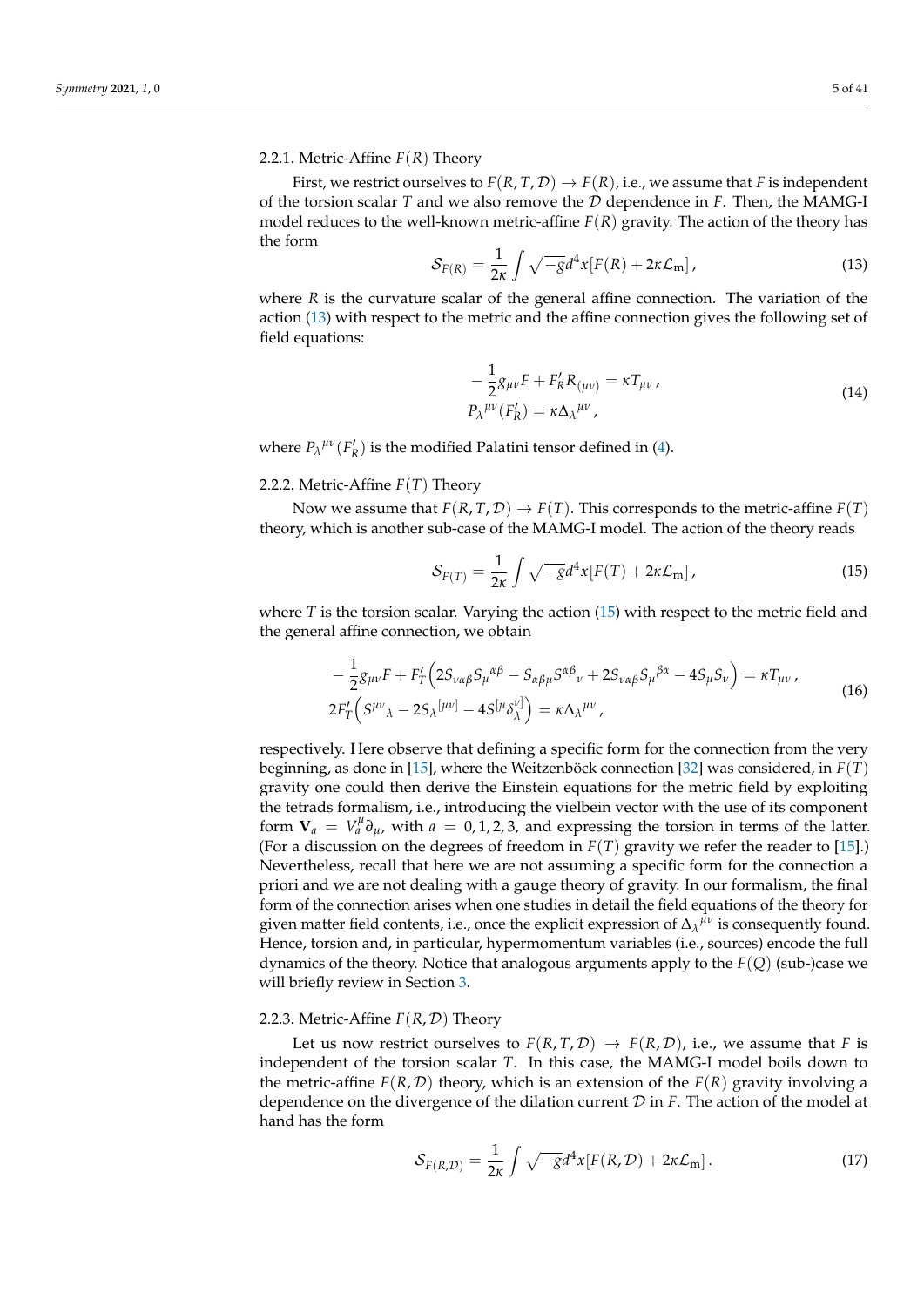The variation of the action (17) with respect to the metric and the general affine connection gives the following set of field equations:

$$
-\frac{1}{2}g_{\mu\nu}F + F'_R R_{(\mu\nu)} + F'_D M_{\mu\nu} = \kappa T_{\mu\nu},
$$
  
\n
$$
P_{\lambda}^{\mu\nu}(F'_R) - M_{\lambda}^{\mu\nu\rho}\partial_{\rho}F'_{\mathcal{D}} = \kappa \Delta_{\lambda}^{\mu\nu},
$$
\n(18)

with  $P_{\lambda}{}^{\mu\nu}(F_R')$  defined in (4), while  $M_{\mu\nu}$  and  $M_{\lambda}{}^{\mu\nu\rho}$  are given by (9) and (11), respectively.

2.2.4. Metric-Affine *F*(*T*, D) Theory

Considering  $F(R, T, D) \rightarrow F(T, D)$ , the MAMG-I model reduces to the metric-affine *F*(*T*, D) theory, which, in turn, is an extension of the *F*(*T*) theory involving a dependence on the divergence of the dilation current in *F*. The action of the theory reads

$$
S_{F(T,D)} = \frac{1}{2\kappa} \int \sqrt{-g} d^4x [F(T,D) + 2\kappa \mathcal{L}_{\mathfrak{m}}], \qquad (19)
$$

where  $T$  is the torsion scalar and  $D$  the divergence of the dilation current. Varying the action (19) with respect to the metric and the general affine connection, we find

$$
-\frac{1}{2}g_{\mu\nu}F + F_T'\left(2S_{\nu\alpha\beta}S_{\mu}^{\alpha\beta} - S_{\alpha\beta\mu}S^{\alpha\beta}{}_{\nu} + 2S_{\nu\alpha\beta}S_{\mu}^{\beta\alpha} - 4S_{\mu}S_{\nu}\right) + F_D'M_{\mu\nu} = \kappa T_{\mu\nu},
$$
  

$$
2F_T'\left(S^{\mu\nu}\lambda - 2S_{\lambda}^{\{\mu\nu\}} - 4S^{\{\mu}\delta_{\lambda}^{\nu\}}\right) - M_{\lambda}^{\mu\nu\rho}\partial_{\rho}F_D' = \kappa \Delta_{\lambda}^{\mu\nu},
$$
 (20)

respectively.

#### **3. MG-II and MAMG-II**

In this section, we start from the description of the MG-II theory and subsequently generalize it by considering a metric-affine setup. The action of the MG-II model is [27]

$$
\mathcal{S}^{(\text{II})}[g,\Gamma,\varphi] = \frac{1}{2\kappa} \int \sqrt{-g}d^4x [F(R,Q) + 2\kappa \mathcal{L}_m]. \tag{21}
$$

It is an extension of both the  $F(R)$  and  $F(Q)$  theories. Indeed, the function  $F = F(R, Q)$ in (21) is a generic function of the scalar curvature *R* (of the general affine connection Γ) and of *Q*, where *Q* is the nonmetricity scalar (cf. Appendix A).

The metric field equations of the theory read as follows:

$$
-\frac{1}{2}g_{\mu\nu}F + F'_R R_{(\mu\nu)} + F'_Q L_{(\mu\nu)} + \hat{\nabla}_\lambda \left( F'_Q J^\lambda{}_{(\mu\nu)} \right) + g_{\mu\nu} \hat{\nabla}_\lambda \left( F'_Q \zeta^\lambda \right) = \kappa T_{\mu\nu} \,, \tag{22}
$$

having defined

$$
\hat{\nabla}_{\lambda} := \frac{1}{\sqrt{-g}} (2S_{\lambda} - \nabla_{\lambda})
$$
\n(23)

and

$$
L_{\mu\nu} := \frac{1}{4} \Big[ \big( Q_{\mu\alpha\beta} - 2Q_{\alpha\beta\mu} \big) Q_{\nu}{}^{\alpha\beta} + \big( Q_{\mu} + 2q_{\mu} \big) Q_{\nu} + \big( 2Q_{\mu\nu\alpha} - Q_{\alpha\mu\nu} \big) Q^{\alpha} \Big] - \Xi^{\alpha\beta}{}_{\nu} Q_{\alpha\beta\mu} - \Xi_{\alpha\mu\beta} Q^{\alpha\beta}{}_{\nu} ,
$$
  

$$
J^{\lambda}{}_{\mu\nu} := \sqrt{-g} \bigg( \frac{1}{4} Q^{\lambda}{}_{\mu\nu} - \frac{1}{2} Q_{\mu\nu}{}^{\lambda} + \Xi^{\lambda}{}_{\mu\nu} \bigg) ,
$$
  

$$
\zeta^{\lambda} := \sqrt{-g} \bigg( -\frac{1}{4} Q^{\lambda} + \frac{1}{2} q^{\lambda} \bigg) ,
$$
 (24)

where  $Q_{\lambda\mu\nu}$  is the nonmetricity tensor,  $Q_{\lambda}$  and  $q_{\lambda}$  are its trace parts (see Appendix A), and  $\Xi_{\lambda\mu\nu}$  is the so-called (nonmetricity) "superpotential" defined in the first line of (A15).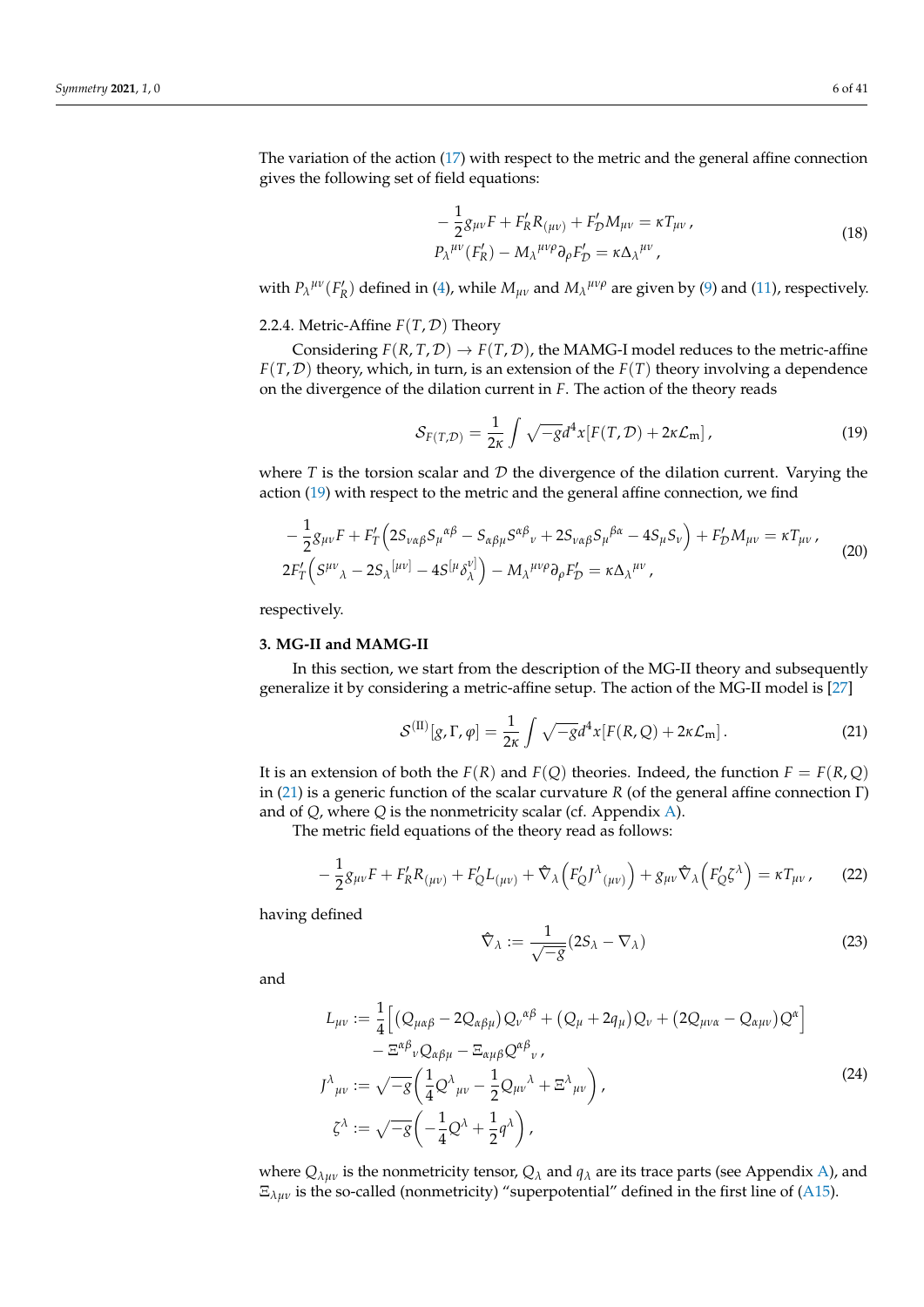The connection field equations are

$$
P_{\lambda}^{\mu\nu}(F_R') + F_Q' \left[ 2Q^{[\nu\mu]}_{\lambda} - Q_{\lambda}^{\mu\nu} + (q^{\nu} - Q^{\nu})\delta_{\lambda}^{\mu} + Q_{\lambda}g^{\mu\nu} + \frac{1}{2}Q^{\mu}\delta_{\lambda}^{\nu} \right] = 0, \quad (25)
$$

where  $P_{\lambda}^{\mu\nu}(F_R')$  is given by (4).

#### *3.1. Metric-Affine Generalizations of the MG-II Model*

We can now move on to the metric-affine generalization of the MG-II theory. Hence, taking into account the discussion in Section 2, one may write the MAMG-II action as follows:

$$
\mathcal{S}_{\text{MAMG}}^{(\text{II})} = \frac{1}{2\kappa} \int \sqrt{-g} d^4x [F(R, Q, \mathcal{D}) + 2\kappa \mathcal{L}_{\text{m}}], \qquad (26)
$$

where, in particular, we have introduced in  $F$  a dependence on  $D$ , the latter being the divergence of the dilation current, defined in Equation (5).

The variation of  $(26)$  with respect to the metric yields

$$
-\frac{1}{2}g_{\mu\nu}F + F'_R R_{(\mu\nu)} + F'_Q L_{(\mu\nu)} + \hat{\nabla}_{\lambda} \left( F'_Q J^{\lambda}{}_{(\mu\nu)} \right) + g_{\mu\nu} \hat{\nabla}_{\lambda} \left( F'_Q \zeta^{\lambda} \right) + F'_D M_{\mu\nu} = \kappa T_{\mu\nu} , \tag{27}
$$

where  $M_{\mu\nu}$  has been defined in (9).

On the other hand, the connection field equations of the MAMG-II theory read

$$
P_{\lambda}^{\mu\nu}(F_{R}^{\prime}) + F_{Q}^{\prime}\left[2Q^{[\nu\mu]}\lambda - Q_{\lambda}^{\mu\nu} + (q^{\nu} - Q^{\nu})\delta_{\lambda}^{\mu} + Q_{\lambda}g^{\mu\nu} + \frac{1}{2}Q^{\mu}\delta_{\lambda}^{\nu}\right] - M_{\lambda}^{\mu\nu\rho}\partial_{\rho}F_{\mathcal{D}}^{\prime} = \kappa\Delta_{\lambda}^{\mu\nu},\tag{28}
$$

where  $M_\lambda^{\mu\nu\rho}$  is given by (11). Analogously to what we have mentioned in Section 2 for the  $N = I$  case, one might also consider a minimal metric-affine generalization of the MG-II theory, excluding the  $D$  dependence in the function  $F$ . Then, the metric field equations would coincide with (22), while the connection field equations would be

$$
P_{\lambda}^{\mu\nu}(F_R') + F_Q' \left[ 2Q^{[\nu\mu]}_{\lambda} - Q_{\lambda}^{\mu\nu} + (q^{\nu} - Q^{\nu})\delta^{\mu}_{\lambda} + Q_{\lambda}g^{\mu\nu} + \frac{1}{2}Q^{\mu}\delta^{\nu}_{\lambda} \right] = \kappa \Delta_{\lambda}^{\mu\nu}.
$$
 (29)

The same result can be obtained for specific matter couplings fulfilling  $\Delta^{\nu} = 0$ .

## *3.2. Particular Sub-cases of the MAMG-II Theory*

Here we collect some particular sub-cases of the MAMG-II theory. In each sub-case, if we remove the dependence of the matter Lagrangian on the general affine connection, we are left with the respective sub-case of the MG-II model. We have already mentioned above one sub-case, corresponding to the minimal MAMG-II model (minimal metric-affine generalization of MG-II), i.e., the metric-affine  $F(R, Q)$  theory. The other two sub-cases correspond to the metric-affine  $F(R)$  and  $F(R, D)$  theories previously discussed (cf. (13) and (17), respectively). Let us report in the following also other two sub-cases.

## 3.2.1. Metric-Affine *F*(*Q*) Theory

We first restrict ourselves to  $F(R, Q, D) \rightarrow F(Q)$ , i.e., we assume that *F* is independent of the scalar curvature *R* and we also remove the D dependence in *F*. With this assumption the MAMG-II model reduces to the metric-affine  $F(Q)$  theory, whose action is

$$
S_{F(Q)} = \frac{1}{2\kappa} \int \sqrt{-g} d^4x [F(Q) + 2\kappa \mathcal{L}_{\rm m}], \qquad (30)
$$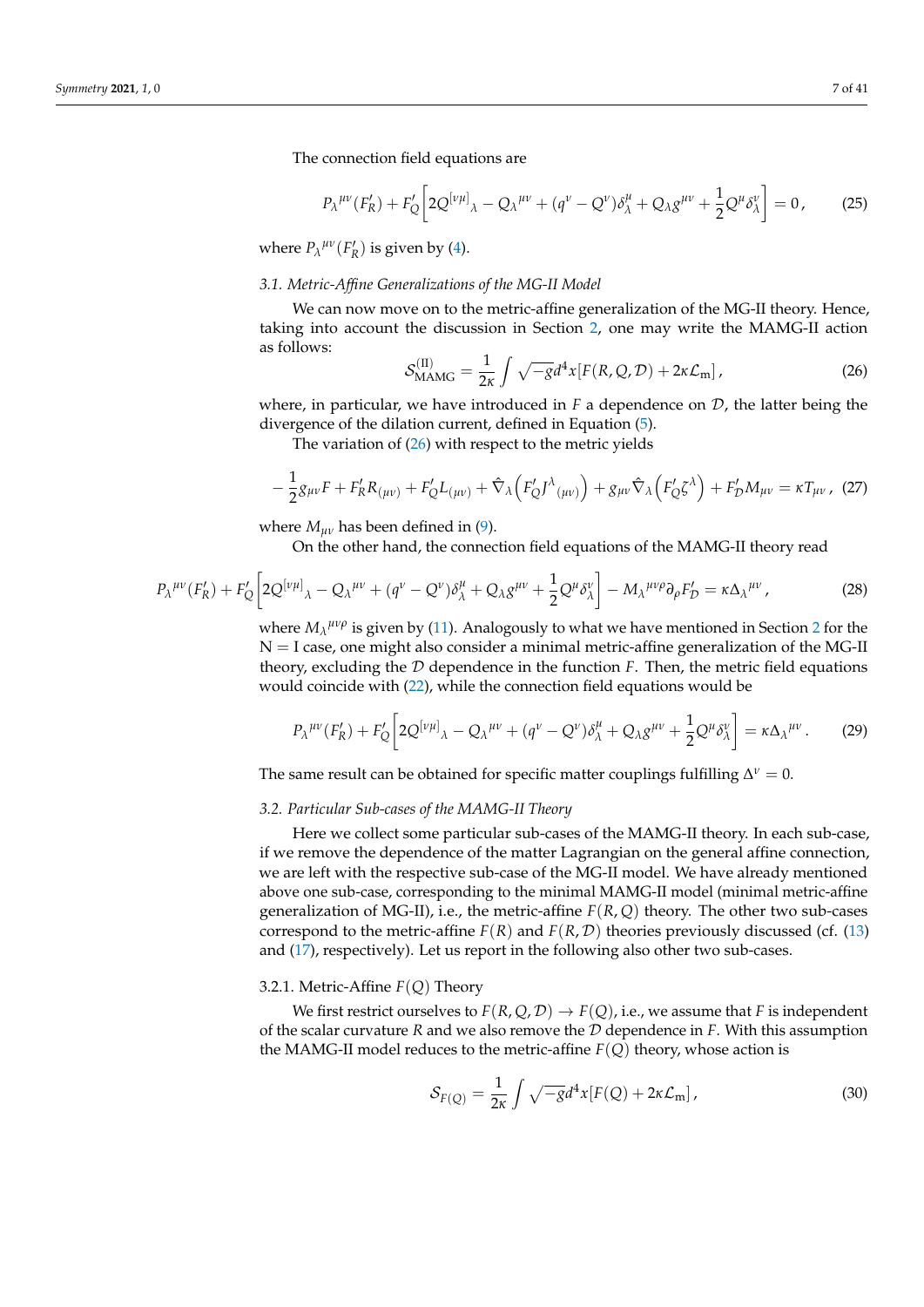where *Q* is the nonmetricity scalar. The variation of the action (30) with respect to the metric and the affine connection gives the following set of field equations:

$$
-\frac{1}{2}g_{\mu\nu}F + F'_{Q}L_{(\mu\nu)} + \hat{\nabla}_{\lambda}\left(F'_{Q}J^{\lambda}_{(\mu\nu)}\right) + g_{\mu\nu}\hat{\nabla}_{\lambda}\left(F'_{Q}\zeta^{\lambda}\right) = \kappa T_{\mu\nu},
$$
  
\n
$$
F'_{Q}\left[2Q^{[\nu\mu]}_{\lambda} - Q_{\lambda}{}^{\mu\nu} + (q^{\nu} - Q^{\nu})\delta^{\mu}_{\lambda} + Q_{\lambda}g^{\mu\nu} + \frac{1}{2}Q^{\mu}\delta^{\nu}_{\lambda}\right] = \kappa \Delta_{\lambda}{}^{\mu\nu},
$$
\n(31)

with  $L_{\mu\nu}$ ,  $J^{\lambda}{}_{\mu\nu}$ , and  $\zeta^{\lambda}$  given by (24). Here one could then apply arguments analogous to those made in the case of the  $F(T)$  theory.

## 3.2.2. Metric-Affine *F*(*Q*, D) Theory

On the other hand, considering  $F(R, Q, D) \rightarrow F(Q, D)$ , the MAMG-II model boils down to the metric-affine  $F(Q, D)$  theory, which, in turn, is an extension of the  $F(Q)$  theory above involving a dependence on the divergence of the dilation current in *F*. The action of the metric-affine  $F(Q, D)$  model has the following form:

$$
S_{F(Q,D)} = \frac{1}{2\kappa} \int \sqrt{-g} d^4x [F(Q,D) + 2\kappa \mathcal{L}_{m}], \qquad (32)
$$

where  $Q$  is the nonmetricity scalar and  $D$  the divergence of the dilation current. Varying the action (32) with respect to the metric and the general affine connection, we obtain the set of field equations

$$
-\frac{1}{2}g_{\mu\nu}F + F'_{Q}L_{(\mu\nu)} + \hat{\nabla}_{\lambda}\left(F'_{Q}J^{\lambda}_{(\mu\nu)}\right) + g_{\mu\nu}\hat{\nabla}_{\lambda}\left(F'_{Q}\zeta^{\lambda}\right) + F'_{D}M_{\mu\nu} = \kappa T_{\mu\nu},
$$
  
\n
$$
F'_{Q}\left[2Q^{[\nu\mu]}\lambda - Q_{\lambda}{}^{\mu\nu} + (q^{\nu} - Q^{\nu})\delta^{\mu}_{\lambda} + Q_{\lambda}g^{\mu\nu} + \frac{1}{2}Q^{\mu}\delta^{\nu}_{\lambda}\right] - M_{\lambda}{}^{\mu\nu\rho}\partial_{\rho}F'_{D} = \kappa \Delta_{\lambda}{}^{\mu\nu},
$$
\n(33)

with  $M_{\mu\nu}$  and  $M_{\lambda}^{\mu\nu\rho}$  given by (9) and (11), respectively.

#### **4. MG-III and MAMG-III**

Let us start by describing the MG-III theory, whose action is [27]

$$
S^{(\text{III})}[g,\Gamma,\varphi] = \frac{1}{2\kappa} \int \sqrt{-g} d^4x [F(T,Q) + 2\kappa \mathcal{L}_{\text{m}}]. \tag{34}
$$

In this model, the function  $F = F(T, Q)$  is a generic function of the torsion scalar *T* and the nonmetricity scalar *Q*. The action (34) is an extension of both the *F*(*T*) and *F*(*Q*) theories.

Varying (34) with respect to the metric field we obtain

$$
-\frac{1}{2}g_{\mu\nu}F + F_T'\left(2S_{\nu\alpha\beta}S_{\mu}{}^{\alpha\beta} - S_{\alpha\beta\mu}S^{\alpha\beta}{}_{\nu} + 2S_{\nu\alpha\beta}S_{\mu}{}^{\beta\alpha} - 4S_{\mu}S_{\nu}\right) + F_Q'L_{(\mu\nu)} + \hat{\nabla}_{\lambda}\left(F_Q'D^{\lambda}{}_{(\mu\nu)}\right) + g_{\mu\nu}\hat{\nabla}_{\lambda}\left(F_Q'\xi^{\lambda}\right) = \kappa T_{\mu\nu},
$$
\n(35)

where  $\hat{\nabla}$  is given by (23), while the tensor  $L_{\mu\nu}$  and the tensor and vector densities  $J^{\lambda}{}_{\mu\nu}$  and  $\zeta^{\lambda}$ , respectively, are defined in (24).

On the other hand, from the variation of (34) with respect to the general affine connection  $\Gamma^{\lambda}{}_{\mu\nu}$  we obtain

$$
2F'_T\left(S^{\mu\nu}{}_{\lambda} - 2S_{\lambda}{}^{[\mu\nu]} - 4S^{[\mu}\delta^{\nu]}_{\lambda}\right) + F'_Q\left[2Q^{[\nu\mu]}{}_{\lambda} - Q_{\lambda}{}^{\mu\nu} + (q^{\nu} - Q^{\nu})\delta^{\mu}_{\lambda} + Q_{\lambda}g^{\mu\nu} + \frac{1}{2}Q^{\mu}\delta^{\nu}_{\lambda}\right] = 0.
$$
 (36)

We can now move on to the metric-affine generalization of the theory.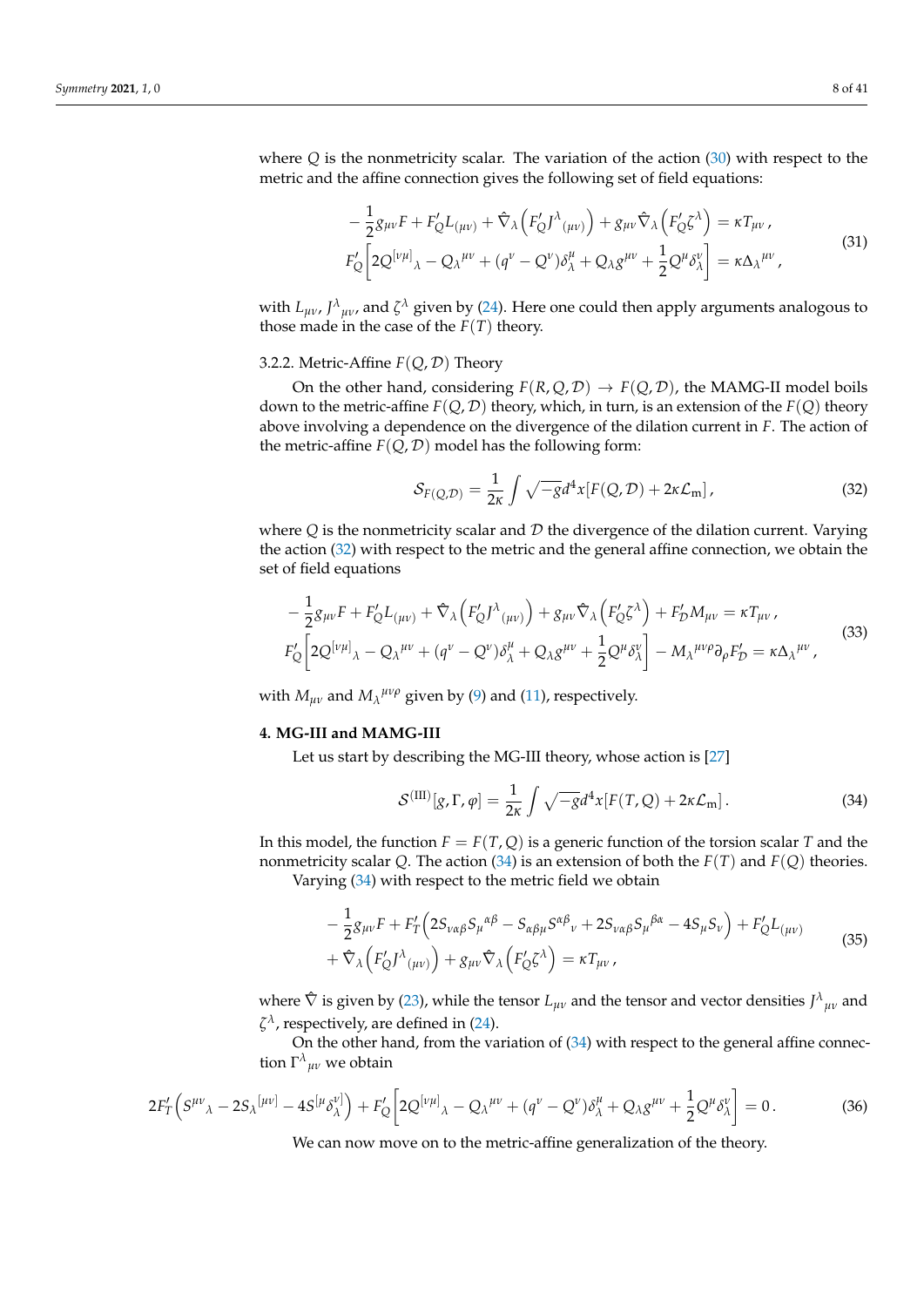*Metric-Affine Generalizations of the MG-III Model*

The action of the MAMG-III model is

$$
\mathcal{S}_{\text{MAMG}}^{(\text{III})} = \frac{1}{2\kappa} \int \sqrt{-g} d^4x [F(T, Q, \mathcal{D}) + 2\kappa \mathcal{L}_{\text{m}}], \tag{37}
$$

where  $D$  is defined in (5).

The metric field equations of the theory read

$$
-\frac{1}{2}g_{\mu\nu}F + F_T'\left(2S_{\nu\alpha\beta}S_{\mu}^{\alpha\beta} - S_{\alpha\beta\mu}S^{\alpha\beta}{}_{\nu} + 2S_{\nu\alpha\beta}S_{\mu}^{\beta\alpha} - 4S_{\mu}S_{\nu}\right) + F_Q'L_{(\mu\nu)} + \hat{\nabla}_{\lambda}\left(F_Q'D^{\lambda}{}_{(\mu\nu)}\right) + g_{\mu\nu}\hat{\nabla}_{\lambda}\left(F_Q'\zeta^{\lambda}\right) + F_D'M_{\mu\nu} = \kappa T_{\mu\nu},
$$
\n(38)

where  $M_{uv}$  is given by (9).

The connection field equations are

$$
2F'_{T}\left(S^{\mu\nu}{}_{\lambda}-2S_{\lambda}{}^{[\mu\nu]}-4S^{[\mu}\delta^{\nu]}_{\lambda}\right)+F'_{Q}\left[2Q^{[\nu\mu]}{}_{\lambda}-Q_{\lambda}{}^{\mu\nu}+(q^{\nu}-Q^{\nu})\delta^{\mu}_{\lambda}+Q_{\lambda}g^{\mu\nu}+\frac{1}{2}Q^{\mu}\delta^{\nu}_{\lambda}\right]
$$
\n
$$
-M_{\lambda}{}^{\mu\nu\rho}\partial_{\rho}F'_{D}=\kappa\Delta_{\lambda}{}^{\mu\nu},\tag{39}
$$

where  $M_\lambda^{\mu\nu\rho}$  is defined in (11). There also exists a minimal metric-affine generalization of the MG-III theory, which excludes the  $D$  dependence in the function  $F$ . In this minimal case, the metric field equations coincide with (35), while the connection field equations are

$$
2F'_T(S^{\mu\nu}\lambda - 2S_\lambda{}^{[\mu\nu]} - 4S^{[\mu}\delta^{\nu]}_{\lambda}) + F'_Q \left[ 2Q^{[\nu\mu]}\lambda - Q_\lambda{}^{\mu\nu} + (q^{\nu} - Q^{\nu})\delta^{\mu}_{\lambda} + Q_\lambda g^{\mu\nu} + \frac{1}{2}Q^{\mu}\delta^{\nu}_{\lambda} \right]
$$
\n
$$
= \kappa \Delta_{\lambda}{}^{\mu\nu}.
$$
\n(40)

The same equations can be obtained considering some specific matter couplings, always in the metric-affine framework, such that  $\Delta^{\nu} = 0$ .

Let us conclude this section by mentioning that there are other particular sub-cases, besides the metric-affine *F*(*T*, *Q*) one above, of the MAMG-III model, corresponding to the metric-affine  $F(T)$ ,  $F(T, D)$ ,  $F(Q)$ , and  $F(Q, D)$  theories previously discussed (cf., respectively, (15), (19), (30), and (32)). (In each sub-case, removing the dependence of the matter Lagrangian on the general affine connection, one is left with the respective sub-case of the MG-III model).

## **5. MG-IV and MAMG-IV**

We first describe the MG-IV theory, whose action is [27]

$$
\mathcal{S}^{(IV)}[g,\Gamma,\varphi] = \frac{1}{2\kappa} \int \sqrt{-g} d^4x [F(R,T,\mathcal{T}) + 2\kappa \mathcal{L}_{\rm m}], \qquad (41)
$$

where  $F = F(R, T, T)$  is a generic function of the scalar curvature *R*, the torsion scalar *T*, and the energy-momentum trace  $\mathcal{T} := g^{\mu\nu}T_{\mu\nu}$ . The MG-IV model extends the  $F(R,\mathcal{T})$ (cf. [33]),  $F(T)$ ,  $F(R)$ , and  $F(T, \mathcal{T})$  (cf. [34]) theories. In particular, (41) represents an extension of the MG-I theory, as it also involves a dependence on  $\mathcal T$  in  $F$ .

The metric field equations of (41) are

$$
-\frac{1}{2}g_{\mu\nu}F + F_{R}'R_{(\mu\nu)} + F_{T}'\Big(2S_{\nu\alpha\beta}S_{\mu}{}^{\alpha\beta} - S_{\alpha\beta\mu}S^{\alpha\beta}{}_{\nu} + 2S_{\nu\alpha\beta}S_{\mu}{}^{\beta\alpha} - 4S_{\mu}S_{\nu}\Big) + F_{T}'(\Theta_{\mu\nu} + T_{\mu\nu}) = \kappa T_{\mu\nu},
$$
\n(42)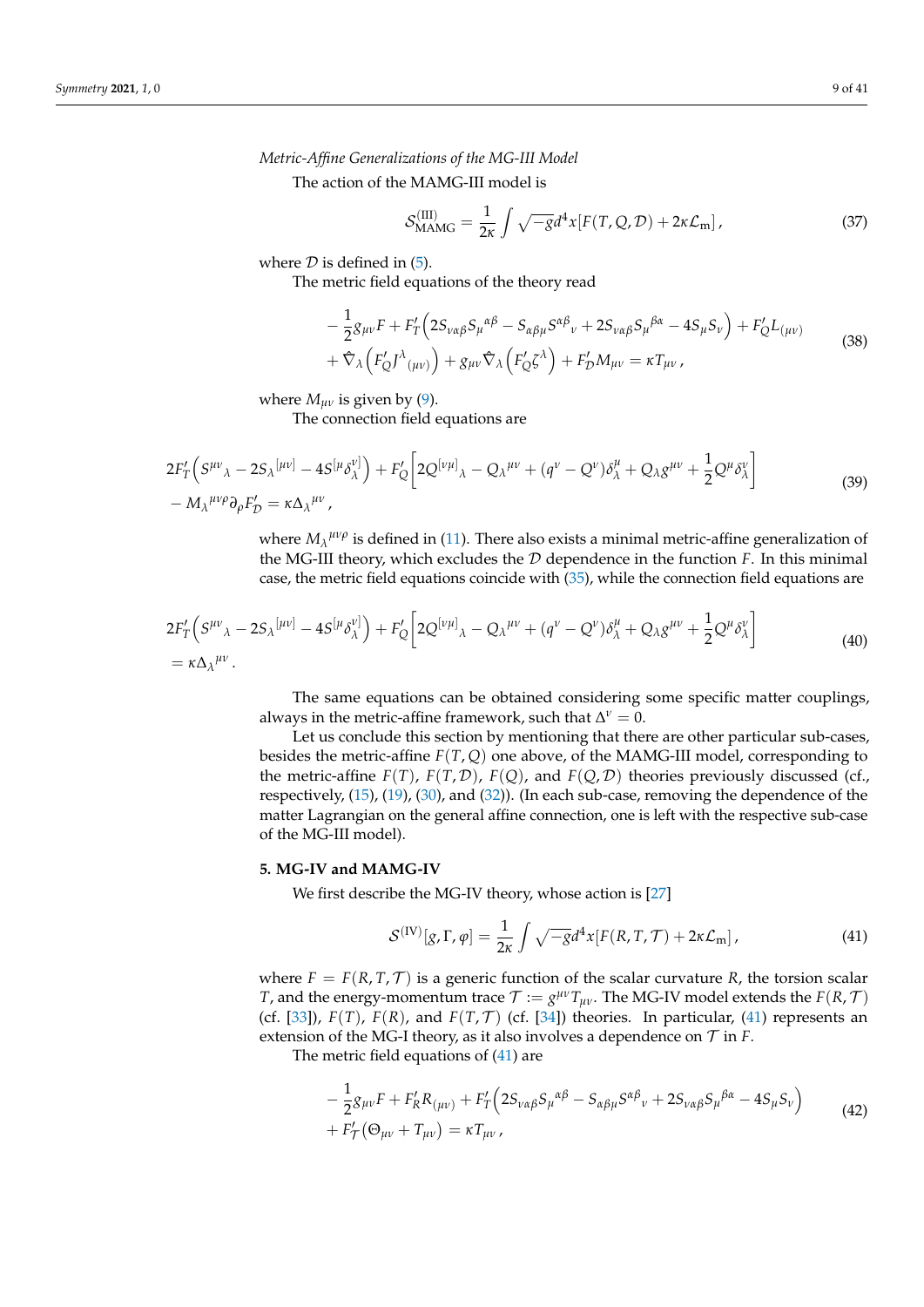where  $\hat{\nabla}$  is defined in (23),  $L_{\mu\nu}$ ,  $J^{\lambda}{}_{\mu\nu}$  and  $\zeta^{\lambda}$  are given in (24), and

$$
\Theta_{\mu\nu} := g^{\alpha\beta} \frac{\delta T_{\alpha\beta}}{\delta g^{\mu\nu}}.
$$
\n(43)

The connection field equations read as follows:

$$
P_{\lambda}^{\mu\nu}(F_R') + 2F_T'\left(S^{\mu\nu}{}_{\lambda} - 2S_{\lambda}^{\lceil \mu\nu \rceil} - 4S^{\lceil \mu} \delta_{\lambda}^{\nu \rceil}\right) = 0, \tag{44}
$$

where  $P_{\lambda}^{\mu\nu}(F_R)$  is defined in (4). Here, observe that (44) coincides with the connection field Equation (3) of the MG-I theory. This is so due to the fact that in the MG theories matter does not couple to the connection and, therefore, the dependence on  $\mathcal T$  in  $F$  does not affect the connection field equations. Accordingly, we have no contribution to the connection field equations from the matter Lagrangian  $\mathcal{L}_{m}$ .

## *5.1. Metric-Affine Generalizations of the MG-IV Model*

Following the discussion in Section 2, we write the MAMG-IV action as follows:

$$
\mathcal{S}_{\text{MAMG}}^{(\text{IV})} = \frac{1}{2\kappa} \int \sqrt{-g} d^4x [F(R, T, \mathcal{T}, \mathcal{D}) + 2\kappa \mathcal{L}_{\text{m}}], \tag{45}
$$

where  $D$  is the hypermomentum trace given by  $(5)$ . In particular, here the energymomentum trace  $\mathcal T$  and the divergence of the dilation current  $\mathcal D$  are placed on an equal footing (cf. [28]).

Varying the action (45) with respect to the metric field we obtain

$$
-\frac{1}{2}g_{\mu\nu}F + F_{R}'R_{(\mu\nu)} + F_{T}'\Big(2S_{\nu\alpha\beta}S_{\mu}{}^{\alpha\beta} - S_{\alpha\beta\mu}S^{\alpha\beta}{}_{\nu} + 2S_{\nu\alpha\beta}S_{\mu}{}^{\beta\alpha} - 4S_{\mu}S_{\nu}\Big) + F_{T}'(\Theta_{\mu\nu} + T_{\mu\nu}) + F_{D}'M_{\mu\nu} = \kappa T_{\mu\nu},
$$
\n(46)

with  $M_{\mu\nu}$  and  $\Theta_{\mu\nu}$  defined in (9) and (43), respectively.

On the other hand, the variation of (45) with respect to the general affine connection Γ *λ µν* yields

$$
P_{\lambda}^{\mu\nu}(F_R') + 2F_T'\Big(S^{\mu\nu}{}_{\lambda} - 2S_{\lambda}^{\mu\nu}{}^{\nu} - 4S^{\mu}{}_{\lambda}^{\lambda}{}^{\nu}{}^{\nu}\Big) - M_{\lambda}^{\mu\nu\rho}\partial_{\rho}F_{\mathcal{D}}' = F_T'\Theta_{\lambda}^{\mu\nu} + \kappa \Delta_{\lambda}^{\mu\nu},\tag{47}
$$

where  $M_\lambda{}^{\mu\nu\rho}$  is given by (11) and

$$
\Theta_{\lambda}{}^{\mu\nu} := -\frac{\delta \mathcal{T}}{\delta \Gamma^{\lambda}{}_{\mu\nu}}.
$$
\n(48)

The latter appears in (47) since, in the metric-affine setup, the energy-momentum trace  $\mathcal T$ may have, in principle, a non-trivial dependence on the hypermomentum tensor. Please note that if matter does not couple to the connection (which is the case, for instance, of a classical perfect fluid with no inner structure) one has  $\Theta_{\lambda}^{\mu\nu} = 0$ ,  $\Delta_{\lambda}^{\mu\nu} = 0$ , and  $M_\lambda^{\mu\nu\rho} = 0$  (together with  $\mathcal{D} = 0$ , i.e., no hypermomentum contribution also in the metric field equations). Let us mention that one can also consider a minimal metric-affine generalization of the MG-IV theory, excluding the D dependence in the function *F*. The metric field equations, in this case, would coincide with (42), while the connection field equations would be

$$
P_{\lambda}^{\mu\nu}(F_{R}^{\prime})+2F_{T}^{\prime}\left(S^{\mu\nu}{}_{\lambda}-2S_{\lambda}^{\lceil\mu\nu\rceil}-4S^{\lceil\mu\rho_{\lambda}^{\nu\rceil}\rceil}\right)=F_{T}^{\prime}\Theta_{\lambda}^{\mu\nu}+\kappa\Delta_{\lambda}^{\mu\nu}.
$$
 (49)

The same result would follow from some specific matter fulfilling  $\Delta^{\nu} = 0$ . Observe that if  $\Theta_{\lambda}^{\mu\nu} = 0$  the connection field equations (47) reduce to (10), which are those of the MAMG-I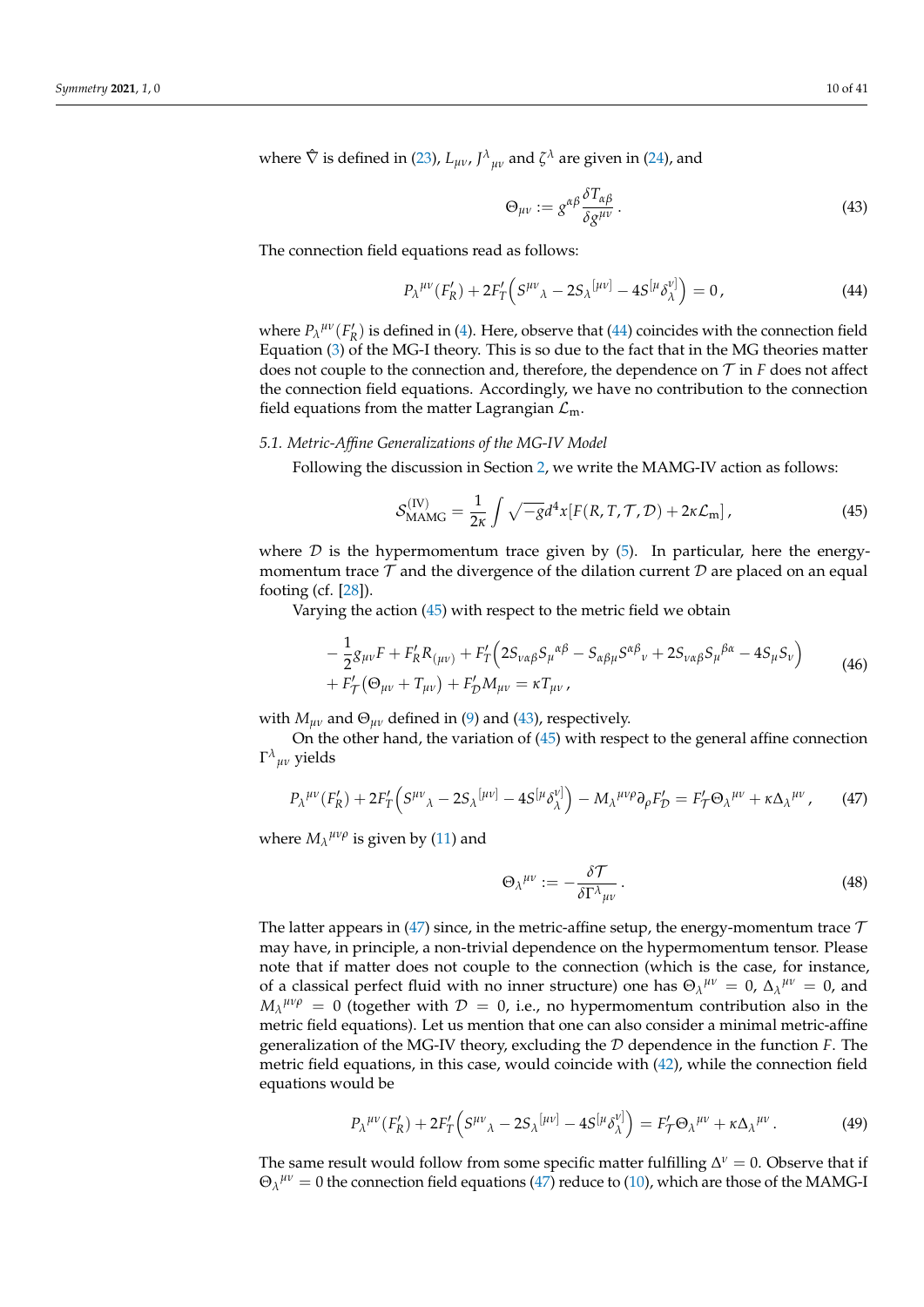theory. Analogously, if  $\Theta_{\lambda}^{\mu\nu} = 0$ , then (49) boil down to (12), namely to the connection field equations of the minimal MAMG-I model.

## *5.2. Particular Sub-cases of the MAMG-IV Theory*

Regarding the MAMG-IV model, here we discuss its sub-cases. Two of them are the minimal MAMG-IV model, minimal metric-affine generalization of MG-IV, i.e., the metricaffine  $F(R, T, T)$  theory, and, of course, the minimal MAMG-I model, minimal metric-affine generalization of MG-I, i.e., the metric-affine  $F(R, T)$  theory. The other sub-cases consist of the  $F(R)$ ,  $F(T)$ ,  $F(R, D)$ , and  $F(T, D)$  theories we described earlier (cf. (13), (15), (17), and (19), respectively). Let us briefly sketch other four sub-cases in the following. In each of the MAMG-IV sub-cases, if we remove the dependence of the matter Lagrangian on the general affine connection, we are left with the respective sub-cases of the MG-IV model.

## 5.2.1. Metric-Affine  $F(R, \mathcal{T})$  Theory

Let us consider  $F(R, T, T, D) \rightarrow F(R, T)$ . Then, the MAMG-IV model reduces to the metric-affine  $F(R, \mathcal{T})$  theory [33], which is also an extension of the metric-affine  $F(R)$ gravity including a dependence on the energy-momentum trace  $\mathcal T$  in  $F$ . The action of the theory has the form

$$
S_{F(R,T)} = \frac{1}{2\kappa} \int \sqrt{-g} d^4x [F(R,T) + 2\kappa \mathcal{L}_{\rm m}], \qquad (50)
$$

where *R* is the curvature scalar of the general affine connection. The variation of the action (50) with respect to the metric and the affine connection gives the following set of field equations:

$$
-\frac{1}{2}g_{\mu\nu}F + F'_{R}R_{(\mu\nu)} + F'_{T}(\Theta_{\mu\nu} + T_{\mu\nu}) = \kappa T_{\mu\nu},
$$
  
\n
$$
P_{\lambda}^{\mu\nu}(F'_{R}) = F'_{T}\Theta_{\lambda}^{\mu\nu} + \kappa \Delta_{\lambda}^{\mu\nu},
$$
\n(51)

where  $P_\lambda^{\mu\nu}(F_R)$  is the modified Palatini tensor defined in (4), while  $\Theta_{\mu\nu}$  and  $\Theta_\lambda^{\mu\nu}$  are given by Equations  $(43)$  and  $(48)$ , respectively.

## 5.2.2. Metric-Affine  $F(T, \mathcal{T})$  Theory

On the other hand, considering  $F(R, T, T, D) \rightarrow F(T, T)$ , the MAMG-IV model boils down to the metric-affine  $F(T, \mathcal{T})$  theory [34], which is also an extension of the metric-affine  $F(T)$  model as it includes a dependence on the energy-momentum trace  $T$  in *F* as well. The action of the metric-affine  $F(T, \mathcal{T})$  theory reads

$$
S_{F(T,T)} = \frac{1}{2\kappa} \int \sqrt{-g} d^4x [F(T,T) + 2\kappa \mathcal{L}_{\rm m}], \qquad (52)
$$

where *T* is the torsion scalar. From the variation of the action (52) with respect to the metric and the general affine connection we obtain

$$
-\frac{1}{2}g_{\mu\nu}F + F_T'\left(2S_{\nu\alpha\beta}S_{\mu}{}^{\alpha\beta} - S_{\alpha\beta\mu}S^{\alpha\beta}{}_{\nu} + 2S_{\nu\alpha\beta}S_{\mu}{}^{\beta\alpha} - 4S_{\mu}S_{\nu}\right) + F_T'\left(\Theta_{\mu\nu} + T_{\mu\nu}\right) = \kappa T_{\mu\nu},
$$
\n
$$
2F_T'\left(S^{\mu\nu}\lambda - 2S_{\lambda}{}^{[\mu\nu]} - 4S^{[\mu}\delta_{\lambda}^{\nu]}\right) = F_T'\Theta_{\lambda}{}^{\mu\nu} + \kappa \Delta_{\lambda}{}^{\mu\nu},
$$
\n(53)

respectively.

## 5.2.3. Metric-Affine  $F(R, T, D)$  Theory

Now, we consider the sub-case in which  $F(R, T, T, D) \rightarrow F(R, T, D)$ , i.e., we exclude only the *T* dependence in *F*. In this case, the MAMG-IV theory reduces to the metric-affine  $F(R, \mathcal{T}, \mathcal{D})$  theory, which is an extension of the metric-affine  $F(R, \mathcal{T})$  model (50) with the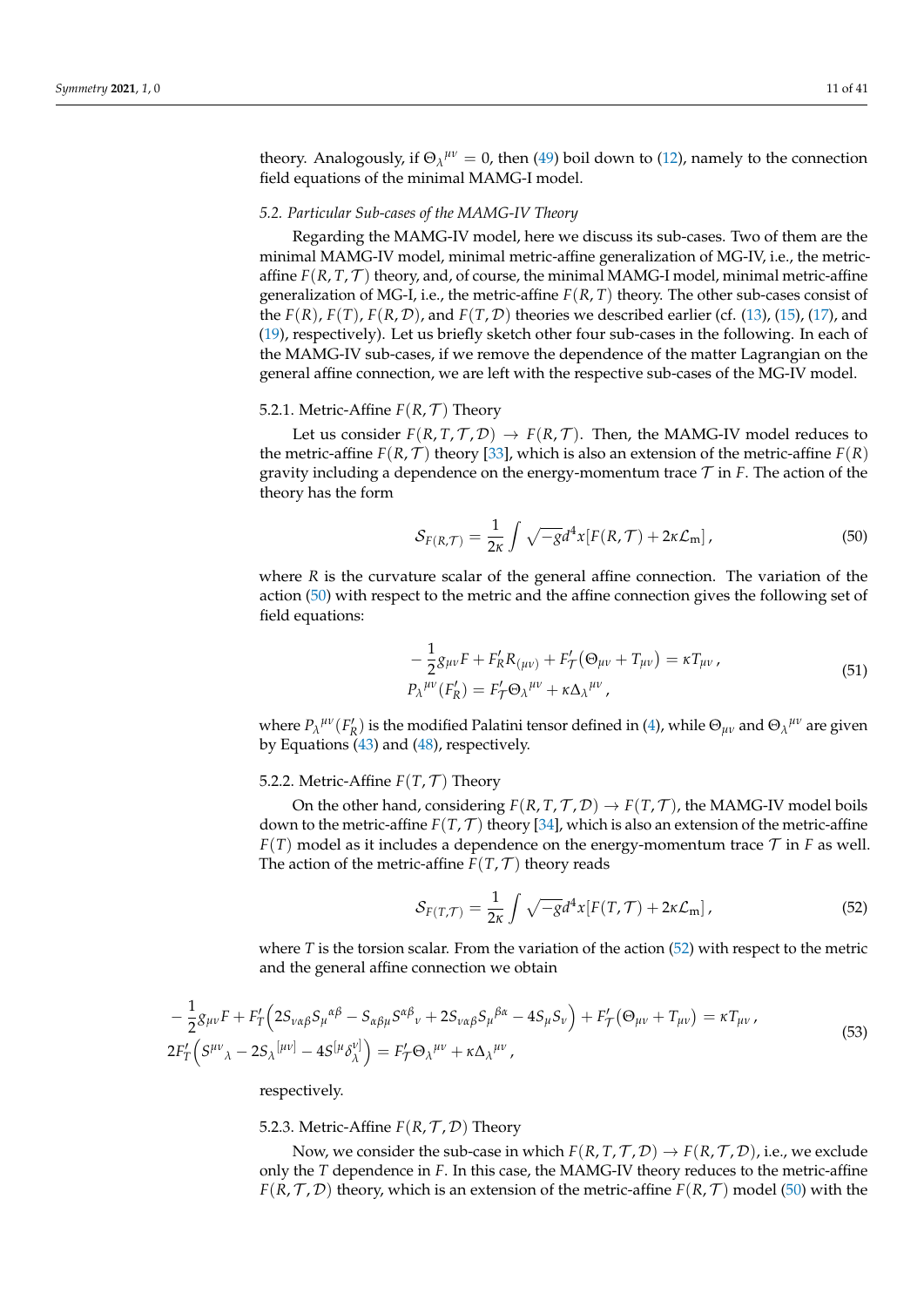inclusion of a dependence on the divergence of the dilation current in *F*. The action of the metric-affine  $F(R, T, D)$  theory is given by

$$
S_{F(R,T,\mathcal{D})} = \frac{1}{2\kappa} \int \sqrt{-g} d^4x [F(R,T,\mathcal{D}) + 2\kappa \mathcal{L}_{\rm m}]. \tag{54}
$$

The variation of (54) with respect to the metric and the affine connection gives the following set of field equations:

$$
-\frac{1}{2}g_{\mu\nu}F + F'_R R_{(\mu\nu)} + F'_T(\Theta_{\mu\nu} + T_{\mu\nu}) + F'_D M_{\mu\nu} = \kappa T_{\mu\nu},
$$
  
\n
$$
P_{\lambda}^{\mu\nu}(F'_R) - M_{\lambda}^{\mu\nu\rho}\partial_{\rho}F'_{\mathcal{D}} = F'_T\Theta_{\lambda}^{\mu\nu} + \kappa \Delta_{\lambda}^{\mu\nu},
$$
\n(55)

with  $P_{\lambda}{}^{\mu\nu}(F_R')$  defined in (4), while  $M_{\mu\nu}$ ,  $M_{\lambda}{}^{\mu\nu\rho}$ ,  $\Theta_{\mu\nu}$ , and  $\Theta_{\lambda}{}^{\mu\nu}$  are given in Equations (9),  $(11)$ ,  $(43)$ , and  $(48)$ , respectively.

## 5.2.4. Metric-Affine  $F(T, \mathcal{T}, \mathcal{D})$  Theory

Finally, taking  $F(R, T, T, D) \rightarrow F(T, T, D)$ , the MAMG-IV theory reduces to the metric-affine  $F(T, \mathcal{T}, \mathcal{D})$  model, extension of the metric-affine  $F(T, \mathcal{T})$  theory (52) with the inclusion of a dependence on the divergence of the dilation current in *F*. The action of the metric-affine  $F(T, T, D)$  theory reads

$$
S_{F(T,\mathcal{T},\mathcal{D})} = \frac{1}{2\kappa} \int \sqrt{-g} d^4x [F(T,\mathcal{T},\mathcal{D}) + 2\kappa \mathcal{L}_m]. \tag{56}
$$

The variation of (56) with respect to the metric and the general affine connection yields

$$
-\frac{1}{2}g_{\mu\nu}F + F_T'\left(2S_{\nu\alpha\beta}S_{\mu}{}^{\alpha\beta} - S_{\alpha\beta\mu}S^{\alpha\beta}{}_{\nu} + 2S_{\nu\alpha\beta}S_{\mu}{}^{\beta\alpha} - 4S_{\mu}S_{\nu}\right) + F_T'\left(\Theta_{\mu\nu} + T_{\mu\nu}\right) + F_D'M_{\mu\nu}
$$
\n
$$
= \kappa T_{\mu\nu},
$$
\n
$$
2F_T'\left(S^{\mu\nu}{}_{\lambda} - 2S_{\lambda}{}^{\left[\mu\nu\right]} - 4S^{\left[\mu}S_{\lambda}^{\nu\right]}\right) - M_{\lambda}{}^{\mu\nu\rho}\partial_{\rho}F_D' = F_T'\Theta_{\lambda}{}^{\mu\nu} + \kappa \Delta_{\lambda}{}^{\mu\nu},
$$
\n
$$
(57)
$$

respectively.

#### **6. MG-V and MAMG-V**

In this section, we start from the description of the MG-V model and then generalize the latter in the metric-affine framework. The MG-V action is given by [27]

$$
\mathcal{S}^{(V)}[g,\Gamma,\varphi] = \frac{1}{2\kappa} \int \sqrt{-g} d^4x [F(R,T,Q) + 2\kappa \mathcal{L}_{\rm m}]. \tag{58}
$$

The MG-V model is an extension of the *F*(*R*), *F*(*T*), and *F*(*Q*) theories. In particular, it represents an extension of the MG-I model also involving a dependence on *Q* in *F*, and an extension of the MG-II theory as well, involving a dependence on *T* in *F*. In fact,  $F = F(R, T, Q)$  is a generic function of the scalar curvature R of the general affine connection  $\Gamma^{\lambda}{}_{\mu\nu}$ , the torsion scalar *T*, and the nonmetricity scalar *Q*.

The variation of (58) with respect to the metric field yields

$$
-\frac{1}{2}g_{\mu\nu}F + F'_{R}R_{(\mu\nu)} + F'_{T}\left(2S_{\nu\alpha\beta}S_{\mu}^{\alpha\beta} - S_{\alpha\beta\mu}S^{\alpha\beta}{}_{\nu} + 2S_{\nu\alpha\beta}S_{\mu}^{\beta\alpha} - 4S_{\mu}S_{\nu}\right) + F'_{Q}L_{(\mu\nu)} + \hat{\nabla}_{\lambda}\left(F'_{Q}J^{\lambda}{}_{(\mu\nu)}\right) + g_{\mu\nu}\hat{\nabla}_{\lambda}\left(F'_{Q}\zeta^{\lambda}\right) = \kappa T_{\mu\nu},
$$
\n(59)

where  $\hat{\nabla}$  is defined in (23), while the tensor  $L_{\mu\nu}$  and the densities  $J^{\lambda}{}_{\mu\nu}$  and  $\zeta^{\lambda}$  are given by (24).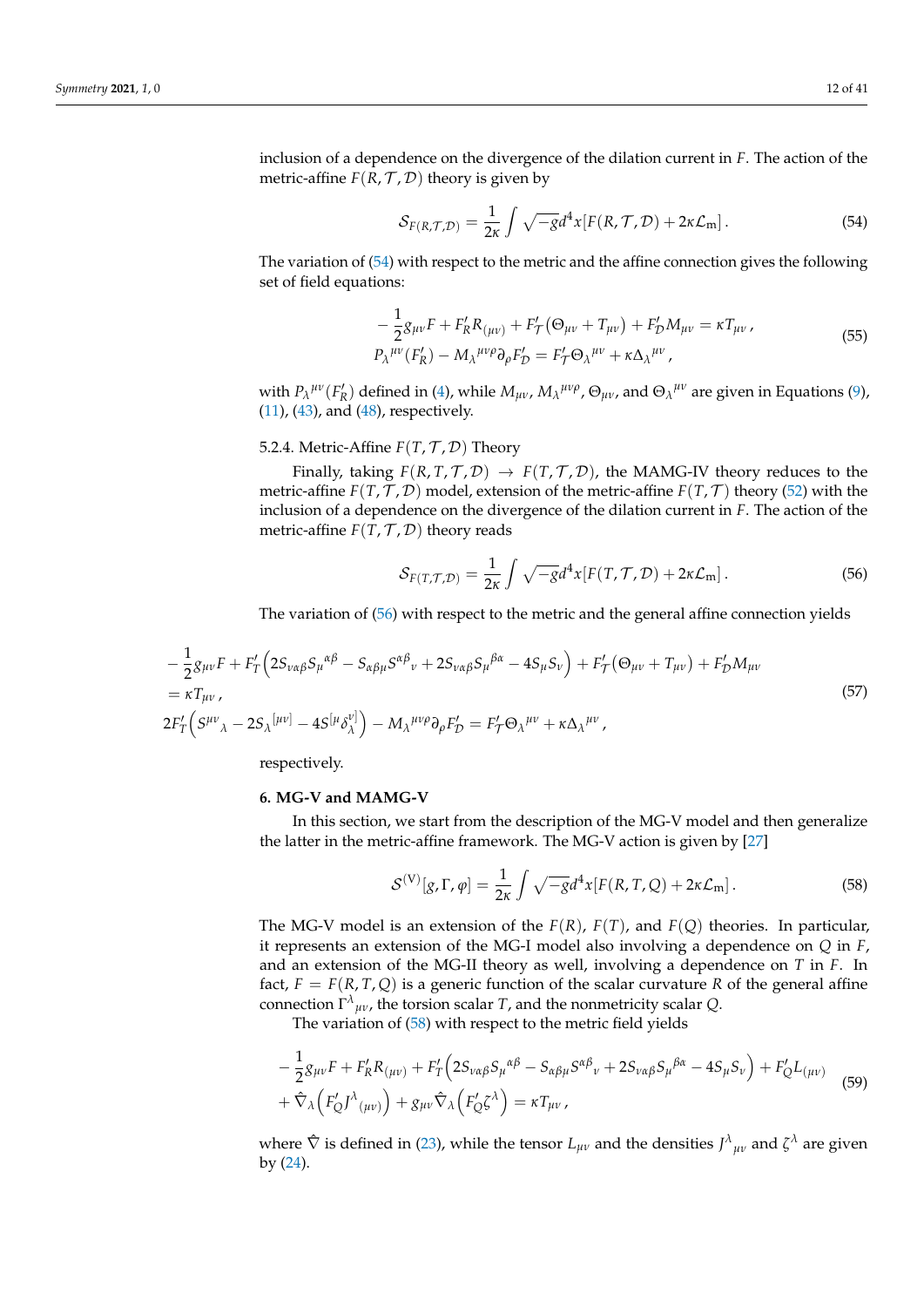The equations obtained by varying the action (58) with respect to the general affine connection  $\Gamma^{\lambda}{}_{\mu\nu}$  read as follows:

$$
P_{\lambda}^{\mu\nu}(F_R') + 2F_T'\Big(S^{\mu\nu}{}_{\lambda} - 2S_{\lambda}{}^{[\mu\nu]} - 4S^{[\mu}\delta_{\lambda}^{\nu]} \Big) + F_Q'\Big[2Q^{[\nu\mu]}{}_{\lambda} - Q_{\lambda}^{\mu\nu} + (q^{\nu} - Q^{\nu})\delta_{\lambda}^{\mu} + Q_{\lambda}g^{\mu\nu} + \frac{1}{2}Q^{\mu}\delta_{\lambda}^{\nu}\Big] = 0,
$$
(60)

where  $P_{\lambda}{}^{\mu\nu}(F_{R}^{\prime})$  is the modified Palatini tensor defined in (4).

## *Metric-Affine Generalizations of the MG-V Model*

We can now move on to the metric-affine generalization of the MG-V theory. Hence, in accordance with the discussion in Section 2, let us write the MAMG-V action as

$$
\mathcal{S}_{\text{MAMG}}^{(V)} = \frac{1}{2\kappa} \int \sqrt{-g} d^4x [F(R, T, Q, \mathcal{D}) + 2\kappa \mathcal{L}_{\text{m}}], \tag{61}
$$

where  $D$  is defined in (5).

The variation of  $(61)$  with respect to the metric yields

$$
-\frac{1}{2}g_{\mu\nu}F + F'_R R_{(\mu\nu)} + F'_T (2S_{\nu\alpha\beta}S_\mu{}^{\alpha\beta} - S_{\alpha\beta\mu}S^{\alpha\beta}{}_{\nu} + 2S_{\nu\alpha\beta}S_\mu{}^{\beta\alpha} - 4S_{\mu}S_{\nu}) + F'_Q L_{(\mu\nu)} + \hat{\nabla}_{\lambda} \Big( F'_Q J^{\lambda}{}_{(\mu\nu)} \Big) + g_{\mu\nu} \hat{\nabla}_{\lambda} \Big( F'_Q \zeta^{\lambda} \Big) + F'_D M_{\mu\nu} = \kappa T_{\mu\nu},
$$
(62)

where  $M_{\mu\nu}$  is given by (9).

The connection field equations of the theory read

$$
P_{\lambda}^{\mu\nu}(F_R') + 2F_T'\left(S^{\mu\nu}\lambda - 2S_{\lambda}^{\mu\nu}\right) - 4S^{\mu}\delta_{\lambda}^{\nu} + F_Q'\left[2Q^{\left[\nu\mu\right]}\lambda - Q_{\lambda}^{\mu\nu} + (q^{\nu} - Q^{\nu})\delta_{\lambda}^{\mu} + Q_{\lambda}g^{\mu\nu} + \frac{1}{2}Q^{\mu}\delta_{\lambda}^{\nu}\right] - M_{\lambda}^{\mu\nu\rho}\partial_{\rho}F_D' = \kappa\Delta_{\lambda}^{\mu\nu},
$$
\n(63)

with  $M_\lambda{}^{\mu\nu\rho}$  defined in (11). Analogously to what we have seen for the previous models, here we mention that a minimal metric-affine generalization of the MG-V theory might also be considered, in which the function *F* does not exhibits a dependence on the divergence of the dilation current  $D$ . In the minimal case the metric field equations boil down to (59) and the connection field equations become

$$
P_{\lambda}^{\mu\nu}(F_R') + 2F_T'\left(S^{\mu\nu}{}_{\lambda} - 2S_{\lambda}^{\mu\nu}\right) - 4S^{\mu}\delta_{\lambda}^{\nu\nu}\right) + F_Q'\left[2Q^{\left[\nu\mu\right]}{}_{\lambda} - Q_{\lambda}^{\mu\nu} + (q^{\nu} - Q^{\nu})\delta_{\lambda}^{\mu} + Q_{\lambda}g^{\mu\nu} + \frac{1}{2}Q^{\mu}\delta_{\lambda}^{\nu}\right] = \kappa\Delta_{\lambda}^{\mu\nu},
$$
\n(64)

One can end up with the same equations by considering some specific matter coupling, always in the metric-affine setup, satisfying  $\Delta^{\nu} = 0$ .

Always concerning the MAMG-V theory, besides the sub-case we have already mentioned above, corresponding to the minimal MAMG-V model (minimal metric-affine generalization of MG-V, which is the metric-affine *F*(*R*, *T*, *Q*) theory), we also have the following sub-cases: the metric-affine  $F(R)$ ,  $F(T)$ ,  $F(Q)$  and  $F(R, D)$ ,  $F(T, D)$ ,  $F(Q, D)$ theories, the metric-affine  $F(R, T)$  model (minimal MAMG-I), the metric-affine  $F(R, Q)$ one (minimal MAMG-II), the metric-affine *F*(*T*, *Q*) theory (minimal MAMG-III), and the metric-affine  $F(R, T, D)$ ,  $F(R, Q, D)$ ,  $F(T, Q, D)$  models (corresponding, respectively, to MAMG-I, MAMG-II, and MAMG-III). In each sub-case, if we remove the dependence of the matter Lagrangian on the general affine connection, we are left with the respective sub-case of the MG-V theory.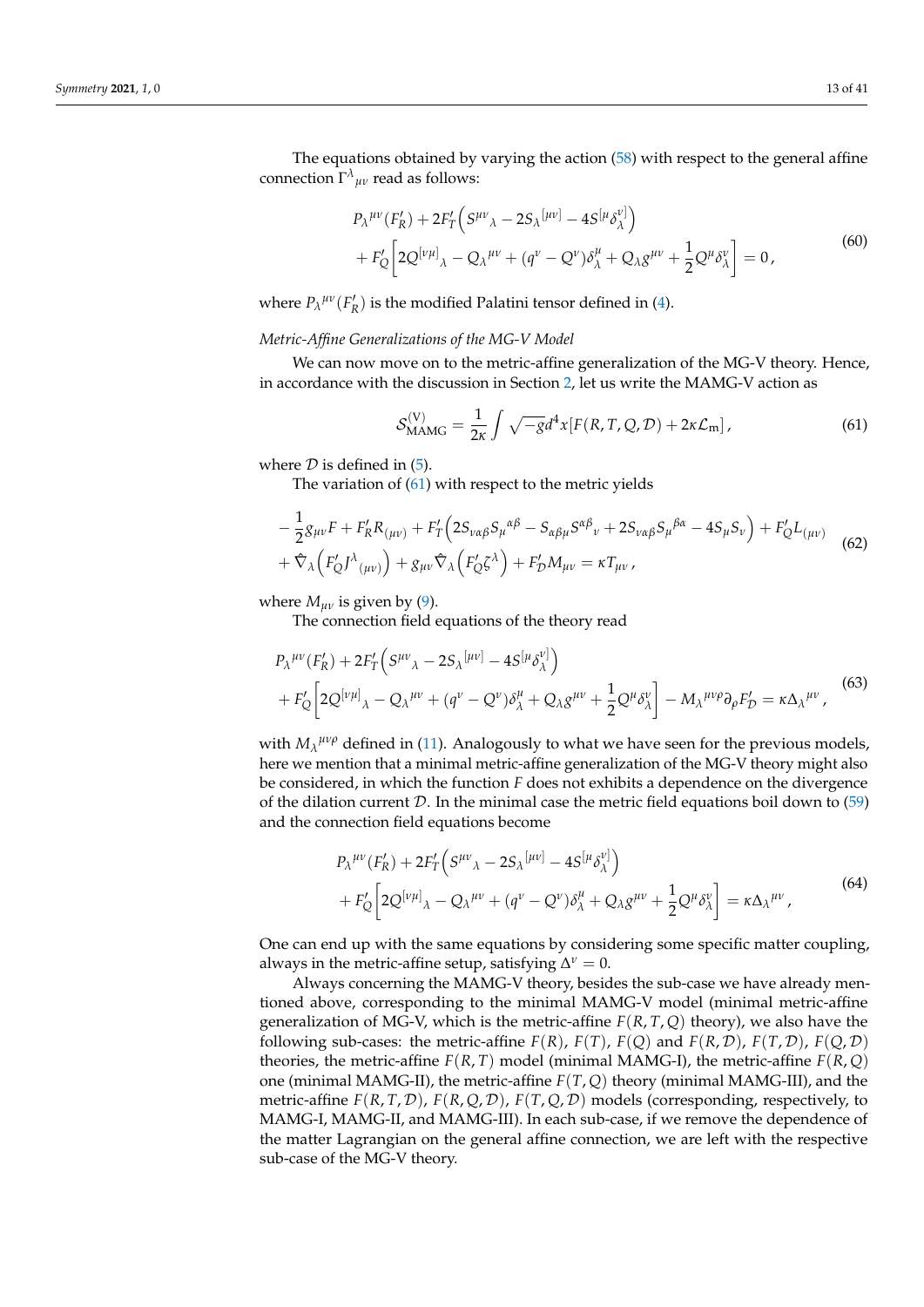#### **7. MG-VI and MAMG-VI**

Here we start with the action of the MG-VI model, which reads [27]

$$
S^{(\text{VI})}[g,\Gamma,\varphi] = \frac{1}{2\kappa} \int \sqrt{-g}d^4x [F(R,Q,\mathcal{T}) + 2\kappa \mathcal{L}_{\text{m}}], \qquad (65)
$$

where  $F = F(R, Q, T)$  is a generic function of the scalar curvature R of the general affine connection Γ, *Q* is the nonmetricity scalar, and  $\mathcal T$  is the energy-momentum trace. The action (65) represents and extension of the  $F(R, \mathcal{T})$ ,  $F(Q)$ ,  $F(R)$ , and  $F(Q, \mathcal{T})$  (cf. [35]) theories. In particular, (65) is an extension of the action (21) of the MG-II model, as it includes a dependence on  $\mathcal T$  in  $F$ .

The metric field equations of the theory are given by

$$
-\frac{1}{2}g_{\mu\nu}F + F'_R R_{(\mu\nu)} + F'_Q L_{(\mu\nu)} + \hat{\nabla}_{\lambda} \left( F'_Q J^{\lambda}{}_{(\mu\nu)} \right) + g_{\mu\nu} \hat{\nabla}_{\lambda} \left( F'_Q \zeta^{\lambda} \right) + F'_{\mathcal{T}} (\Theta_{\mu\nu} + T_{\mu\nu}) = \kappa T_{\mu\nu} \,, \tag{66}
$$

where  $\hat{\nabla}$  is given by (23),  $L_{\mu\nu}$ ,  $J^{\lambda}{}_{\mu\nu}$ ,  $\zeta^{\lambda}$  are defined in (24), while  $\Theta_{\mu\nu}$  is defined in (43).

The connection field equations read

$$
P_{\lambda}^{\mu\nu}(F_{R}') + F_{Q}' \left[ 2Q^{[\nu\mu]}_{\lambda} - Q_{\lambda}^{\mu\nu} + (q^{\nu} - Q^{\nu})\delta^{\mu}_{\lambda} + Q_{\lambda}g^{\mu\nu} + \frac{1}{2}Q^{\mu}\delta^{\nu}_{\lambda} \right] = 0, \quad (67)
$$

where  $P_{\lambda}^{\mu\nu}(F_R')$  is defined in (4). Please note that (67) coincides with the connection field equations (25) of the MG-II model, which is a consequence of the fact that in the MG theories matter does not couple to the connection Γ.

#### *7.1. Metric-Affine Generalizations of the MG-VI Model*

Now, we construct the metric-affine generalization of the MG-VI theory, i.e., we allow matter to couple to the general affine connection  $\Gamma^{\lambda}{}_{\mu\nu}$ . On the same lines of what we have done in the previous sections, we write the MAMG-VI action as

$$
S_{\text{MAMG}}^{(\text{VI})} = \frac{1}{2\kappa} \int \sqrt{-g} d^4x [F(R, Q, \mathcal{T}, \mathcal{D}) + 2\kappa \mathcal{L}_{\text{m}}], \qquad (68)
$$

where as usual,  $D$  is the divergence of the dilation current defined in (5). In (68) the energy-momentum trace  $T$  and  $D$  are placed on an equal footing.

Varying the action (68) with respect to the metric field we obtain

$$
-\frac{1}{2}g_{\mu\nu}F + F'_{R}R_{(\mu\nu)} + F'_{Q}L_{(\mu\nu)} + \hat{\nabla}_{\lambda}\left(F'_{Q}J^{\lambda}{}_{(\mu\nu)}\right) + g_{\mu\nu}\hat{\nabla}_{\lambda}\left(F'_{Q}\zeta^{\lambda}\right) + F'_{T}(\Theta_{\mu\nu} + T_{\mu\nu}) + F'_{D}M_{\mu\nu}
$$
\n
$$
= \kappa T_{\mu\nu},
$$
\n(69)

where we recall that  $M_{uv}$  is given by (9).

On the other hand, the variation of (68) with respect to  $\Gamma^\lambda{}_{\mu\nu}$  yields

$$
P_{\lambda}^{\mu\nu}(F_R') + F_Q' \left[ 2Q^{[\nu\mu]}_{\lambda} - Q_{\lambda}^{\mu\nu} + (q^{\nu} - Q^{\nu})\delta^{\mu}_{\lambda} + Q_{\lambda}g^{\mu\nu} + \frac{1}{2}Q^{\mu}\delta^{\nu}_{\lambda} \right] - M_{\lambda}^{\mu\nu\rho}\partial_{\rho}F_D' \tag{70}
$$
  
=  $F_T' \Theta_{\lambda}^{\mu\nu} + \kappa \Delta_{\lambda}^{\mu\nu}$ ,

where  $M_\lambda{}^{\mu\nu\rho}$  and  $\Theta_\lambda{}^{\mu\nu}$  are defined in (11) and (48), respectively. One can also consider a minimal metric-affine generalization of the MG-VI theory, excluding the  $D$  dependence in the function *F*. In this case, the metric field equations would coincide with (66), while the connection field equations would be

$$
P_{\lambda}^{\mu\nu}(F_R') + F_Q' \left[ 2Q^{[\nu\mu]}_{\lambda} - Q_{\lambda}^{\mu\nu} + (q^{\nu} - Q^{\nu})\delta^{\mu}_{\lambda} + Q_{\lambda}g^{\mu\nu} + \frac{1}{2}Q^{\mu}\delta^{\nu}_{\lambda} \right] = F_T' \Theta_{\lambda}^{\mu\nu} + \kappa \Delta_{\lambda}^{\mu\nu}.
$$
 (71)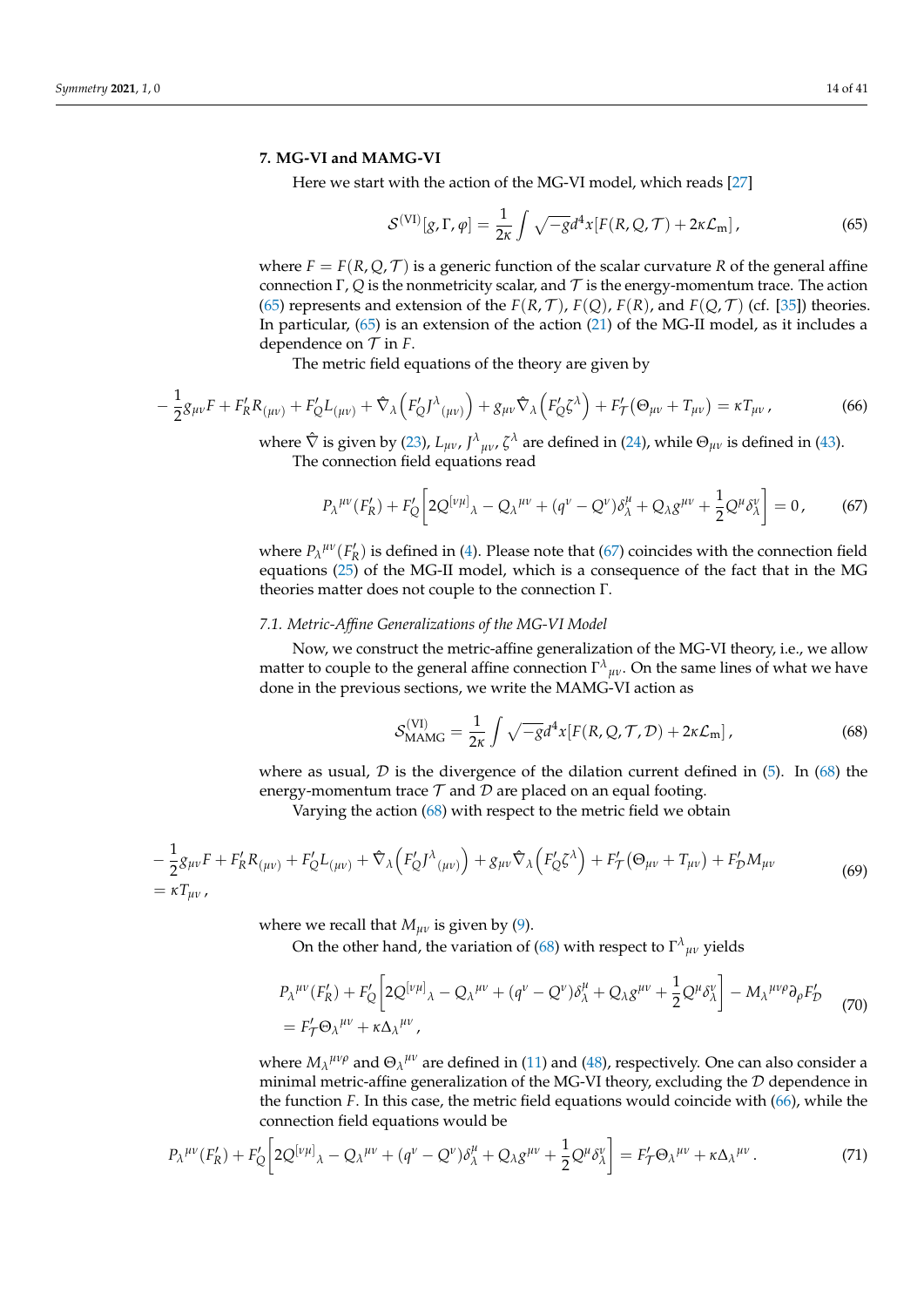The same result would follow by considering some specific matter fulfilling  $\Delta^{\nu} = 0$ . Let us also notice that if  $\Theta_{\lambda}^{\mu\nu} = 0$  the connection field equations (70) reduce to those of the MAMG-II theory, namely (28). Analogously, if  $\Theta_{\lambda}^{\mu\nu} = 0$  then (71) boil down to (29), i.e., to the connection field equations of the minimal MAMG-II model.

## *7.2. Particular Sub-Cases of the MAMG-VI Theory*

Regarding the MAMG-VI theory, besides the sub-case we have already mentioned above, corresponding to the minimal MAMG-VI model (minimal metric-affine generalization of MG-VI, which is the metric-affine  $F(R, Q, T)$  theory), we also have the following sub-cases: the metric-affine  $F(R)$ ,  $F(Q)$  and  $F(R, D)$ ,  $F(Q, D)$  theories, the metric-affine *F*(*R*, *Q*) model (minimal MAMG-II), the metric-affine *F*(*R*, *T*) and *F*(*R*, *T*, *D*) theories (cf. (50) and (54), respectively), and the metric-affine *F*(*R*, *Q*, D) model (i.e., MAMG-II). For the sake of completeness, let us finally report in the following other two sub-cases, namely the metric-affine  $F(Q, \mathcal{T})$  and  $F(Q, \mathcal{T}, \mathcal{D})$  theories. In each of these sub-cases, removing the dependence of the matter Lagrangian on the general affine connection, one is left with the respective sub-cases of the MG-VI theory.

## 7.2.1. Metric-Affine  $F(Q, \mathcal{T})$  Theory

Restricting ourselves to  $F(R, Q, T, D) \rightarrow F(Q, T)$ , the MAMG-VII model boils down to the metric-affine  $F(Q, \mathcal{T})$  theory, whose action reads

$$
S_{F(Q,T)} = \frac{1}{2\kappa} \int \sqrt{-g}d^4x [F(Q,T) + 2\kappa \mathcal{L}_{\rm m}], \qquad (72)
$$

where  $Q$  is the nonmetricity scalar and  $T$  the energy-momentum trace. The variation of the action (72) with respect to the metric and the affine connection gives the following set of field equations:

$$
-\frac{1}{2}g_{\mu\nu}F + F'_{Q}L_{(\mu\nu)} + \hat{\nabla}_{\lambda}\left(F'_{Q}J^{\lambda}_{(\mu\nu)}\right) + g_{\mu\nu}\hat{\nabla}_{\lambda}\left(F'_{Q}\zeta^{\lambda}\right) + F'_{T}(\Theta_{\mu\nu} + T_{\mu\nu}) = \kappa T_{\mu\nu},
$$
  
\n
$$
F'_{Q}\left[2Q^{[\nu\mu]}\lambda - Q_{\lambda}{}^{\mu\nu} + (q^{\nu} - Q^{\nu})\delta^{\mu}_{\lambda} + Q_{\lambda}g^{\mu\nu} + \frac{1}{2}Q^{\mu}\delta^{\nu}_{\lambda}\right] = F'_{T}\Theta_{\lambda}{}^{\mu\nu} + \kappa \Delta_{\lambda}{}^{\mu\nu},
$$
\n(73)

where  $L_{\mu\nu}$ ,  $J^{\lambda}{}_{\mu\nu}$ , and  $\zeta^{\lambda}$  have been defined in (24), while  $\Theta_{\mu n u}$  and  $\Theta_{\lambda}{}^{\mu\nu}$  are given by Equations (43) and (48), respectively.

## 7.2.2. Metric-Affine  $F(Q, \mathcal{T}, \mathcal{D})$  Theory

On the other hand, considering  $F(R, Q, T, D) \rightarrow F(Q, T, D)$ , namely excluding the dependence on the scalar curvature *R* in the MAMG-VI model, the latter reduces to the metric-affine  $F(Q, \mathcal{T}, \mathcal{D})$  theory, which, in turn, is an extension of the  $F(Q, \mathcal{T})$  theory above involving a dependence on the divergence of the dilation current in *F* as well. The action of the metric-affine  $F(Q, \mathcal{T}, \mathcal{D})$  model has the following form:

$$
S_{F(Q,T,D)} = \frac{1}{2\kappa} \int \sqrt{-g} d^4x [F(Q,T,D) + 2\kappa \mathcal{L}_{\rm m}], \qquad (74)
$$

where  $Q$  is the nonmetricity scalar,  $T$  the energy-momentum trace, and  $D$  the divergence of the dilation current. Varying the action (74) with respect to the metric and the general affine connection, we obtain the set of field equations

$$
-\frac{1}{2}g_{\mu\nu}F + F'_{Q}L_{(\mu\nu)} + \hat{\nabla}_{\lambda}\left(F'_{Q}J^{\lambda}{}_{(\mu\nu)}\right) + g_{\mu\nu}\hat{\nabla}_{\lambda}\left(F'_{Q}\zeta^{\lambda}\right) + F'_{T}(\Theta_{\mu\nu} + T_{\mu\nu}) + F'_{D}M_{\mu\nu} = \kappa T_{\mu\nu},
$$
\n
$$
F'_{Q}\left[2Q^{[\nu\mu]}_{\lambda} - Q_{\lambda}{}^{\mu\nu} + (q^{\nu} - Q^{\nu})\delta^{\mu}_{\lambda} + Q_{\lambda}g^{\mu\nu} + \frac{1}{2}Q^{\mu}\delta^{\nu}_{\lambda}\right] - M_{\lambda}{}^{\mu\nu\rho}\partial_{\rho}F'_{D} = F'_{T}\Theta_{\lambda}{}^{\mu\nu} + \kappa \Delta_{\lambda}{}^{\mu\nu},
$$
\n(75)

with  $M_{\mu\nu}$  and  $M_{\lambda}^{\mu\nu\rho}$  given by (9) and (11), respectively.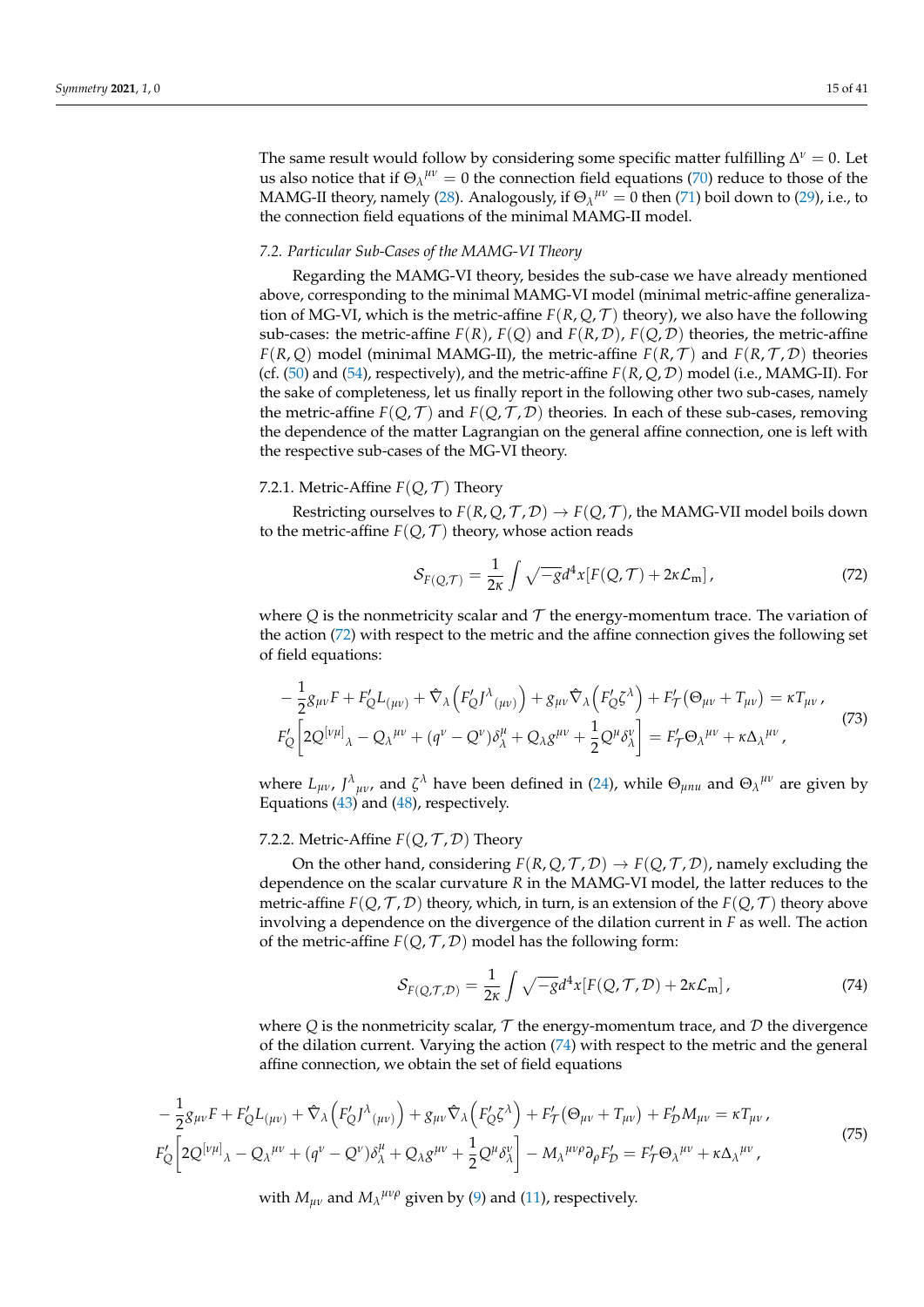## **8. MG-VII and MAMG-VII**

In this section, we first consider the MG-VII theory and subsequently generalize it by considering a metric-affine setup. The MG-VII action [27] reads as follows:

$$
S^{(\text{VII})}[g,\Gamma,\varphi] = \frac{1}{2\kappa} \int \sqrt{-g} d^4x [F(T,Q,\mathcal{T}) + 2\kappa \mathcal{L}_{\text{m}}], \qquad (76)
$$

where  $F = F(T, Q, T)$  is a generic function of the torsion and nonmetricity scalars (*T* and  $Q$ , respectively) and of the trace,  $T$ , of the energy-momentum tensor. In fact, (76) is an extension of the action (34) of the MG-III model as it also includes a dependence on  $\mathcal T$  in *F*. By varying the action  $(76)$  with respect to the metric we obtain

$$
-\frac{1}{2}g_{\mu\nu}F + F'_T\left(2S_{\nu\alpha\beta}S_{\mu}^{\alpha\beta} - S_{\alpha\beta\mu}S^{\alpha\beta}{}_{\nu} + 2S_{\nu\alpha\beta}S_{\mu}^{\beta\alpha} - 4S_{\mu}S_{\nu}\right) + F'_QL_{(\mu\nu)} + \hat{\nabla}_{\lambda}\left(F'_QJ^{\lambda}{}_{(\mu\nu)}\right) + g_{\mu\nu}\hat{\nabla}_{\lambda}\left(F'_Q\zeta^{\lambda}\right) + F'_T\left(\Theta_{\mu\nu} + T_{\mu\nu}\right) = \kappa T_{\mu\nu},
$$
\n(77)

where  $\hat{\nabla}$  is given in (23),  $L_{\mu\nu}$ ,  $J^{\lambda}{}_{\mu\nu}$  and  $\zeta^{\lambda}$  are defined in (24), while  $\Theta_{\mu\nu}$  is given by (43). The variation of (76) with respect to the general affine connection gives

$$
2F'_T(S^{\mu\nu}{}_{\lambda}-2S_{\lambda}{}^{[\mu\nu]}-4S^{[\mu}\delta^{\nu]}_{\lambda})+F'_Q\bigg[2Q^{[\nu\mu]}{}_{\lambda}-Q_{\lambda}{}^{\mu\nu}+(q^{\nu}-Q^{\nu})\delta^{\mu}_{\lambda}+Q_{\lambda}g^{\mu\nu}+\frac{1}{2}Q^{\mu}\delta^{\nu}_{\lambda}\bigg]=0.
$$
 (78)

Let us observe that (78) coincides with the connection field equations (36) of the MG-III theory as, in the MG models, matter does not couple to the connection. We can now move on to the metric-affine generalization of the MG-VII model.

#### *Metric-Affine Generalizations of the MG-VII Model*

On the same lines of what we have done in the previous sections, let us write the MAMG-VII action as

$$
\mathcal{S}_{\text{MAMG}}^{\text{(VII)}} = \frac{1}{2\kappa} \int \sqrt{-g} d^4x [F(T, Q, \mathcal{T}, \mathcal{D}) + 2\kappa \mathcal{L}_{\text{m}}], \tag{79}
$$

where  $D$  is given by (5). Again,  $T$  and  $D$  are placed on the same footing. The metric field equations of the theory are

$$
-\frac{1}{2}g_{\mu\nu}F + F_T'\left(2S_{\nu\alpha\beta}S_{\mu}{}^{\alpha\beta} - S_{\alpha\beta\mu}S^{\alpha\beta}{}_{\nu} + 2S_{\nu\alpha\beta}S_{\mu}{}^{\beta\alpha} - 4S_{\mu}S_{\nu}\right) + F_Q'L_{(\mu\nu)} + \hat{\nabla}_{\lambda}\left(F_Q'D^{\lambda}{}_{(\mu\nu)}\right) + g_{\mu\nu}\hat{\nabla}_{\lambda}\left(F_Q'\zeta^{\lambda}\right) + F_T'\left(\Theta_{\mu\nu} + T_{\mu\nu}\right) + F_D'M_{\mu\nu} = \kappa T_{\mu\nu},
$$
\n(80)

where we recall that  $M_{\mu\nu}$  is defined in (9).

The connection field equations read as follows:

$$
2F'_{T}\left(S^{\mu\nu}{}_{\lambda}-2S_{\lambda}{}^{[\mu\nu]}-4S^{[\mu}\delta^{\nu]}_{\lambda}\right)+F'_{Q}\left[2Q^{[\nu\mu]}{}_{\lambda}-Q_{\lambda}{}^{\mu\nu}+(\mathbf{q}^{\nu}-Q^{\nu})\delta^{\mu}_{\lambda}+Q_{\lambda}g^{\mu\nu}+\frac{1}{2}Q^{\mu}\delta^{\nu}_{\lambda}\right]
$$
\n
$$
-M_{\lambda}{}^{\mu\nu\rho}\partial_{\rho}F'_{\mathcal{D}}=F'_{\mathcal{T}}\Theta_{\lambda}{}^{\mu\nu}+\kappa\Delta_{\lambda}{}^{\mu\nu},\tag{81}
$$

where  $M_\lambda^{\mu\nu\rho}$  and  $\Theta_\lambda^{\mu\nu}$  are respectively defined in Equations (11) and (48). We can also consider a minimal metric-affine generalization of the MG-VII theory by excluding the  $D$ dependence in the function *F*. In this minimal case, the metric field equations coincide with (77), while the connection field equations are

$$
2F'_{T}\left(S^{\mu\nu}{}_{\lambda}-2S_{\lambda}{}^{[\mu\nu]}-4S^{[\mu}\delta^{\nu]}_{\lambda}\right)+F'_{Q}\left[2Q^{[\nu\mu]}{}_{\lambda}-Q_{\lambda}{}^{\mu\nu}+(\mathbf{q}^{\nu}-Q^{\nu})\delta^{\mu}_{\lambda}+Q_{\lambda}g^{\mu\nu}+\frac{1}{2}Q^{\mu}\delta^{\nu}_{\lambda}\right]
$$
\n
$$
=F'_{T}\Theta_{\lambda}{}^{\mu\nu}+\kappa\Delta_{\lambda}{}^{\mu\nu}.
$$
\n(82)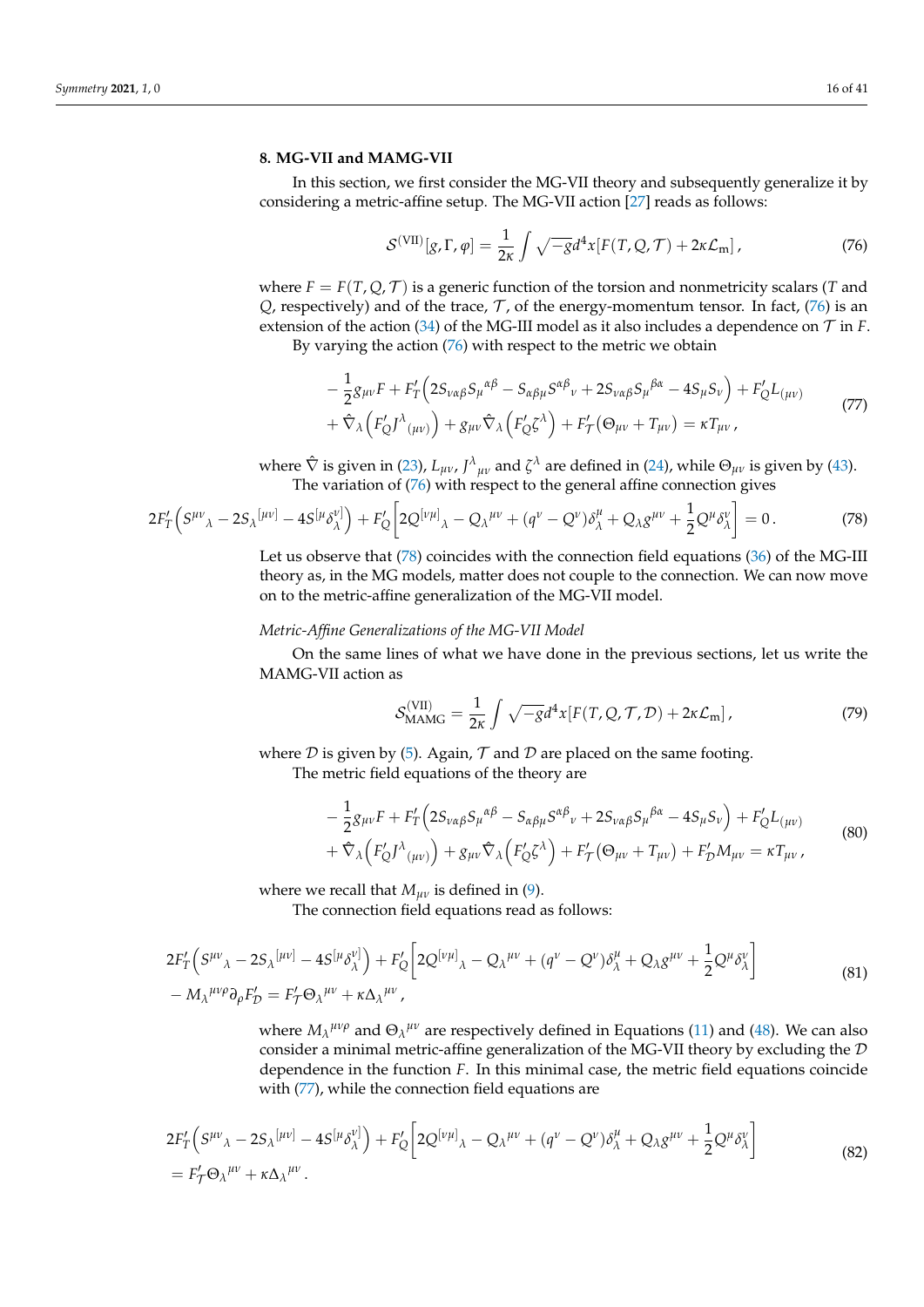Analogously to what we have seen in the previous sections, the same result would follow by considering some specific matter fulfilling  $\Delta^{\nu} = 0$ . Observe that if  $\Theta_{\lambda}{}^{\mu\nu} = 0$  then the connection field equations (81) reduce to (39), which are those of the MAMG-III theory. Similarly, if  $\Theta_{\lambda}^{\mu\nu} = 0$  then (82) boil down to (82), namely to the connection field equations of the minimal MAMG-III theory.

We conclude this section by mentioning that regarding MAMG-VII, besides the subcase we have already mentioned above, corresponding to the minimal MAMG-VII model (minimal metric-affine generalization of MG-VII, which is the metric-affine  $F(T, Q, T)$ ) theory), we also have the following sub-cases: the metric-affine  $F(T)$ ,  $F(Q)$  and  $F(T, \mathcal{D})$ ,  $F(Q, D)$  theories, the metric-affine  $F(T, Q)$  model (minimal MAMG-III), the metric-affine *F*(*T*, *T*) and *F*(*T*, *T*, *D*) theories (cf. (52) and (56), respectively), the metric-affine *F*(*Q*, *T*) and  $F(Q, \mathcal{T}, \mathcal{D})$  models (see (72) and (74), respectively), and the metric-affine  $F(T, Q, \mathcal{D})$ theory (i.e., MAMG-III). In each sub-case, by removing the dependence of the matter Lagrangian on the general affine connection one is left with the respective sub-case of the MG-VII theory.

## **9. MG-VIII and MAMG-VIII**

In this section, we review the metric-affine generalization of the MG-VIII model, introduced in [28]. Before moving on to the MAG generalization, let us introduce the MG-VIII model, whose action is given by [27,36]

$$
\mathcal{S}^{(\text{VIII})}[g,\Gamma,\varphi] = \frac{1}{2\kappa} \int \sqrt{-g}d^4x [F(R,T,Q,\mathcal{T}) + 2\kappa \mathcal{L}_{\text{m}}],\tag{83}
$$

extending the  $F(R)$ ,  $F(T)$ ,  $F(Q)$ ,  $F(R, T)$  (cf. [33]),  $F(T, T)$  (cf. [34]), and  $F(Q, T)$  (cf. [35]) theories. (In particular, assuming flatness (namely  $R^{\lambda}{}_{\mu\nu\rho} = 0$ ) and vanishing nonmetricity,  $(83)$  boils down to the torsionful theories of  $[10,37]$ , while demanding flatness and vanishing torsion one is left with the models of  $[11,12]$ . On the other hand, imposing only teleparallelism in (83) we are left with the generalized theories of [38,39].) The MG-VIII model is the most general of the MG theories, the function  $F = F(R, T, Q, T)$  in (83) being a generic function of the scalar curvature *R* of the general affine connection  $\Gamma^{\lambda}{}_{\mu\nu}$ , the torsion scalar  $T$ , the nonmetricity scalar  $Q$ , and the energy-momentum trace  $T$ .

The metric field equations of the theory read

$$
-\frac{1}{2}g_{\mu\nu}F + F_{R}'R_{(\mu\nu)} + F_{T}'\Big(2S_{\nu\alpha\beta}S_{\mu}{}^{\alpha\beta} - S_{\alpha\beta\mu}S^{\alpha\beta}{}_{\nu} + 2S_{\nu\alpha\beta}S_{\mu}{}^{\beta\alpha} - 4S_{\mu}S_{\nu}\Big) + F_{Q}'L_{(\mu\nu)} + \hat{\nabla}_{\lambda}\Big(F_{Q}'f^{\lambda}{}_{(\mu\nu)}\Big) + g_{\mu\nu}\hat{\nabla}_{\lambda}\Big(F_{Q}'\xi^{\lambda}\Big) + F_{T}'\big(\Theta_{\mu\nu} + T_{\mu\nu}\big) = \kappa T_{\mu\nu},
$$
\n(84)

where  $\hat{\nabla}$  is defined in (23), while  $L_{\mu\nu}$  and the densities  $J^{\lambda}{}_{\mu\nu}$  and  $\zeta^{\lambda}$  have been defined in (24), and  $\Theta_{\mu\nu}$  is given by (43).

On the other hand, the connection field equations are

$$
P_{\lambda}^{\mu\nu}(F_{R}') + 2F_{T}'\Big(S^{\mu\nu}{}_{\lambda} - 2S_{\lambda}{}^{[\mu\nu]} - 4S^{[\mu}\delta^{\nu]}_{\lambda}\Big) + F_{Q}'\Big[2Q^{[\nu\mu]}{}_{\lambda} - Q_{\lambda}^{\mu\nu} + (q^{\nu} - Q^{\nu})\delta^{\mu}_{\lambda} + Q_{\lambda}g^{\mu\nu} + \frac{1}{2}Q^{\mu}\delta^{\nu}_{\lambda}\Big] = 0,
$$
\n(85)

where  $P_{\lambda}^{\mu\nu}(F_R)$  is the modified Palatini tensor defined in (4). Equation (85) coincides with (60) obtained for the MG-V model, due to the fact that in the MG theories matter does not couple to the connection.

## *Metric-Affine Generalizations of the MG-VIII Model*

The MAMG-VIII action, generalizing to the metric-affine case (83), is [28]

$$
\mathcal{S}_{\text{MAMG}}^{\text{(VIII)}} = \frac{1}{2\kappa} \int \sqrt{-g} d^4x [F(R, T, Q, \mathcal{T}, \mathcal{D}) + 2\kappa \mathcal{L}_{\text{m}}], \tag{86}
$$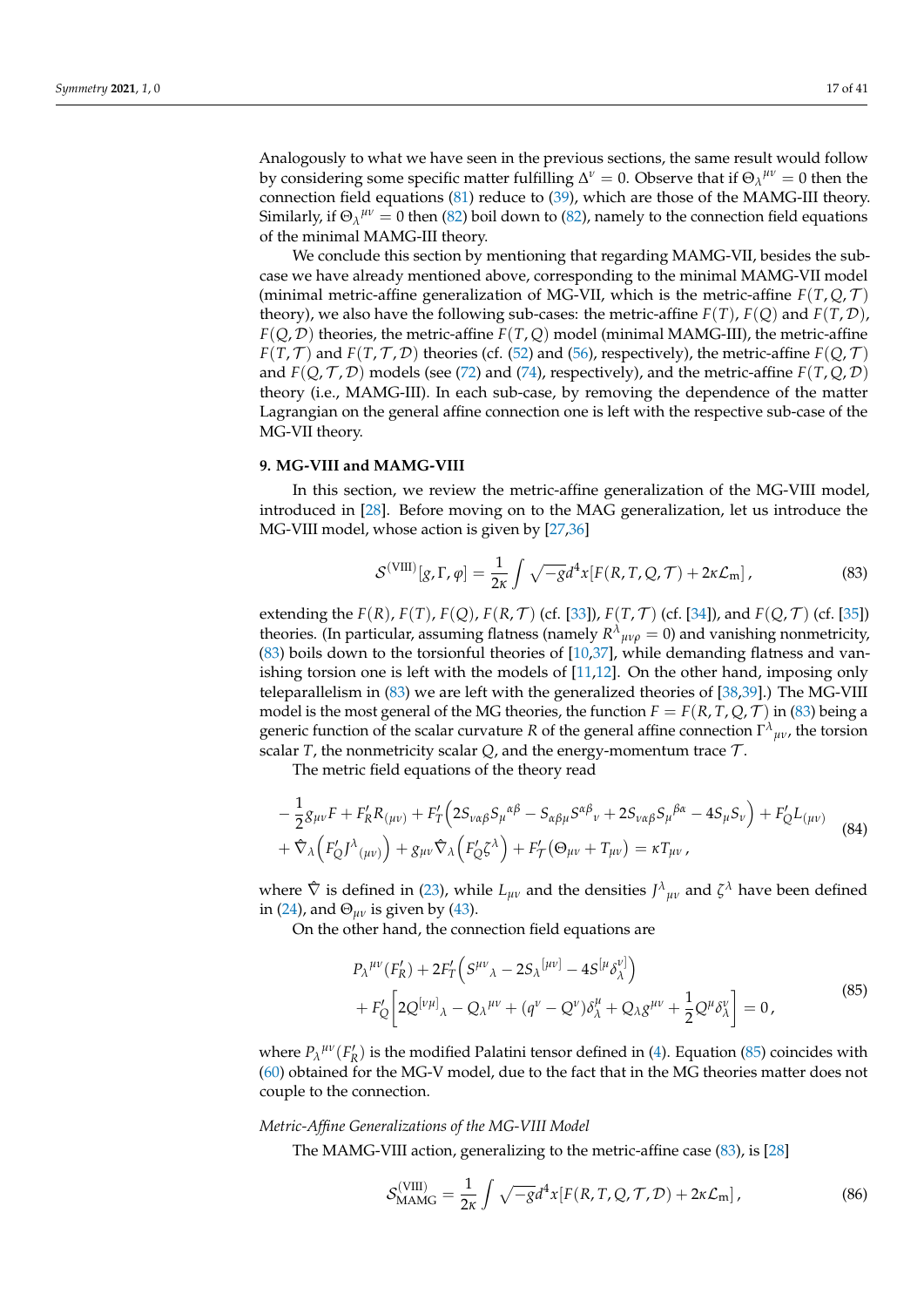where the divergence of the dilation current  $D$  is given by (5) and in (86) it is placed on the same footing of  $\mathcal T$ .

The variation of the action (86) with respect to the metric yields

$$
-\frac{1}{2}g_{\mu\nu}F + F_{R}'R_{(\mu\nu)} + F_{T}'\Big(2S_{\nu\alpha\beta}S_{\mu}^{\alpha\beta} - S_{\alpha\beta\mu}S^{\alpha\beta}{}_{\nu} + 2S_{\nu\alpha\beta}S_{\mu}^{\beta\alpha} - 4S_{\mu}S_{\nu}\Big) + F_{Q}'L_{(\mu\nu)} + \hat{\nabla}_{\lambda}\Big(F_{Q}'J^{\lambda}{}_{(\mu\nu)}\Big) + g_{\mu\nu}\hat{\nabla}_{\lambda}\Big(F_{Q}'\xi^{\lambda}\Big) + F_{T}'\big(\Theta_{\mu\nu} + T_{\mu\nu}\big) + F_{D}'M_{\mu\nu} = \kappa T_{\mu\nu},
$$
\n(87)

where in particular, *Mµν* is given by (9).

On the other hand, from the variation of the action (86) with respect to the general affine connection  $\Gamma^{\lambda}{}_{\mu\nu}$  we find

$$
P_{\lambda}^{\mu\nu}(F_R') + 2F_T'\left(S^{\mu\nu}{}_{\lambda} - 2S_{\lambda}^{\mu\nu\cdot} - 4S^{\mu}\delta_{\lambda}^{\nu\cdot} \right) + F_Q'\left[2Q^{\left[\nu\mu\right]}{}_{\lambda} - Q_{\lambda}^{\mu\nu} + (q^{\nu} - Q^{\nu})\delta_{\lambda}^{\mu} + Q_{\lambda}g^{\mu\nu} + \frac{1}{2}Q^{\mu}\delta_{\lambda}^{\nu\cdot} \right] - M_{\lambda}^{\mu\nu\rho}\partial_{\rho}F_D' = F_T'\Theta_{\lambda}^{\mu\nu} + \kappa \Delta_{\lambda}^{\mu\nu},
$$
\n(88)

where  $M_\lambda^{\mu\nu\rho}$  and  $\Theta_\lambda^{\mu\nu}$  have been defined in (11) and (48), respectively. On the same lines of what we have seen for all the theories previously discussed, also here one might consider a minimal metric-affine generalization of the MG-VIII model by excluding the D dependence in the function *F*. The metric field equations in this minimal case coincide with  $(84)$ , while the connection field equations read

$$
P_{\lambda}^{\mu\nu}(F_{R}') + 2F_{T}'\Big(S^{\mu\nu}{}_{\lambda} - 2S_{\lambda}^{\mu\nu} - 4S^{\mu}\delta_{\lambda}^{\nu]}\Big) + F_{Q}'\Big[2Q^{[\nu\mu]}{}_{\lambda} - Q_{\lambda}^{\mu\nu} + (q^{\nu} - Q^{\nu})\delta_{\lambda}^{\mu} + Q_{\lambda}g^{\mu\nu} + \frac{1}{2}Q^{\mu}\delta_{\lambda}^{\nu}\Big] = F_{T}'\Theta_{\lambda}^{\mu\nu} + \kappa\Delta_{\lambda}^{\mu\nu}.
$$
\n(89)

The same result would follow by considering some specific matter fulfilling  $\Delta^{\nu} = 0$ . Finally, observe that if  $\Theta_{\lambda}^{\mu\nu} = 0$  the connection field equations (88) reduce to (63), namely to those of the MAMG-V theory. Analogously, if  $\Theta_{\lambda}^{\mu\nu} = 0$  Equation (89) boil down to (64), i.e., to the connection field equations of the minimal MAMG-V model.

Let us conclude this section by mentioning that concerning the MAMG-VIII theory, besides the sub-case we have already mentioned above, corresponding to minimal MAMG-VIII (minimal metric-affine generalization of MG-VIII, which is the metricaffine  $F(R, T, Q, T)$  theory), we also have the following sub-cases: the metric-affine  $F(R)$ ,  $F(T), F(Q), F(R, \mathcal{D}), F(T, \mathcal{D}), F(Q, \mathcal{D}), F(R, \mathcal{T}), F(T, \mathcal{T}), F(Q, \mathcal{T}), F(R, \mathcal{T}, \mathcal{D}), F(T, \mathcal{T}, \mathcal{D}),$  $F(Q, \mathcal{T}, \mathcal{D})$  theories, the metric-affine  $F(R, T)$ ,  $F(R, Q)$ ,  $F(T, Q)$  models (namely the minimal MAMG-I, minimal MAMG-II, minimal MAMG-III theories, respectively), the metricaffine *F*(*R*, *T*, D), *F*(*R*, *Q*, D), *F*(*T*, *Q*, D) models (MAMG-I, MAMG-II, MAMG-III, respectively), the metric-affine  $F(R, T, T)$ ,  $F(R, T, Q)$ ,  $F(R, Q, T)$ ,  $F(T, Q, T)$  theories (namely minimal MAMG-IV, minimal MAMG-V, minimal MAMG-VI, minimal MAMG-VII, respectively), and the metric-affine  $F(R, T, T, D)$ ,  $F(R, T, Q, D)$ ,  $F(R, Q, T, D)$ , and  $F(T, Q, T, D)$ models (i.e., respectively, MAMG-IV, MAMG-V, MAMG-VI, and MAMG-VII).

## **10. Cosmological Aspects of MAMG Theories**

Before proceeding, let us highlight some cosmological features of various modified gravity models previously reviewed, mentioning in particular the way in which they offer solutions to diverse issues in the cosmological context.

First of all, it is well-known that any extra source term such as Einstein's cosmological constant could be added into the energy-momentum tensor and serve as a candidate for dark energy. The most favored candidate to play such role is the cosmological constant Λ, and the Lambda Cold Dark Matter (ΛCDM) model has an optimal fit with many observational data. However, there exist many dark energy models able to explain the accelerated expansion of the universe such as, e.g., quintessence, *K*-essence, phantom, etc.; moreover, another way to explain late-time acceleration consists of considering modified gravity. In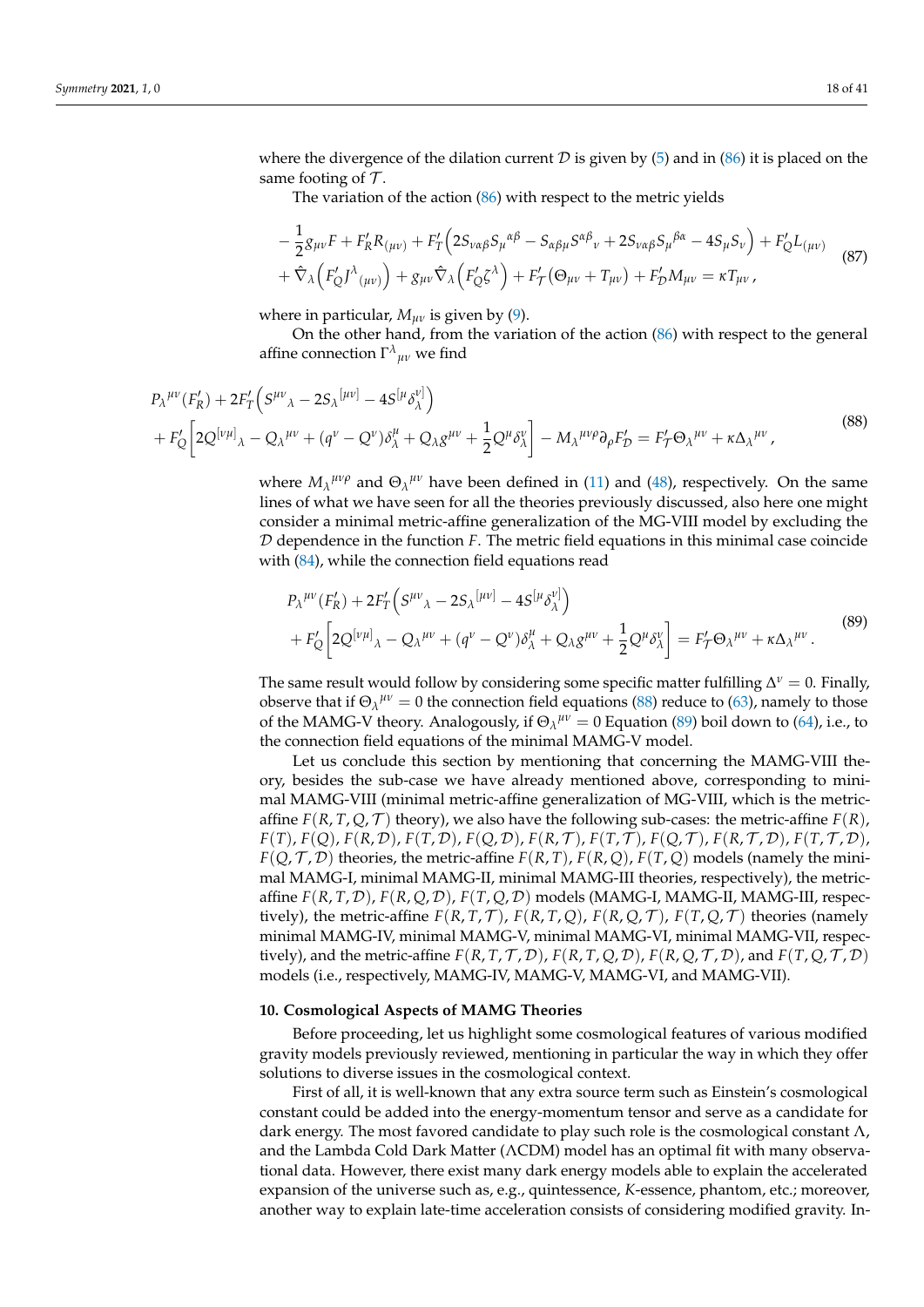deed, modified gravity theories, such as teleparallel gravity, symmetric teleparallel gravity, *F*(*R*) gravity and further generalizations previously discussed, turned out to be rather prominent setups to study modern cosmology especially to explore the elusive nature of dark energy and the reason behind late-time cosmic acceleration.

As we have already mentioned, cosmological implications of  $F(R, T)$  gravity were discussed in [29,30]. In particular, in [29], considering a FLRW background, it was found that the model can describe the accelerated expansion of the universe. In [30], even for the case in which the action is linear in *R* and *T*, it was proved that the Friedmann equations contain new terms of geometrical origin and, applying the theory at late-times, it was found that in the model dark energy can be quintessence-like or phantom-like, or behave as a cosmological constant, reproducing ΛCDM cosmology. On the other hand, considering early-time the de Sitter solution was recovered, along with an inflationary scenario with the desired scale factor evolution. Observational constraints on  $F(R, T)$  gravity have been recently introduced in [31], using data from Supernovae (SNIa) Pantheon sample, Baryonic Acoustic Oscillations (BAO), and Cosmic Chronometers measurements of the Hubble parameter (CC), alongside arguments from Big Bang Nucleosynthesis (BBN), using a specific connection and considering two specific cosmological models in the *F*(*R*, *T*) setup (the aforementioned models differ in two scalars that quantify the effect of the specific imposed connection). Both models lead to ∼ 1*σ* compatibility in all cases. Moreover, reconstructing the Hubble function and the dark energy equation-of-state parameter as a function of redshift, it was shown that the first model is very close to the ΛCDM scenario, while for the second model at earlier times deviations are allowed. Even though the second model does not contain ΛCDM cosmology as a limit, both models present a very efficient fitting behavior and are at least statistically equivalent to ΛCDM cosmology.

For a review of cosmological aspects of *F*(*T*) teleparallel gravity, instead, we refer the reader to, e.g., [15]. Moreover, in [40] diverse interacting dark energy cosmological models in *F*(*T*) gravity were discussed, finding a good agreement with observational data and obtaining, from the study of the behavior of the deceleration parameter, a phase transition from a decelerated expanding universe to the present accelerated expanding one. Furthermore, a complete cosmological scenario of FLRW universe in the context of teleparallel gravity has been recently proposed in [41], where cosmology is much simplified since teleparallel gravity is a second order theory. More precisely, the authors have considered a  $F(T)$  theory with  $F(T) = T + \beta(-T)^{\alpha}$ , where *α* and *β* are parameters, deriving the profiles of energy density, pressure, equation-of-state parameter, analyzing deviation from the ΛCDM model (in particular, at late-time the findings are consistent with standard cosmology), discussing the nature of dark energy, and studying energy conditions. The strong energy condition is violated in support of the acceleration of the universe, in accordance with current observations. *F*(*T*) gravity was also considered in the framework of so-called fractal spacetime in [42], assuming that only time has a fractal profile, finding consistency with cosmological observations.

As for *F*(*T*) gravity, also the *F*(*Q*) theory features in second order field equations. The expansion history of the universe in *F*(*Q*) gravity has received lot of attention, and the theory is successful in explaining the accelerated expansion of the universe at least to the same level of statistic precision of most renowned modified gravities (cf., e.g., [43–51]). Moreover, observational constraints on the theory have been put forward in [52,53], and first demonstrates that *F*(*Q*) gravity can challenge the ΛCDM model, placing itself as a good alternative candidate to describe the cosmological aspects of the universe, have been disclosed in [54,55]. Moreover, spherically symmetric configurations in *F*(*Q*) gravity have been recently studied in [56].

In recent years, many investigations have been carried out to describe the present cosmic acceleration also in the setup of  $F(R, \mathcal{T})$  gravity [57–63]. Moreover, several homogeneous isotropic and anisotropic cosmological models have been constructed in this context [64–71]. In particular, in [68] a  $\Lambda(t)$  cosmological model capable of explaining the recent astronomical observations of accelerating expansion of the universe with a decelerating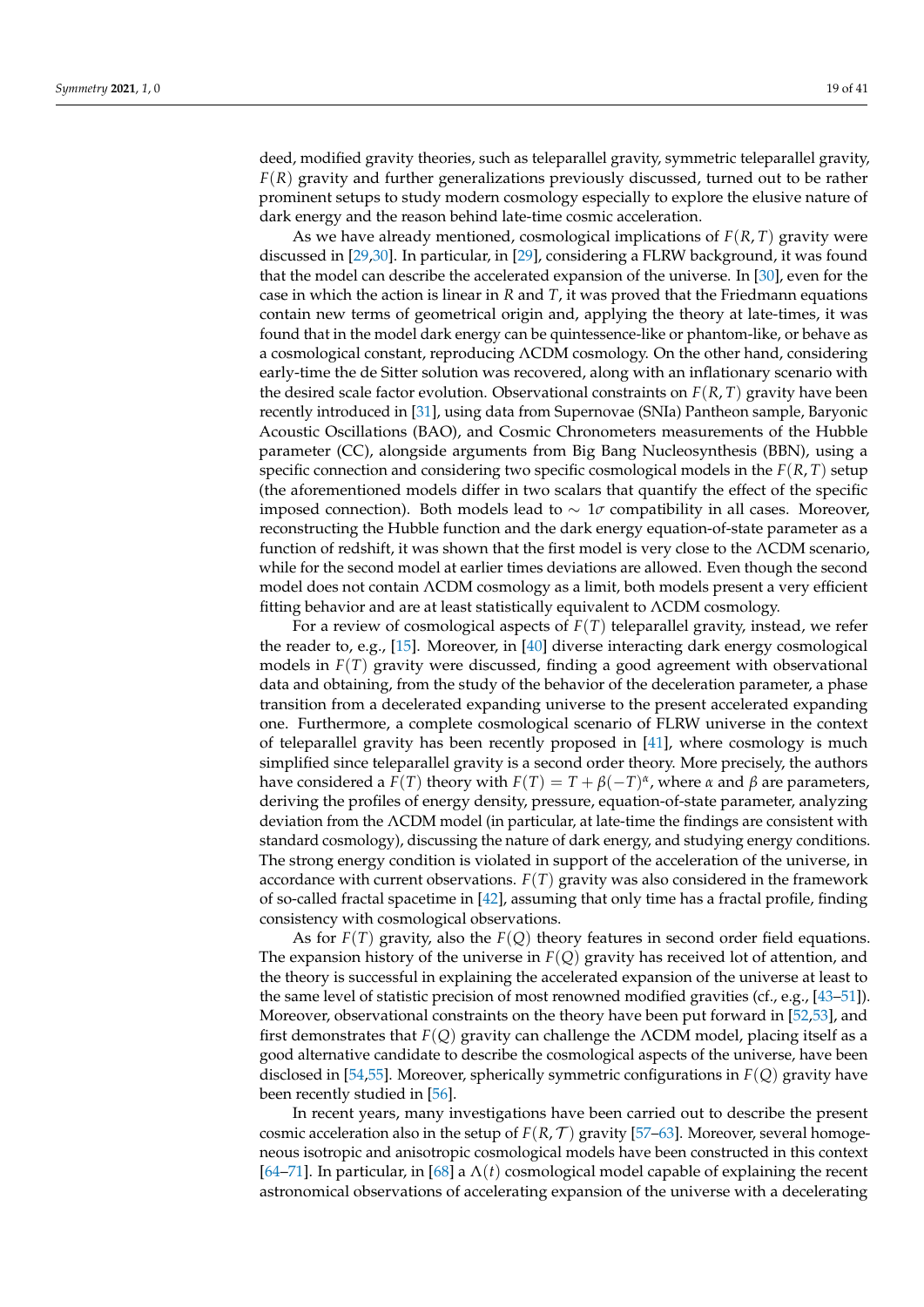phase of evolution in the past was obtained by a simple parametrization of the Hubble parameter in a flat FLRW spacetime in  $F(R, \mathcal{T})$  gravity. The field equations were derived by taking the functional form of  $F(R, \mathcal{T}) = F(R) + F(\mathcal{T})$  into consideration, which leads to general relativistic field equations with a trace  $\mathcal T$  dependent term that is the cosmological constant  $\Lambda(\mathcal{T})$  (see also [72]). Moreover, in [73] it was reconstructed a cosmological model in  $F(R, \mathcal{T})$  gravity able to discuss the expansion history of the model in GR by dark matter as well as by holographic dark energy. The compatibility of  $F(R, \mathcal{T})$  models with the accelerated expansion of the universe has also been proved and discussed in [74]. Furthermore, in [75] it was considered non-minimally coupled  $F(R, \mathcal{T})$  gravity admitting minimal coupling with scalar field models in a generalized spacetime which corresponds to different anisotropic and homogeneous universe models. For dust and perfect fluids exact solutions have been derived and, in particular, it has been shown that for a perfect fluid with dominating potential energy over kinetic energy the current cosmic expansion is recovered for both phantom as well as quintessence models. Moreover, following the idea that a varying cosmological constant may solve some of the standard ΛCDM model problems such as the fine-tuning and cosmic coincidence, a stable flat universe with variable cosmological constant in  $F(R, \mathcal{T})$  gravity was studied in [76]. Subsequently, in [77] a specific  $F(R, \mathcal{T})$ gravity reconstruction of the evolution for cyclic models in which the Hubble parameter oscillates and keeps positive was considered, obtaining a singularity-free cyclic universe with negative varying cosmological constant, which supports the role suggested for a negative  $\Lambda$  in stopping the eternal acceleration. The cosmological solutions were obtained for the case of a flat universe, and it was found that the cosmic pressure grows without singular values, it is positive during the early-time decelerated expansion and negative during the late-time accelerating epoch. For every single cycle, the universe accelerates after an epoch of deceleration which agrees with observations.

Another fundamental question in modern cosmology is the so-called (initial) singularity problem. In this context, one of the attractive possible alternatives to the well-celebrated inflationary model to solve such problem resides in bouncing models of the universe, according to which the latter may have emerged from a prior contracting phase capable of expanding without singularity or experiencing a bouncing process. Bouncing models in the  $F(R, \mathcal{T})$  setup have been proposed and analyzed in, e.g., [78,79]. In particular, the model of [79] is a non-singular bouncing cosmological model in  $F(R, \mathcal{T})$  gravity within a flat FLRW background metric with a specific parametrization of the Hubble parameter, able to describe an expanding universe from the prior period of contraction with specific constraints on the parameters. Quintessence-like and phantom-like scalar fields have also been discussed in the same model for the specific parametrization of the Hubble parameter.

Cosmological issues regarding the future fate of the universe, i.e., whether the universe expands forever or ends with a Big Rip, in the context of  $F(R, \mathcal{T})$  gravity have been explored in [80], where it was observed that considering a quadratic variation of the deceleration parameter as a function of cosmic time which describes a smooth transition from the decelerating phase of the universe to an accelerating one, the outcome is in favor of Big Rip.

In addition, locally rotationally symmetric Bianchi type-I viscous and non-viscous cosmological models have been explored and compared in GR and  $F(R, \mathcal{T})$  gravity in [81], where it was shown that the metric potentials remain the same in both GR and  $F(R, \mathcal{T})$ gravity, while in general, in  $F(R, \mathcal{T})$  gravity the effect of bulk viscosity diminishes. On the other hand, anisotropic Bianchi type-III perfect fluid cosmological models in *F*(*R*, T ) gravity were studied in [82]. These could be physically significant to discuss early stages of the evolution of the universe. Moreover, a new holographic dark energy model with bulk viscosity in  $F(R, \mathcal{T})$  gravity has been recently proposed in [83] (the model considered there approaches the ΛCDM one in the late-time evolution of the universe). Furthermore, in [84] a bulk viscous cosmological model in  $F(R, \mathcal{T})$  gravity was considered. A cosmological solution was obtained for the special case  $F(R, \mathcal{T}) = R + 2\lambda \mathcal{T}$ , being  $\lambda$  a constant, and the findings turned out to be compatible with recent observational data. The cosmic evolution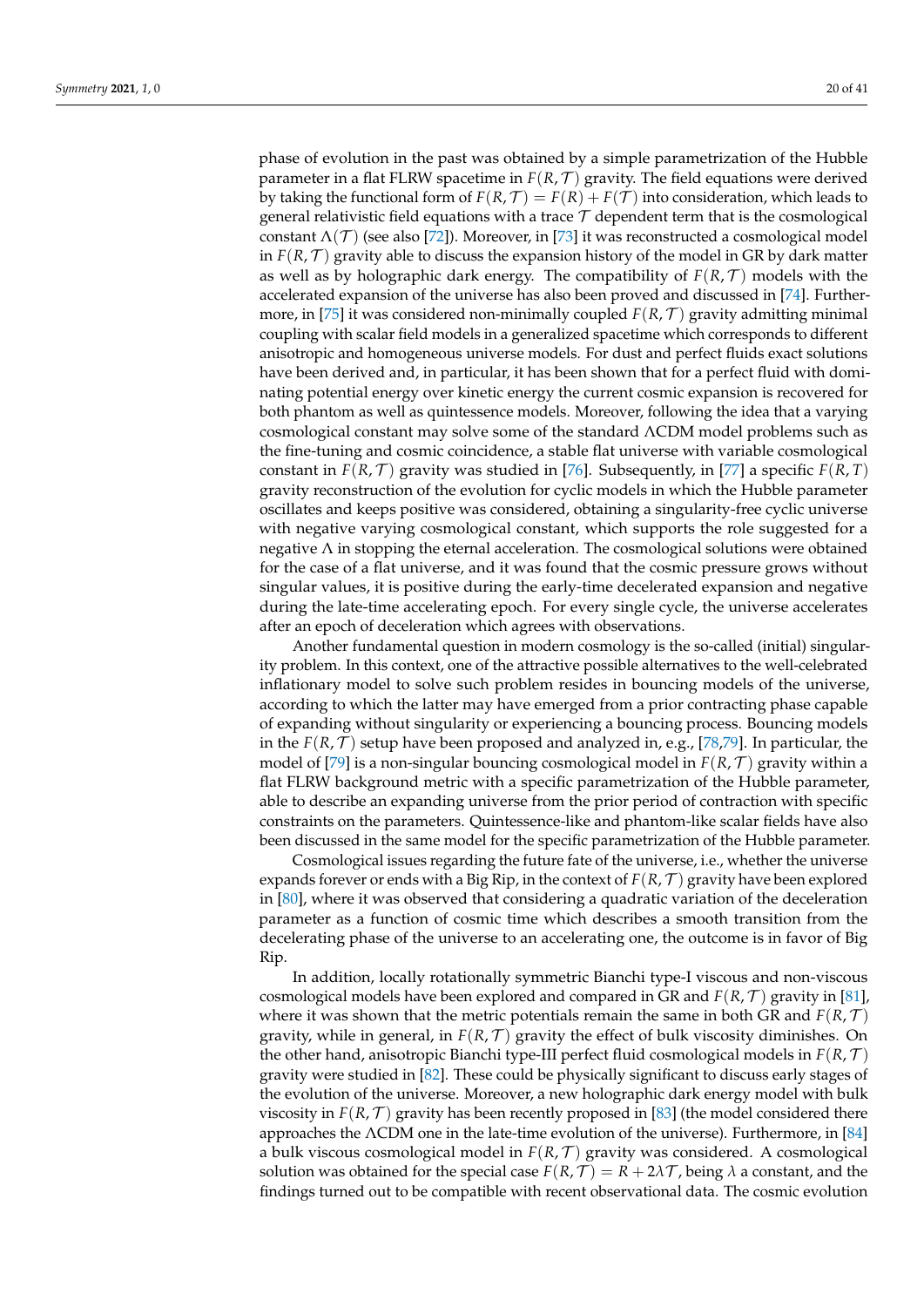of non-minimally coupled  $F(R, \mathcal{T})$  gravity in the presence of matter fluids consisting of collisional self-interacting dark matter and radiation was studied in [85], comparing the results with those corresponding to non-collisional matter and to the ΛCDM model. In particular, a flat FLRW universe was considered, focusing on the late-time dynamical evolution of the model. The results are well accommodated to recent observational data based on physical parameters. Always in the context of  $F(R, \mathcal{T})$  gravity, a locally rotationally symmetric Bianchi type-I magnetized strange quark matter (SQM) cosmological model was studied in [86], where the exact solutions of the field equations were derived with linearly time varying deceleration parameter, which is consistent with observational data (from SNIa, BAO, and CMB) of standard cosmology. The model begins with Big Bang and ends with a Big Rip. The transition of the deceleration parameter from a decelerating phase to an accelerating one with respect to redshift obtained in the model of [86] fits with the observational data of [87].

Regarding, instead,  $F(Q, \mathcal{T})$  gravity, cosmological aspects were analyzed in a FLRW background in [88]. In particular, in the quoted paper the non-linear model  $F(Q, \mathcal{T}) =$  $-αQ – βT<sup>2</sup>$ , where *α* > 0 and *β* > 0 are constants, were considered, exploring the evolution of the universe by examining the energy conditions and determining the numerical solutions of the Hubble and deceleration parameters, the apparent magnitude, and the luminosity distance (Supernova data have been used to obtain consistent results of apparent magnitude and luminosity distance). The theoretical results on the Hubble parameter, given in terms redshift, have been compared with those of the ΛCDM model. For lower redshift the values are closer to those of the ΛCDM with respect to the case of higher redshift values. Moreover, in [35] diverse  $F(Q, \mathcal{T})$  models have been considered. In all of them, the universe experiences an accelerating expansion, ending with a de Sitter type evolution and representing a valid alternative to ΛCDM cosmology. The late-time de Sitter phase is induced by the coupling between nonmetricity and matter. Cosmological implications of Weyl-type  $F(Q, \mathcal{T})$  gravity have been investigated in [89] by constraining the model parameters using recent Hubble and Pantheon Supernovae data. In the same paper, statefinder analysis was implemented to study various dark energy models to address the current cosmic acceleration. It has been found that the solution which mimics the power-law fits with the Pantheon data better than with the Hubble data. Moreover, observational constraints in  $F(Q, \mathcal{T})$  gravity have been put forward in [90], revealing that the theory can be promising in addressing the current cosmic acceleration, possibly offering another suitable alternative to the dark energy problem. Finally, in [91] non-singular matter bounce has been explored in  $F(Q, \mathcal{T})$  gravity models, validating the latter by means of cosmographic tests and stability analysis.

On the other hand, more general cases remain poorly explored, in particular under the cosmological point of view. In this direction, we now move on to the of study cosmological aspects of all the MAMG theories previously introduced, which also represent generalizations of the prospective sub-cases we have just mentioned above. We focus on the case in which the function characterizing MAMG is linear and consider a homogeneous FLRW background in the presence of torsion and nonmetricity (see Appendix B for a collection of useful formulas in this context). In particular, we derive the Friedmann equations for the aforementioned theories in this cosmological framework.

Let us start by recalling the second Friedmann equation (i.e., the acceleration equation, also known as Raychaudhuri equation) for general non-Riemannian cosmological setups, which was obtained in [92] and reads as follows:

$$
\frac{\ddot{a}}{a} = -\frac{1}{3}R_{\mu\nu}u^{\mu}u^{\nu} + 2\left(\frac{\dot{a}}{a}\right)\Phi + 2\Phi + \left(\frac{\dot{a}}{a}\right)\left(A + \frac{C}{2}\right) + \frac{\dot{A}}{2} - \frac{A^2}{2} - \frac{1}{2}AC - 2A\Phi - 2C\Phi,
$$
\n(90)

where  $a = a(t)$  is the scale factor of the universe,  $u^{\mu}$  is the normalized four-velocity, and  $\Phi = \Phi(t)$  and  $A = A(t)$ ,  $C = C(t)$  are functions appearing, respectively, in the expressions of torsion and nonmetricity given by (A30), obtained, in fact, in the highly symmetric spacetime we are considering. We now derive (variants of) the first Friedmann equation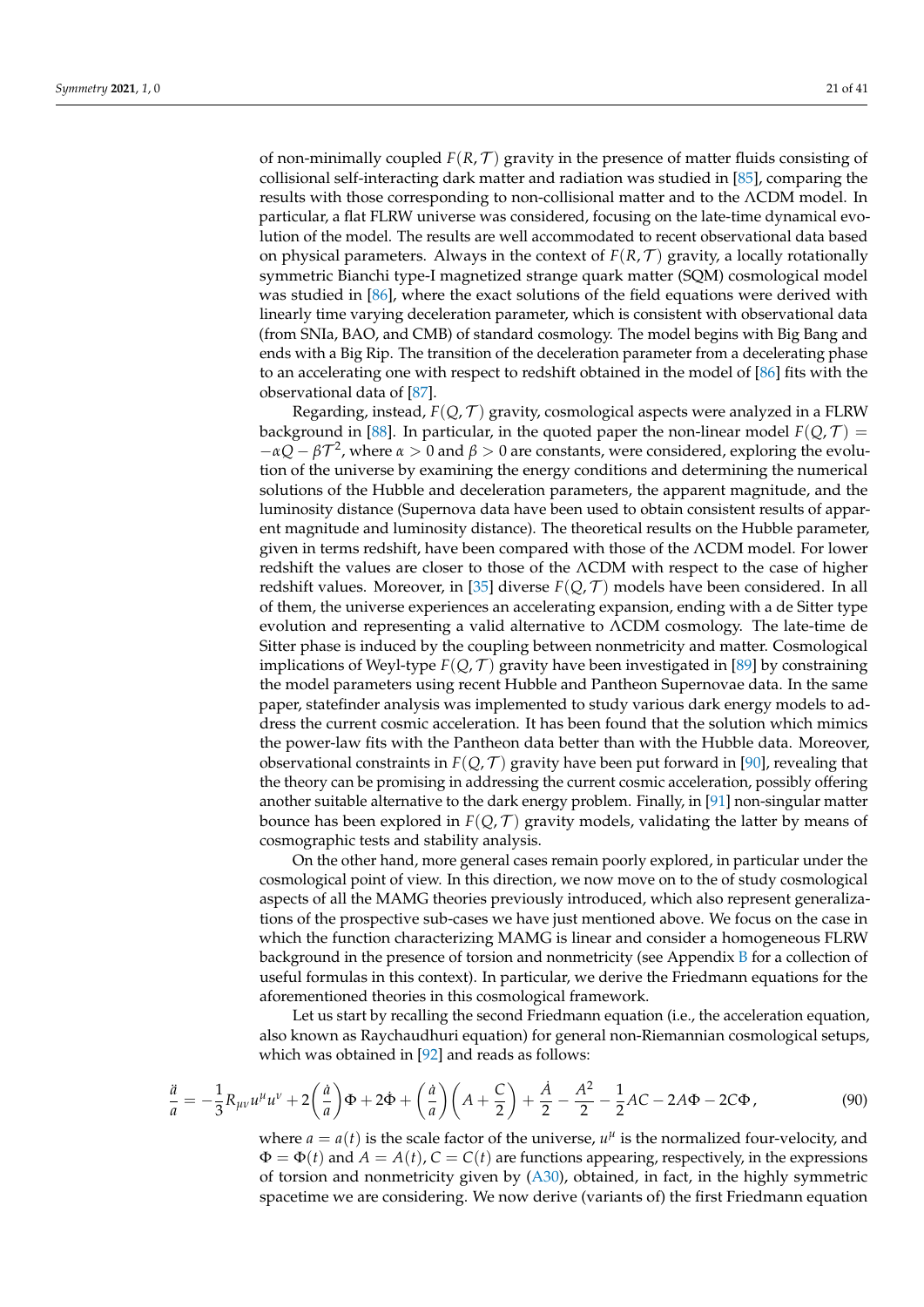for the MAMG theories, focusing on the linear case. Before moving on to the analysis for the *infinite* theories, locusing on the linear case. Before moving on to the analysis of the various models, let us observe that since  $\sqrt{-g}\mathcal{D}$  is a total divergence, at the linear level the dilation current dependence in the function *F* characterizing the theories does not contribute to the field equations. Thus, we will directly focus on the linear, minimal MAMG models, namely on those excluding the  $D$  dependence in  $F$ , as at the linear level the on-shell result would actually coincide with the one of the non-minimal cases.

Cosmology in linear MAMG-I

We consider the linear MAMG-I case in which

$$
F = R + \beta T, \tag{91}
$$

where  $\beta$  is, in principle, a free parameter. (In fact, in this linear case one can write  $F =$  $\alpha R + \beta T$  and fix the normalization of the theory choosing  $\alpha = 1$ .) The metric field equations (8) (actually, (2), as we have safely excluded the D dependence in *F*) now take the form

$$
-\frac{1}{2}g_{\mu\nu}F + R_{(\mu\nu)} + \beta\Big(2S_{\nu\alpha\beta}S_{\mu}^{\ \alpha\beta} - S_{\alpha\beta\mu}S^{\alpha\beta}{}_{\nu} + 2S_{\nu\alpha\beta}S_{\mu}^{\ \beta\alpha} - 4S_{\mu}S_{\nu}\Big) = \kappa T_{\mu\nu}.
$$
 (92)

Taking the trace of (92), let us mention here that one might also contract (92) with  $u^{\mu}u^{\nu}$ and exploit the second Friedmann equation (90) in order to express everything in terms of the scale factor and the torsion and nonmetricity parameters. Using the post-Riemannian expansion of the scalar curvature *R* given in (A37) and the expressions of torsion and nonmetricity in (A30), we obtain the following variant of the modified first Friedmann equation:

$$
\frac{\ddot{a}}{a} + \left(\frac{\dot{a}}{a}\right)^2 + (1+\beta)\left(4\Phi^2 - P^2\right) + \frac{1}{8}\left[2A^2 + B(C-A)\right] + \Phi(2A-B) + \dot{f}_1 + 3Hf_1 = -\frac{\kappa}{6}\mathcal{T},\tag{93}
$$

where  $\Phi = \Phi(t)$ ,  $P = P(t)$  and  $A = A(t)$ ,  $B = B(t)$ ,  $C = C(t)$  are the functions appearing in (A30), and we have also defined

$$
f_1 := \frac{1}{2} \left( \frac{B}{2} - A - 4\Phi \right). \tag{94}
$$

In [28] it was provided a cosmological application of these results, considering the case in which the matter Lagrangian is the one for a scalar field *φ* coupled to torsion, restricting the theory to the torsionful case with vanishing nonmetricity. We will review this application and further elaborate on it in Section 10.1.

On the other hand, in this linear case the connection field equations of the model read

$$
P_{\lambda}^{\mu\nu} + 2\beta \Big( S^{\mu\nu}{}_{\lambda} - 2S_{\lambda}^{\mu\nu} - 4S^{\mu} \delta^{\nu]}_{\lambda} \Big) = \kappa \Delta_{\lambda}^{\mu\nu} \,, \tag{95}
$$

where  $P_{\lambda}{}^{\mu\nu}$  is the Palatini tensor defined in Equation (A7). Let us also mention, here, that in the cosmological setup we are considering, upon use of Equations (A30) (first line) and (A35), Equation (95) takes the following form:

$$
\left(\frac{1}{2}A + 4\Phi - \frac{C}{2}\right)u_{\lambda}h^{\mu\nu} + \left(B - \frac{3}{2}A - 4\Phi - \frac{C}{2}\right)u^{\mu}h_{\lambda}{}^{\nu} - \frac{B}{2}u^{\nu}h^{\mu}{}_{\lambda} - \frac{3}{2}Bu_{\lambda}u^{\mu}u^{\nu} - 2\varepsilon_{\lambda}{}^{\mu\nu}{}_{\rho}u^{\rho}P + 2\beta\left[4\left(\delta_{\lambda}^{[\nu}h^{\mu]}{}_{\rho}u^{\rho} + 3\delta_{\lambda}^{[\mu}u^{\nu]} + h_{\lambda}^{[\nu}u^{\mu]}\right)\Phi - \varepsilon_{\lambda}{}^{\mu\nu}{}_{\rho}u^{\rho}P\right] = \kappa\Delta_{\lambda}{}^{\mu\nu},
$$
\n(96)

where, in particular, the explicit expressions of  $\Delta_{\lambda}^{\mu\nu}$  depend on the specific matter one might then consider (see, e.g., the explicit expression of the hypermomentum tensor in the presence of a cosmological hyperfluid given in Ref. [93]).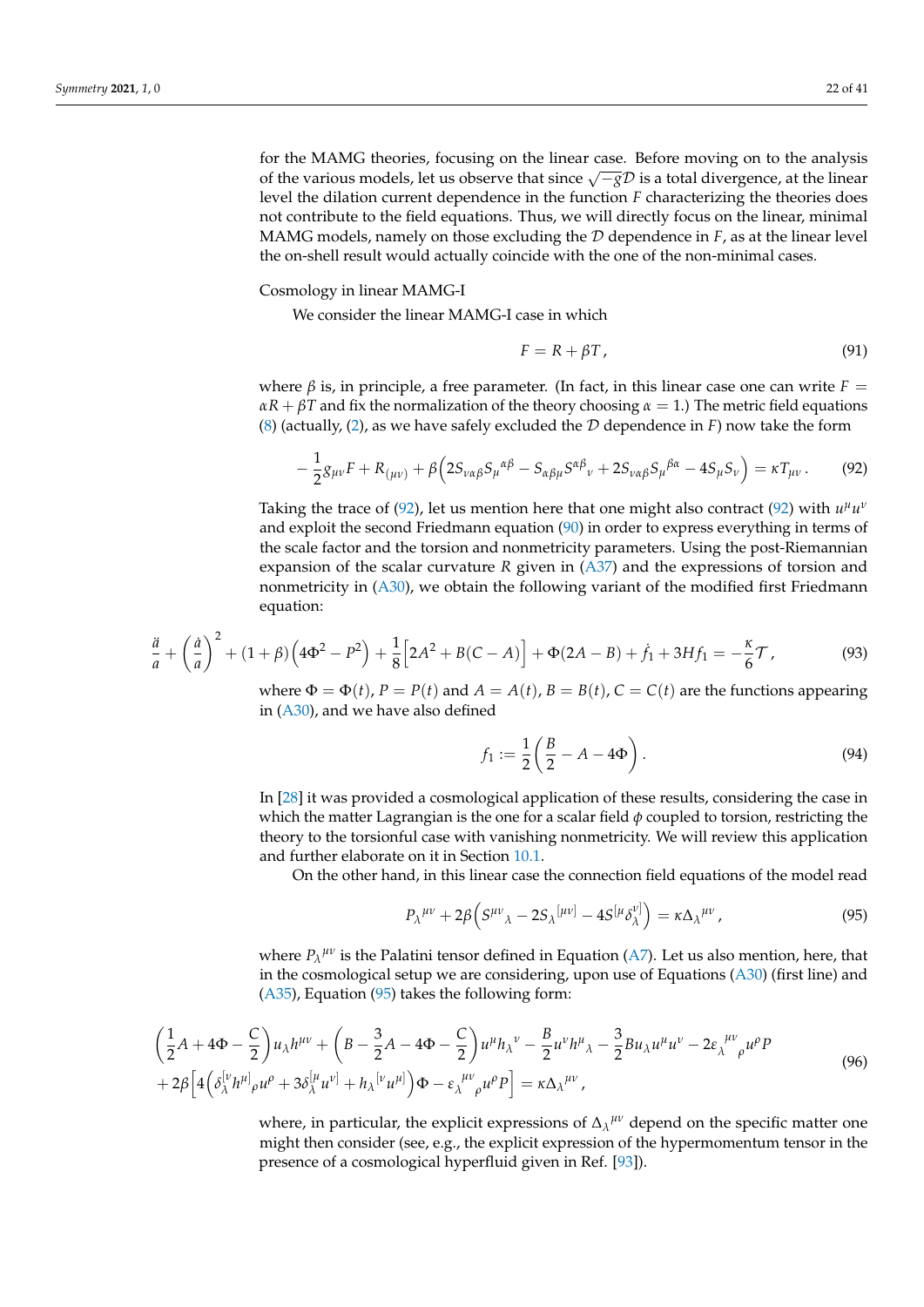Cosmology in linear MAMG-II

We now consider the linear MAMG-II case in which

$$
F = R + \gamma Q, \tag{97}
$$

where  $\gamma$  is a free parameter. Equation (27) now takes the following form:

$$
-\frac{1}{2}g_{\mu\nu}F + R_{(\mu\nu)} + \gamma \Big( L_{(\mu\nu)} + \hat{\nabla}_{\lambda} J^{\lambda}{}_{(\mu\nu)} + g_{\mu\nu} \hat{\nabla}_{\lambda} \zeta^{\lambda} \Big) = \kappa T_{\mu\nu}.
$$
 (98)

Taking the trace of (98) and following the procedure described in the previous paragraph, one ends up with

$$
\frac{\ddot{a}}{a} + \left(\frac{\dot{a}}{a}\right)^2 + 4\Phi^2 - P^2 + \frac{1}{8} \left[2A^2 + B(C - A)\right] + \Phi(2A - B) + \dot{f}_2 + 3Hf_2 = -\frac{\kappa}{6}\mathcal{T}, \quad (99)
$$

where

$$
f_2 := \frac{1}{2} \left[ (1 - \gamma) \left( \frac{B}{2} - A \right) - 4\Phi \right].
$$
 (100)

Equation (99) is a variant of the modified first Friedmann equation for the linear MAMG-II theory.

Moreover, the connection field equations of the model now read

$$
P_{\lambda}^{\mu\nu} + \gamma \left[ 2Q^{[\nu\mu]}_{\lambda} - Q_{\lambda}^{\mu\nu} + (q^{\nu} - Q^{\nu})\delta^{\mu}_{\lambda} + Q_{\lambda}g^{\mu\nu} + \frac{1}{2}Q^{\mu}\delta^{\nu}_{\lambda} \right] = \kappa \Delta_{\lambda}^{\mu\nu}.
$$
 (101)

The latter, upon use of Equations  $(A30)$  (second line) and  $(A35)$ , take the form

$$
\left(\frac{1}{2}A + 4\Phi - \frac{C}{2}\right)u_{\lambda}h^{\mu\nu} + \left(B - \frac{3}{2}A - 4\Phi - \frac{C}{2}\right)u^{\mu}h_{\lambda}^{\nu} - \frac{B}{2}u^{\nu}h^{\mu}{}_{\lambda} - \frac{3}{2}Bu_{\lambda}u^{\mu}u^{\nu} - 2\varepsilon_{\lambda}^{\mu\nu}{}_{\rho}u^{\rho}P \n+ \gamma \left[\frac{B}{2}\delta_{\lambda}^{\nu}h^{\mu}{}_{\rho}u^{\rho} + Bh_{\lambda\rho}h^{\mu\nu}u^{\rho} + \left(A - \frac{1}{2}B\right)\delta_{\lambda}^{\mu}h^{\nu}{}_{\rho}u^{\rho} + (2A - C)h^{\mu\nu}u_{\lambda} + \frac{1}{2}(3A - C)\delta_{\lambda}^{\nu}u^{\mu} \right] \n- Ah_{\lambda}^{\nu}u^{\mu} + 3\left(\frac{1}{2}B - A\right)\delta_{\lambda}^{\mu}u^{\nu} + (A - B)h_{\lambda}^{\mu}u^{\nu} - Bh_{\lambda\rho}u^{\rho}u^{\mu}u^{\nu} - 3Au_{\lambda}u^{\mu}u^{\nu}\right] = \kappa\Delta_{\lambda}^{\mu\nu}
$$
\n(102)

in the cosmological setup we are considering.

Cosmology in linear MAMG-III

Here we consider the linear MAMG-III case in which

$$
F = T + \gamma Q, \qquad (103)
$$

where  $\gamma$  is a free parameter. (In fact, in the linear case at hand one may write  $F = \beta T + \gamma Q$ and fix the normalization of the theory choosing  $\beta = 1$ .) The metric field equations of the theory now read

$$
-\frac{1}{2}g_{\mu\nu}F + 2S_{\nu\alpha\beta}S_{\mu}{}^{\alpha\beta} - S_{\alpha\beta\mu}S^{\alpha\beta}{}_{\nu} + 2S_{\nu\alpha\beta}S_{\mu}{}^{\beta\alpha} - 4S_{\mu}S_{\nu} + \gamma\Big(L_{(\mu\nu)} + \hat{\nabla}_{\lambda}J^{\lambda}{}_{(\mu\nu)} + g_{\mu\nu}\hat{\nabla}_{\lambda}\zeta^{\lambda}\Big) = \kappa T_{\mu\nu}.
$$
\n(104)

Taking the trace of the latter and using the expressions of torsion and nonmetricity in (A30) we find

$$
4\Phi^2 - P^2 + \dot{f}_3 + 3Hf_3 = -\frac{\kappa}{6}\mathcal{T},\tag{105}
$$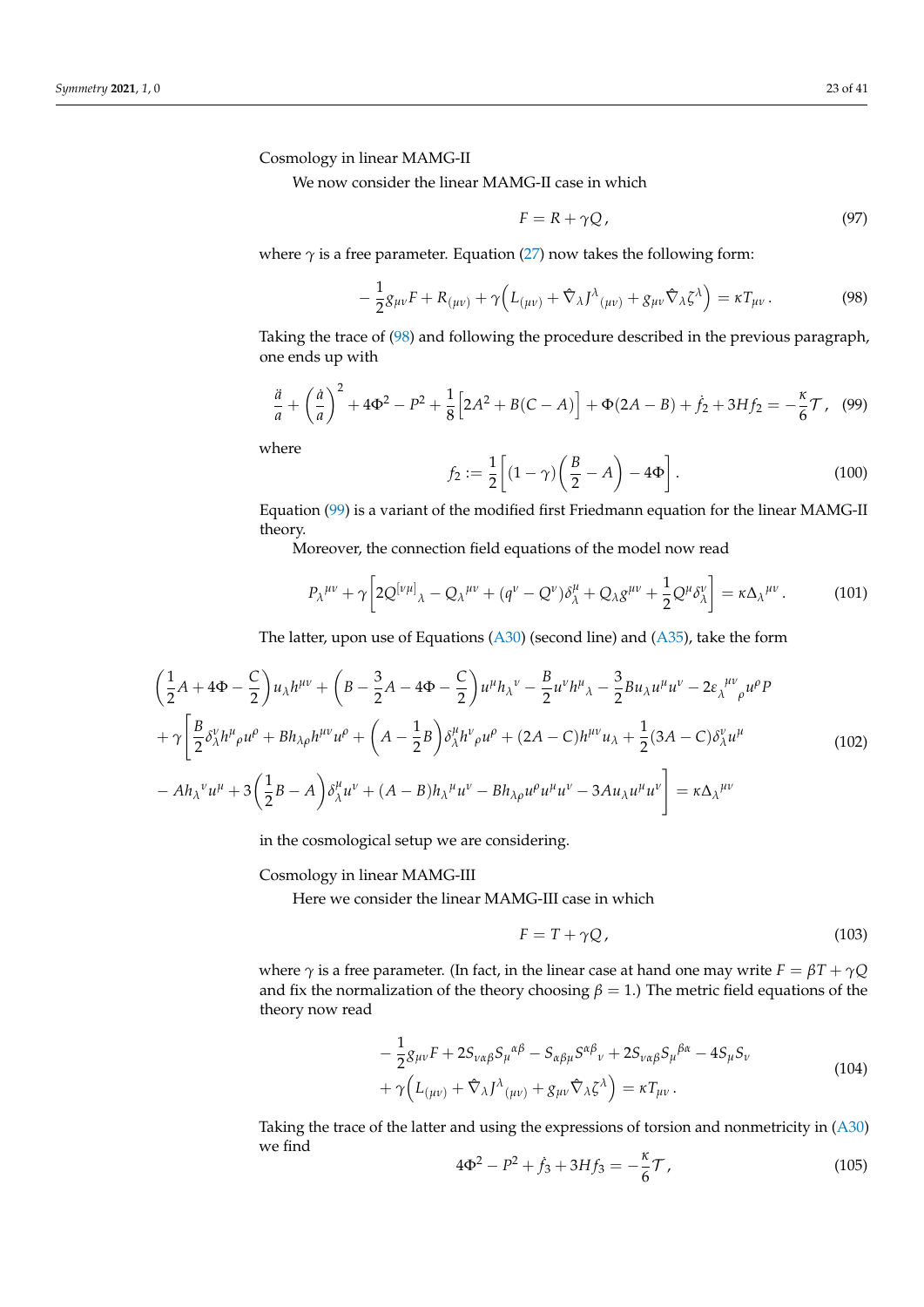where we have defined

$$
f_3 := -\frac{\gamma}{2} \left( \frac{B}{2} - A \right). \tag{106}
$$

Notice that the scale factor  $a(t)$  appears in (105) only through the Hubble parameter *H* :=  $\frac{\dot{a}}{a}$ , due to the fact that the function *F* in (103) does not depend on the scalar curvature *R*. Therefore, Equation (105) gives the expression of *H* in terms of the other parameters of the linear MAMG-III theory and of  $\mathcal T$ . In particular, this must be so since we are not in the realm of a gauge theory of gravity. In the case of a gauge theory of gravity, in fact, in the tetrads formalism one can fix the form of the affine connection from the very beginning in terms of the dynamical vielbein and find the consequent effective Friedmann equations.

On the other hand, let us also mention that the connection field equations of the model now become

$$
2\beta \left( S^{\mu\nu}{}_{\lambda} - 2S_{\lambda}{}^{[\mu\nu]} - 4S^{[\mu}\delta^{\nu]}_{\lambda} \right) + \gamma \left[ 2Q^{[\nu\mu]}{}_{\lambda} - Q_{\lambda}{}^{\mu\nu} + (q^{\nu} - Q^{\nu})\delta^{\mu}_{\lambda} + Q_{\lambda}g^{\mu\nu} + \frac{1}{2}Q^{\mu}\delta^{\nu}_{\lambda} \right]
$$
\n
$$
= \kappa \Delta_{\lambda}{}^{\mu\nu}.
$$
\n(107)

In the cosmological setup we are considering, Equation (107) takes the form

$$
2\beta \left[ 4\left( \delta_{\lambda}^{[\nu} h^{\mu]} \rho u^{\rho} + 3\delta_{\lambda}^{[\mu} u^{\nu]} + h_{\lambda}^{[\nu} u^{\mu]} \right) \Phi - \varepsilon_{\lambda}^{\mu\nu} \rho u^{\rho} P \right] + \gamma \left[ \frac{B}{2} \delta_{\lambda}^{\nu} h^{\mu} \rho u^{\rho} + Bh_{\lambda\rho} h^{\mu\nu} u^{\rho} + \left( A - \frac{1}{2} B \right) \delta_{\lambda}^{\mu} h^{\nu} \rho u^{\rho} + (2A - C) h^{\mu\nu} u_{\lambda} + \frac{1}{2} (3A - C) \delta_{\lambda}^{\nu} u^{\mu} - Ah_{\lambda}^{\nu} u^{\mu} + 3 \left( \frac{1}{2} B - A \right) \delta_{\lambda}^{\mu} u^{\nu} + (A - B) h_{\lambda}^{\mu} u^{\nu} - Bh_{\lambda\rho} u^{\rho} u^{\mu} u^{\nu} - 3Au_{\lambda} u^{\mu} u^{\nu} \right] = \kappa \Delta_{\lambda}^{\mu\nu}, \tag{108}
$$

upon use of Equations  $(A30)$  and  $(A35)$ .

Cosmology in linear MAMG-IV

Let us now move on to the linear MAMG-IV case, in which

$$
F = R + \beta T + \mu \mathcal{T},\tag{109}
$$

where  $\beta$  and  $\mu$  are free parameters. The metric field equations of the theory take the following form:

$$
-\frac{1}{2}g_{\mu\nu}F + R_{(\mu\nu)} + \beta\Big(2S_{\nu\alpha\beta}S_{\mu}^{\alpha\beta} - S_{\alpha\beta\mu}S^{\alpha\beta}{}_{\nu} + 2S_{\nu\alpha\beta}S_{\mu}^{\beta\alpha} - 4S_{\mu}S_{\nu}\Big) + \mu\big(\Theta_{\mu\nu} + T_{\mu\nu}\big) = \kappa T_{\mu\nu}.
$$
 (110)

Taking the trace of (110), using the post-Riemannian expansion of *R*, given by Equation (A37), along with (A30), we obtain a variant of the modified first Friedmann equation of the linear MAMG-IV theory, i.e.,

$$
\frac{\ddot{a}}{a} + \left(\frac{\dot{a}}{a}\right)^2 + (1+\beta)\left(4\Phi^2 - P^2\right) + \frac{1}{8}\left[2A^2 + B(C-A)\right] + \Phi(2A-B) + \dot{f}_1 + 3Hf_1
$$
\n
$$
= \frac{\mu}{6}(\Theta - \mathcal{T}) - \frac{\kappa}{6}\mathcal{T},\tag{111}
$$

where  $f_1$  is defined in  $(94)$  and

$$
\Theta := \Theta_{\mu\nu} g^{\mu\nu} \,. \tag{112}
$$

The first term on the right-hand side of (111) is consequence of the (linear)  $\mathcal T$  dependence in (109), while all the other terms in (111) coincide with those appearing in Equation (93).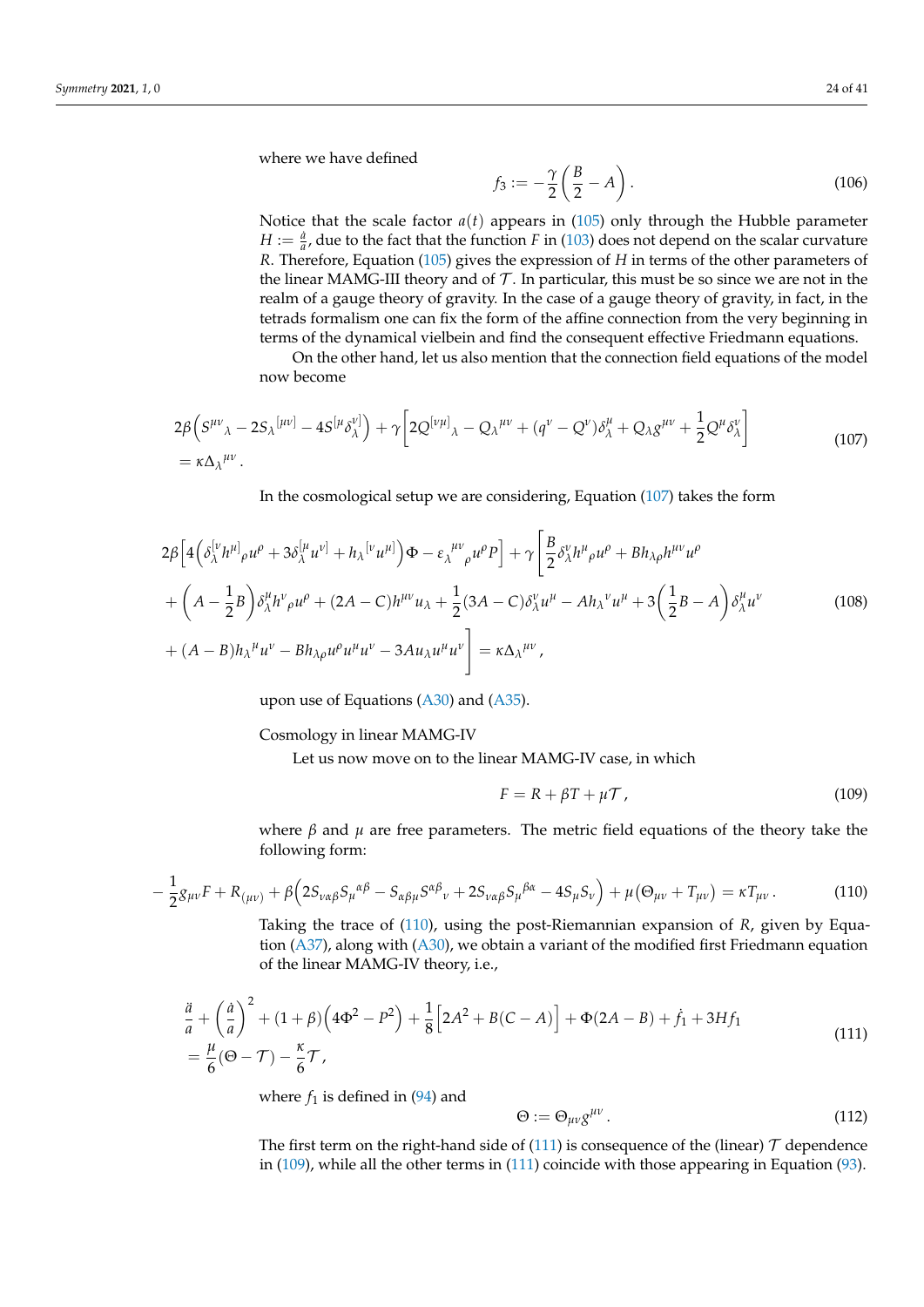Furthermore, in this linear case the connection field equations of the theory read as follows:

$$
P_{\lambda}^{\mu\nu} + 2\beta \Big( S^{\mu\nu}{}_{\lambda} - 2S_{\lambda}^{\, [\mu\nu]} - 4S^{[\mu} \delta^{\nu]}_{\lambda} \Big) = \mu \Theta_{\lambda}^{\, \mu\nu} + \kappa \Delta_{\lambda}^{\, \mu\nu} \,. \tag{113}
$$

The latter, in the cosmological scenario we are considering, upon use of Equations (A30) (first line) and (A35), become

$$
\left(\frac{1}{2}A + 4\Phi - \frac{C}{2}\right)u_{\lambda}h^{\mu\nu} + \left(B - \frac{3}{2}A - 4\Phi - \frac{C}{2}\right)u^{\mu}h_{\lambda}{}^{\nu} - \frac{B}{2}u^{\nu}h^{\mu}{}_{\lambda} - \frac{3}{2}Bu_{\lambda}u^{\mu}u^{\nu} - 2\varepsilon_{\lambda}{}^{\mu\nu}{}_{\rho}u^{\rho}P + 2\beta\left[4\left(\delta_{\lambda}^{[\nu}h^{\mu]}{}_{\rho}u^{\rho} + 3\delta_{\lambda}^{[\mu}u^{\nu]} + h_{\lambda}^{[\nu}u^{\mu]}\right)\Phi - \varepsilon_{\lambda}{}^{\mu\nu}{}_{\rho}u^{\rho}P\right] = \mu\Theta_{\lambda}{}^{\mu\nu} + \kappa\Delta_{\lambda}{}^{\mu\nu},
$$
\n(114)

where, in particular, the explicit expressions of  $\Theta_{\lambda}^{\mu\nu}$  and  $\Delta_{\lambda}^{\mu\nu}$  depend on the specific matter one might then consider.

Cosmology in linear MAMG-V

In this paragraph we consider the linear MAMG-V case in which

$$
F = R + \beta T + \gamma Q, \qquad (115)
$$

where  $\beta$  and  $\gamma$  are free parameters. The metric field equations of the theory read as follows:

$$
-\frac{1}{2}g_{\mu\nu}F + R_{(\mu\nu)} + \beta \left(2S_{\nu\alpha\beta}S_{\mu}{}^{\alpha\beta} - S_{\alpha\beta\mu}S^{\alpha\beta}{}_{\nu} + 2S_{\nu\alpha\beta}S_{\mu}{}^{\beta\alpha} - 4S_{\mu}S_{\nu}\right) + \gamma \left(L_{(\mu\nu)} + \hat{\nabla}_{\lambda}J^{\lambda}{}_{(\mu\nu)} + g_{\mu\nu}\hat{\nabla}_{\lambda}\zeta^{\lambda}\right) = \kappa T_{\mu\nu}.
$$
\n(116)

Taking the trace of the latter and following what we have done in the previous paragraph, we are left with a variant of the modified first Friedmann equation of the linear MAMG-V theory, i.e.,

$$
\frac{\ddot{a}}{a} + \left(\frac{\dot{a}}{a}\right)^2 + (1+\beta)\left(4\Phi^2 - P^2\right) + \frac{1}{8}\left[2A^2 + B(C-A)\right] + \Phi(2A-B) + \dot{f}_2 + 3Hf_2 = -\frac{\kappa}{6}\mathcal{T},\tag{117}
$$

where  $f_2$  is defined in  $(100)$ .

Moreover, in the linear case (115) the connection field equations of the theory become

$$
P_{\lambda}^{\mu\nu} + 2\beta \Big( S^{\mu\nu}{}_{\lambda} - 2S_{\lambda}^{\mu\nu} - 4S^{\mu}{}_{\lambda}{}^{\nu} \Big) + \gamma \Big[ 2Q^{\left[\nu\mu\right]}{}_{\lambda} - Q_{\lambda}^{\mu\nu} + (q^{\nu} - Q^{\nu})\delta^{\mu}_{\lambda} + Q_{\lambda}g^{\mu\nu} + \frac{1}{2}Q^{\mu}{}_{\lambda}{}^{\nu} \Big] = \kappa \Delta_{\lambda}^{\mu\nu} .
$$
\n(118)

The latter, in the cosmological setup we are considering, take the form

$$
\left(\frac{1}{2}A + 4\Phi - \frac{C}{2}\right)u_{\lambda}h^{\mu\nu} + \left(B - \frac{3}{2}A - 4\Phi - \frac{C}{2}\right)u^{\mu}h_{\lambda}^{\nu} - \frac{B}{2}u^{\nu}h^{\mu}{}_{\lambda} - \frac{3}{2}Bu_{\lambda}u^{\mu}u^{\nu} - 2\varepsilon_{\lambda}^{\mu\nu}{}_{\rho}u^{\rho}P \n+ 2\beta\left[4\left(\delta_{\lambda}^{[\nu}h^{\mu]}_{\rho}u^{\rho} + 3\delta_{\lambda}^{[\mu}u^{\nu]} + h_{\lambda}^{[\nu}u^{\mu]}\right)\Phi - \varepsilon_{\lambda}^{\mu\nu}{}_{\rho}u^{\rho}P\right] + \gamma\left[\frac{B}{2}\delta_{\lambda}^{\nu}h^{\mu}{}_{\rho}u^{\rho} + Bh_{\lambda\rho}h^{\mu\nu}u^{\rho} + \left(A - \frac{1}{2}B\right)\delta_{\lambda}^{\mu}h^{\nu}{}_{\rho}u^{\rho} + (2A - C)h^{\mu\nu}u_{\lambda} + \frac{1}{2}(3A - C)\delta_{\lambda}^{\nu}u^{\mu} - Ah_{\lambda}^{\nu}u^{\mu} + 3\left(\frac{1}{2}B - A\right)\delta_{\lambda}^{\mu}u^{\nu} + (A - B)h_{\lambda}^{\mu}u^{\nu} - Bh_{\lambda\rho}u^{\rho}u^{\mu}u^{\nu} - 3Au_{\lambda}u^{\mu}u^{\nu}\right] = \kappa\Delta_{\lambda}^{\mu\nu}
$$
\n(119)

upon use of Equations  $(A30)$  and  $(A35)$ .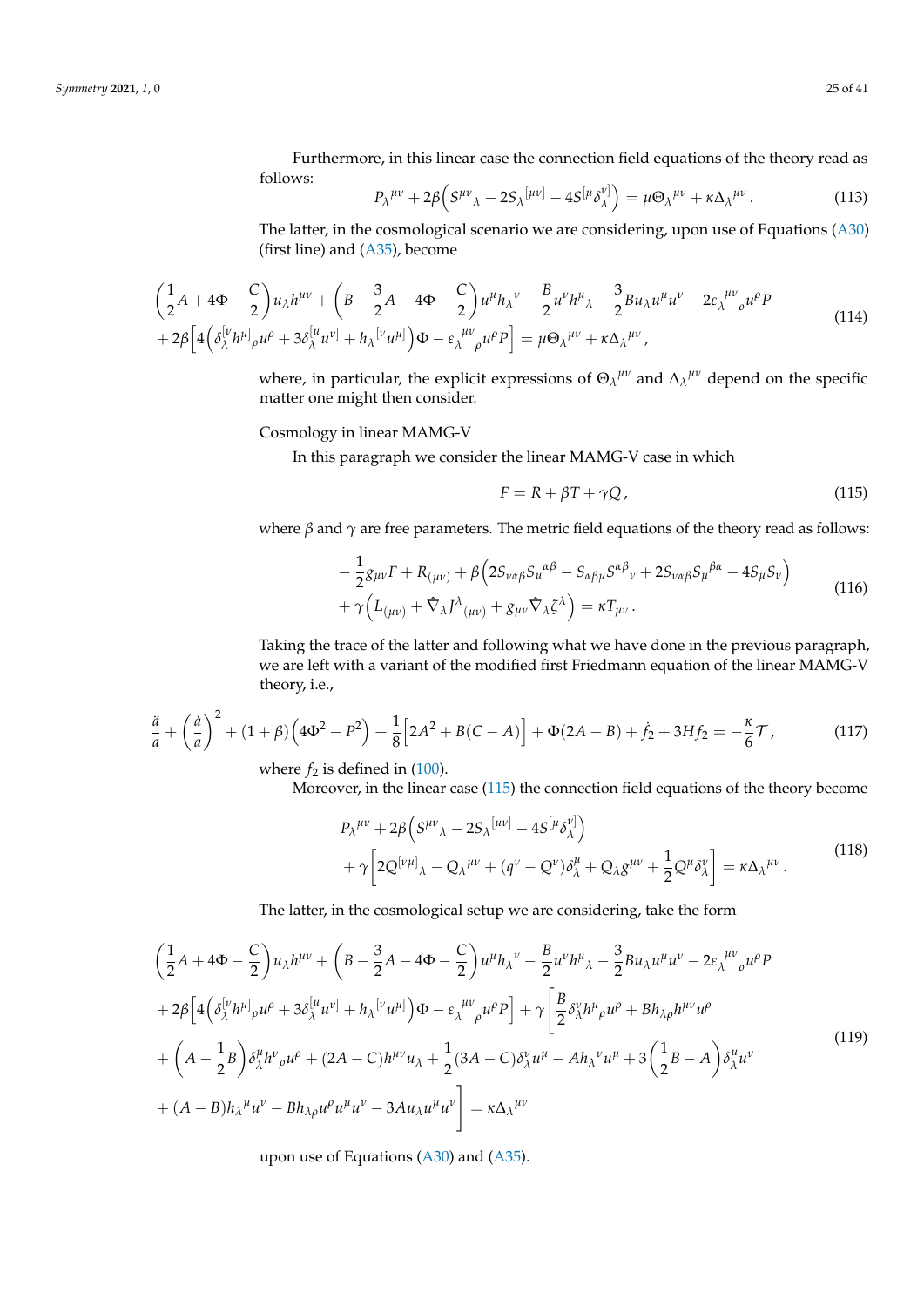Cosmology in linear MAMG-VI

We now consider the linear MAMG-VI theory in which

$$
F = R + \gamma Q + \mu \mathcal{T} \tag{120}
$$

where  $\gamma$  and  $\mu$  are free parameters. The metric field equations of the model at hand read

$$
-\frac{1}{2}g_{\mu\nu}F + R_{(\mu\nu)} + \gamma \Big( L_{(\mu\nu)} + \hat{\nabla}_{\lambda} J^{\lambda}{}_{(\mu\nu)} + g_{\mu\nu} \hat{\nabla}_{\lambda} \zeta^{\lambda} \Big) + \mu \big( \Theta_{\mu\nu} + T_{\mu\nu} \big) = \kappa T_{\mu\nu} \,. \tag{121}
$$

Taking the trace of  $(121)$  and using  $(A37)$  and  $(A30)$ , we arrive at

$$
\frac{\ddot{a}}{a} + \left(\frac{\dot{a}}{a}\right)^2 + 4\Phi^2 - P^2 + \frac{1}{8} \Big[ 2A^2 + B(C - A) \Big] + \Phi(2A - B) + \dot{f}_2 + 3Hf_2 = \frac{\mu}{6} (\Theta - \mathcal{T}) - \frac{\kappa}{6} \mathcal{T},\tag{122}
$$

where  $f_2$  and  $\Theta$  are defined, respectively, in (100) and (112). Equation (122) is a variant of the modified first Friedmann equation of the linear MAMG-VI model.

Moreover, in the linear case at hand the connection field equations of the model read

$$
P_{\lambda}^{\mu\nu} + \gamma \left[ 2Q^{[\nu\mu]}_{\lambda} - Q_{\lambda}^{\mu\nu} + (q^{\nu} - Q^{\nu})\delta^{\mu}_{\lambda} + Q_{\lambda}g^{\mu\nu} + \frac{1}{2}Q^{\mu}\delta^{\nu}_{\lambda} \right] = \mu \Theta_{\lambda}^{\mu\nu} + \kappa \Delta_{\lambda}^{\mu\nu}, \quad (123)
$$

which, in the cosmological setup we are considering, take the form

$$
\left(\frac{1}{2}A + 4\Phi - \frac{C}{2}\right)u_{\lambda}h^{\mu\nu} + \left(B - \frac{3}{2}A - 4\Phi - \frac{C}{2}\right)u^{\mu}h_{\lambda}{}^{\nu} - \frac{B}{2}u^{\nu}h^{\mu}{}_{\lambda} - \frac{3}{2}Bu_{\lambda}u^{\mu}u^{\nu} - 2\varepsilon_{\lambda}{}^{\mu\nu}{}_{\rho}u^{\rho}P
$$
  
+  $\gamma \left[\frac{B}{2}\delta^{\nu}_{\lambda}h^{\mu}_{\rho}u^{\rho} + Bh_{\lambda\rho}h^{\mu\nu}u^{\rho} + \left(A - \frac{1}{2}B\right)\delta^{\mu}_{\lambda}h^{\nu}_{\rho}u^{\rho} + (2A - C)h^{\mu\nu}u_{\lambda} + \frac{1}{2}(3A - C)\delta^{\nu}_{\lambda}u^{\mu} - Ah_{\lambda}{}^{\nu}u^{\mu} + 3\left(\frac{1}{2}B - A\right)\delta^{\mu}_{\lambda}u^{\nu} + (A - B)h_{\lambda}{}^{\mu}u^{\nu} - Bh_{\lambda\rho}u^{\rho}u^{\mu}u^{\nu} - 3Au_{\lambda}u^{\mu}u^{\nu}\right]$   
=  $\mu\Theta_{\lambda}{}^{\mu\nu} + \kappa\Delta_{\lambda}{}^{\mu\nu},$  (124)

where we have used Equations (A30) (second line) and (A35).

Cosmology in linear MAMG-VII

Here we focus on the linear MAMG-VII case in which

$$
F = T + \gamma Q + \mu \mathcal{T},\tag{125}
$$

where  $\gamma$  and  $\mu$  are free parameters. The metric field equations of the theory become

$$
-\frac{1}{2}g_{\mu\nu}F + 2S_{\nu\alpha\beta}S_{\mu}{}^{\alpha\beta} - S_{\alpha\beta\mu}S^{\alpha\beta}{}_{\nu} + 2S_{\nu\alpha\beta}S_{\mu}{}^{\beta\alpha} - 4S_{\mu}S_{\nu} + \gamma\Big(L_{(\mu\nu)} + \hat{\nabla}_{\lambda}J^{\lambda}{}_{(\mu\nu)} + g_{\mu\nu}\hat{\nabla}_{\lambda}\zeta^{\lambda}\Big) + \mu\big(\Theta_{\mu\nu} + T_{\mu\nu}\big) = \kappa T_{\mu\nu}.
$$
\n(126)

Taking the trace of Equation (126) and using the expressions of torsion and nonmetricity in (A30), we obtain

$$
4\Phi^2 - P^2 + \dot{f}_3 + 3Hf_3 = \frac{\mu}{6}(\Theta - \mathcal{T}) - \frac{\kappa}{6}\mathcal{T},\tag{127}
$$

where  $f_3$  is given by (106), while  $\Theta$  is defined in (112). Observe that in this case, analogously to what happens in the linear MAMG-III theory, the scale factor  $a(t)$  appears in (127) only through the Hubble parameter *H*, which is due to the fact that the function *F* in (125) does not depend on the scalar curvature *R* of the general affine connection Γ. One could then apply arguments analogous to those made in the case of the MAMG-III cosmology.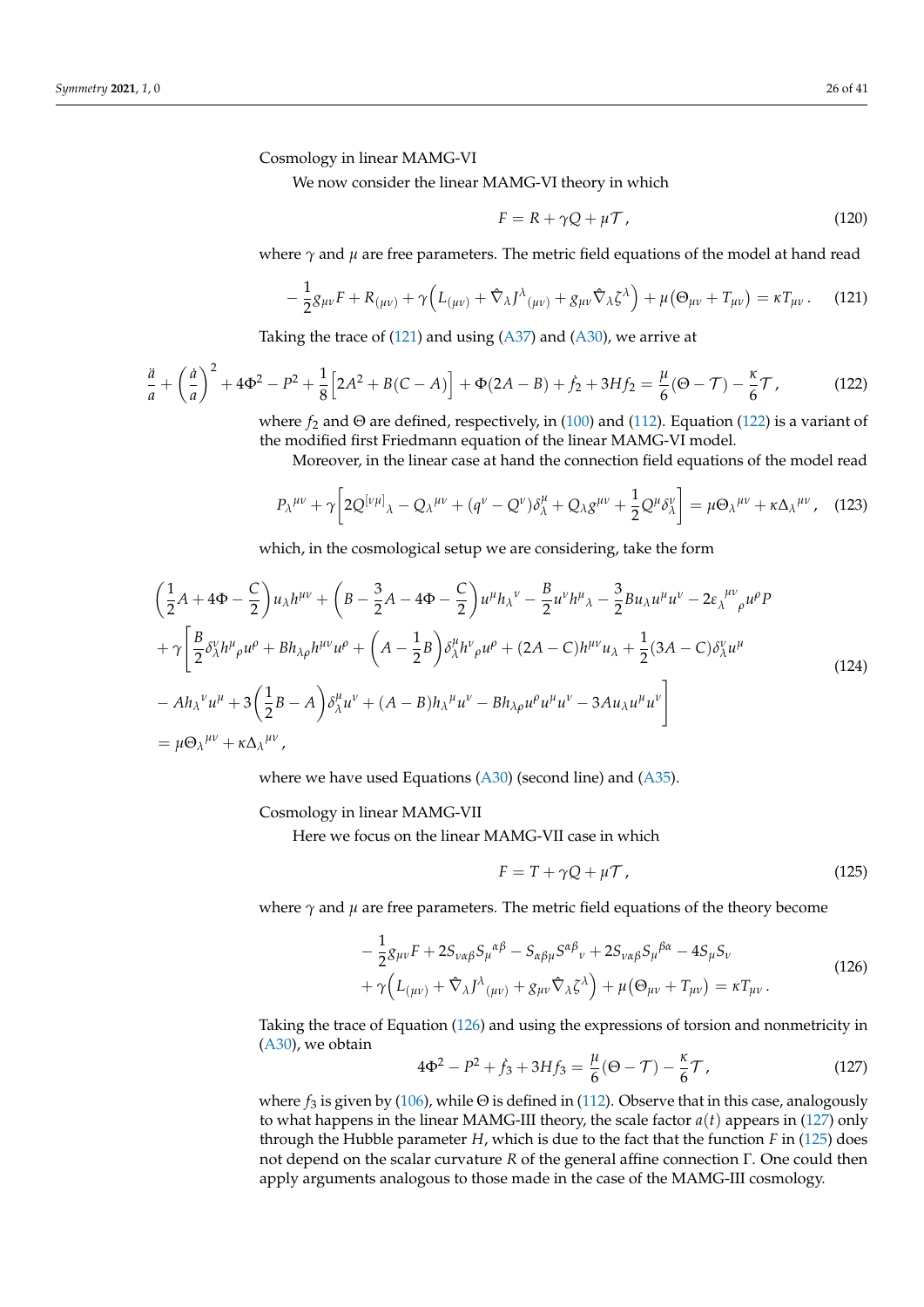Moreover, in the linear case given by Equation (125), the connection field equations of the theory take the following form:

$$
2\beta \left( S^{\mu\nu}{}_{\lambda} - 2S_{\lambda}{}^{[\mu\nu]} - 4S^{[\mu}\delta^{\nu]}_{\lambda} \right) + \gamma \left[ 2Q^{[\nu\mu]}{}_{\lambda} - Q_{\lambda}{}^{\mu\nu} + (q^{\nu} - Q^{\nu})\delta^{\mu}_{\lambda} + Q_{\lambda}g^{\mu\nu} + \frac{1}{2}Q^{\mu}\delta^{\nu}_{\lambda} \right]
$$
  
=  $\mu \Theta_{\lambda}{}^{\mu\nu} + \kappa \Delta_{\lambda}{}^{\mu\nu},$  (128)

which exploiting once again Equations (A30) and (A35), become

$$
+2\beta \Big[4\Big(\delta_{\lambda}^{[\nu}h^{\mu]}_{\rho}u^{\rho}+3\delta_{\lambda}^{[\mu}u^{\nu]}+h_{\lambda}^{[\nu}u^{\mu]}\Big)\Phi-\varepsilon_{\lambda}^{[\mu\nu}{}_{\rho}u^{\rho}P\Big]+\gamma \Big[\frac{B}{2}\delta_{\lambda}^{\nu}h^{\mu}{}_{\rho}u^{\rho}+Bh_{\lambda\rho}h^{\mu\nu}u^{\rho}\Big] +\left(A-\frac{1}{2}B\right)\delta_{\lambda}^{\mu}h^{\nu}{}_{\rho}u^{\rho}+(2A-C)h^{\mu\nu}u_{\lambda}+\frac{1}{2}(3A-C)\delta_{\lambda}^{\nu}u^{\mu}-Ah_{\lambda}^{\nu}u^{\mu}+3\Big(\frac{1}{2}B-A\Big)\delta_{\lambda}^{\mu}u^{\nu}\Big] +\left(A-B\right)h_{\lambda}^{\mu}u^{\nu}-Bh_{\lambda\rho}u^{\rho}u^{\mu}u^{\nu}-3Au_{\lambda}u^{\mu}u^{\nu}\Big]=\mu\Theta_{\lambda}^{\mu\nu}+\kappa\Delta_{\lambda}^{\mu\nu}\tag{129}
$$

in the cosmological scenario we are considering.

Cosmology in linear MAMG-VIII

Finally, let us report in the following the cosmological aspects of the linear MAMG-VIII theory. In this case, we have

$$
F = R + \beta T + \gamma Q + \mu \mathcal{T}, \qquad (130)
$$

*β*, *γ*, and *µ* being free parameters, and the metric field equations of the theory take the form

$$
-\frac{1}{2}g_{\mu\nu}F + R_{(\mu\nu)} + \beta \left(2S_{\nu\alpha\beta}S_{\mu}{}^{\alpha\beta} - S_{\alpha\beta\mu}S^{\alpha\beta}{}_{\nu} + 2S_{\nu\alpha\beta}S_{\mu}{}^{\beta\alpha} - 4S_{\mu}S_{\nu}\right) + \gamma \left(L_{(\mu\nu)} + \hat{\nabla}_{\lambda}J^{\lambda}{}_{(\mu\nu)} + g_{\mu\nu}\hat{\nabla}_{\lambda}\zeta^{\lambda}\right) + \mu\left(\Theta_{\mu\nu} + T_{\mu\nu}\right) = \kappa T_{\mu\nu}.
$$
\n(131)

Taking the trace of  $(131)$  and using  $(A37)$  and  $(A30)$ , we arrive at

$$
\frac{\ddot{a}}{a} + \left(\frac{\dot{a}}{a}\right)^2 + (1+\beta)\left(4\Phi^2 - P^2\right) + \frac{1}{8}\left[2A^2 + B(C-A)\right] + \Phi(2A-B) + \dot{f}_2 + 3Hf_2
$$
\n
$$
= \frac{\mu}{6}(\Theta - \mathcal{T}) - \frac{\kappa}{6}\mathcal{T},\tag{132}
$$

where  $f_2$  and  $\Theta$  are defined in (100) and (112), respectively. Equation (132) is a variant of the modified first Friedmann equation which together with the acceleration Equation (90), rules the cosmology of the linear MAMG-VIII model.

Moreover, in this linear case the connection field equations of the theory read

$$
P_{\lambda}^{\mu\nu} + 2\beta \Big(S^{\mu\nu}{}_{\lambda} - 2S_{\lambda}{}^{[\mu\nu]} - 4S^{[\mu}{}_{\delta}{}^{\nu]}_{\lambda}\Big) + \gamma \Big[2Q^{[\nu\mu]}{}_{\lambda} - Q_{\lambda}{}^{\mu\nu} + (q^{\nu} - Q^{\nu})\delta^{\mu}_{\lambda} + Q_{\lambda}g^{\mu\nu} + \frac{1}{2}Q^{\mu}\delta^{\nu}_{\lambda}\Big] = \mu \Theta_{\lambda}{}^{\mu\nu} + \kappa \Delta_{\lambda}{}^{\mu\nu}.
$$
 (133)

The latter, in the cosmological setup we are considering, take the form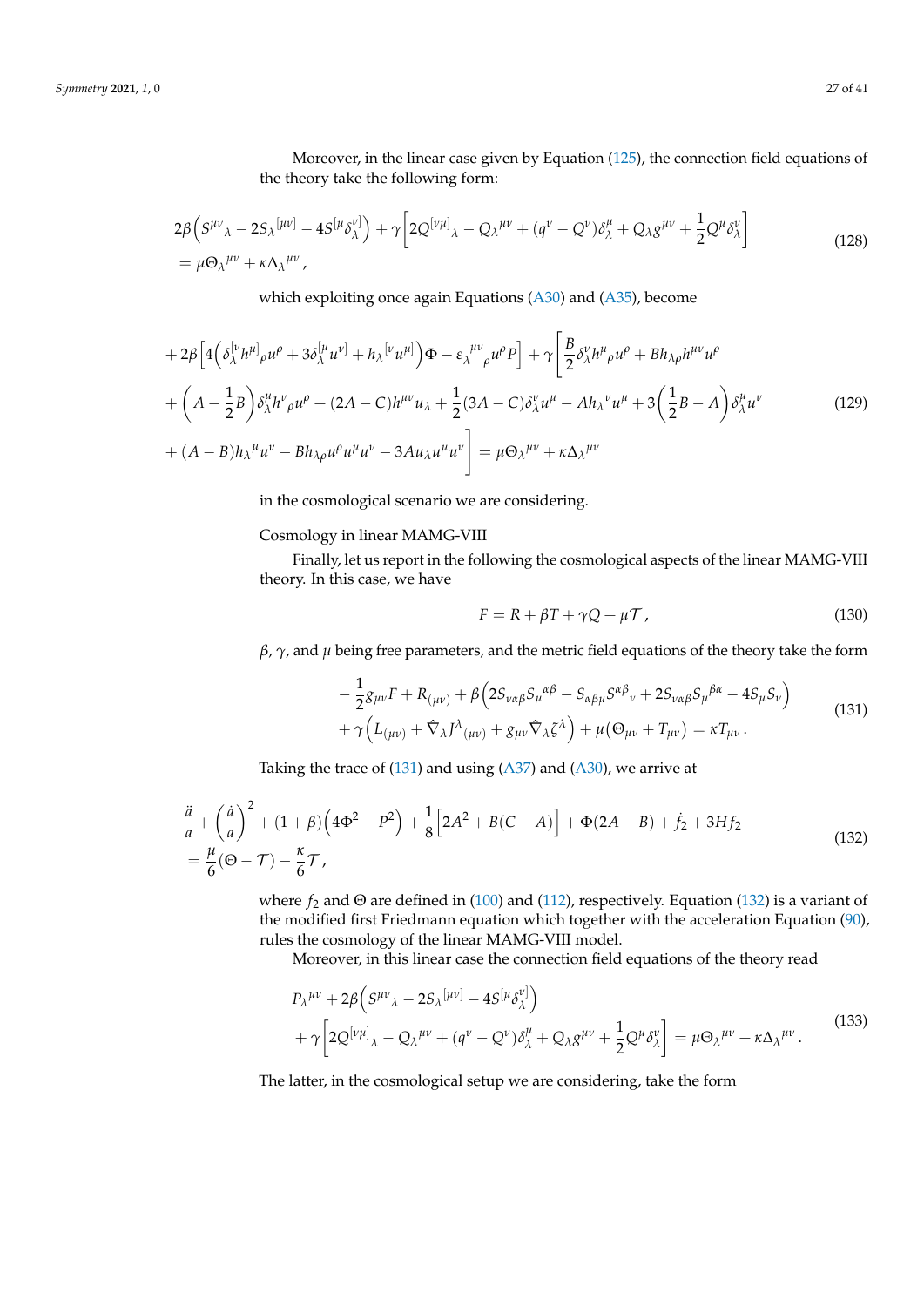$$
\left(\frac{1}{2}A + 4\Phi - \frac{C}{2}\right)u_{\lambda}h^{\mu\nu} + \left(B - \frac{3}{2}A - 4\Phi - \frac{C}{2}\right)u^{\mu}h_{\lambda}^{\nu} - \frac{B}{2}u^{\nu}h^{\mu}{}_{\lambda} - \frac{3}{2}Bu_{\lambda}u^{\mu}u^{\nu} - 2\varepsilon_{\lambda}^{\mu\nu}{}_{\rho}u^{\rho}P \n+ 2\beta\left[4\left(\delta_{\lambda}^{[\nu}h^{\mu]}_{\rho}u^{\rho} + 3\delta_{\lambda}^{[\mu}u^{\nu]} + h_{\lambda}^{[\nu}u^{\mu]}\right)\Phi - \varepsilon_{\lambda}^{\mu\nu}{}_{\rho}u^{\rho}P\right] + \gamma\left[\frac{B}{2}\delta_{\lambda}^{\nu}h^{\mu}{}_{\rho}u^{\rho} + Bh_{\lambda\rho}h^{\mu\nu}u^{\rho} \right] \n+ \left(A - \frac{1}{2}B\right)\delta_{\lambda}^{\mu}h^{\nu}{}_{\rho}u^{\rho} + (2A - C)h^{\mu\nu}u_{\lambda} + \frac{1}{2}(3A - C)\delta_{\lambda}^{\nu}u^{\mu} - Ah_{\lambda}^{\nu}u^{\mu} + 3\left(\frac{1}{2}B - A\right)\delta_{\lambda}^{\mu}u^{\nu} \n+ (A - B)h_{\lambda}^{\mu}u^{\nu} - Bh_{\lambda\rho}u^{\rho}u^{\mu}u^{\nu} - 3Au_{\lambda}u^{\mu}u^{\nu}\right] = \mu\Theta_{\lambda}^{\mu\nu} + \kappa\Delta_{\lambda}^{\mu\nu},
$$
\n(134)

where, as in the other models previously studied, we have used Equations (A30) and (A35).

## *10.1. On the Case of a Scalar Field Coupled to Torsion*

We shall now review and rediscuss the cosmological application in [28] to the case in which the matter Lagrangian is given by the one for a scalar field  $\phi$  coupled to torsion (in particular, by means of the torsion vector  $S<sup>\mu</sup>$ ), where the nonmetricity has been set to zero. The matter Lagrangian reads

$$
\mathcal{L}_{\rm m} = -\frac{1}{2} g^{\mu\nu} \nabla_{\mu} \phi \nabla_{\nu} \phi - V(\phi) + \lambda_0 S^{\mu} \nabla_{\mu} \phi \,, \tag{135}
$$

where  $\lambda_0$  is a constant parameter and we recall that  $\nabla_\mu \phi = \partial_\mu \phi$ . In particular, the authors of [28] considered the linear MAMG-I case (91). Hence, the full action of the theory is

$$
S = \frac{1}{2\kappa} \int \sqrt{-g} d^4x \left[ R + \beta T + 2\kappa \left( -\frac{1}{2} g^{\mu\nu} \nabla_\mu \phi \nabla_\nu \phi - V(\phi) + \lambda_0 S^\mu \nabla_\mu \phi \right) \right].
$$
 (136)

The variation of (136) with respect to the scalar field *φ* yields

$$
\frac{1}{\sqrt{-g}}\partial_{\mu}\left[\sqrt{-g}(\partial^{\mu}\phi - \lambda_0 S^{\mu})\right] = \frac{\partial V}{\partial \phi}.
$$
 (137)

Moreover, the hypermomentum in this case reads (It can be computed using Equation (A18) (more precisely, the variation of the torsion vector with respect to the general affine connection)).

$$
\Delta_{\lambda}{}^{\mu\nu} = 2\lambda_0 \delta_{\lambda}^{[\mu} \nabla^{\nu]} \phi \,. \tag{138}
$$

Varying the action (136) with respect to the general affine connection  $\Gamma^{\lambda}{}_{\mu\nu}$  one finds

$$
P_{\lambda}^{\mu\nu} + 2\beta \Big( S^{\mu\nu}{}_{\lambda} - 2S_{\lambda}^{\mu\nu}{}^{\dagger} - 4S^{\mu} \delta^{\nu}{}_{\lambda}{}^{\dagger} \Big) = 2\kappa \lambda_0 \delta_{\lambda}^{[\mu} \nabla^{\nu]} \phi \,, \tag{139}
$$

where  $P_{\lambda}^{\mu\nu}$  is the Palatini tensor defined in Equation (A7). In particular, taking different contractions of (139), we obtain

$$
S_{\lambda} = 0,
$$
  
\n
$$
S^{\mu} = \frac{3\kappa\lambda_0}{8\beta} \partial^{\mu} \phi,
$$
  
\n
$$
(1+\beta)t_{\lambda} = 0,
$$
\n(140)

where  $t_{\lambda}$  is the torsion pseudo-vector (cf. Appendix A). The equations in (140) indicate that the torsion vector vanishes and, therefore, to have non-trivial dynamics for the scalar field,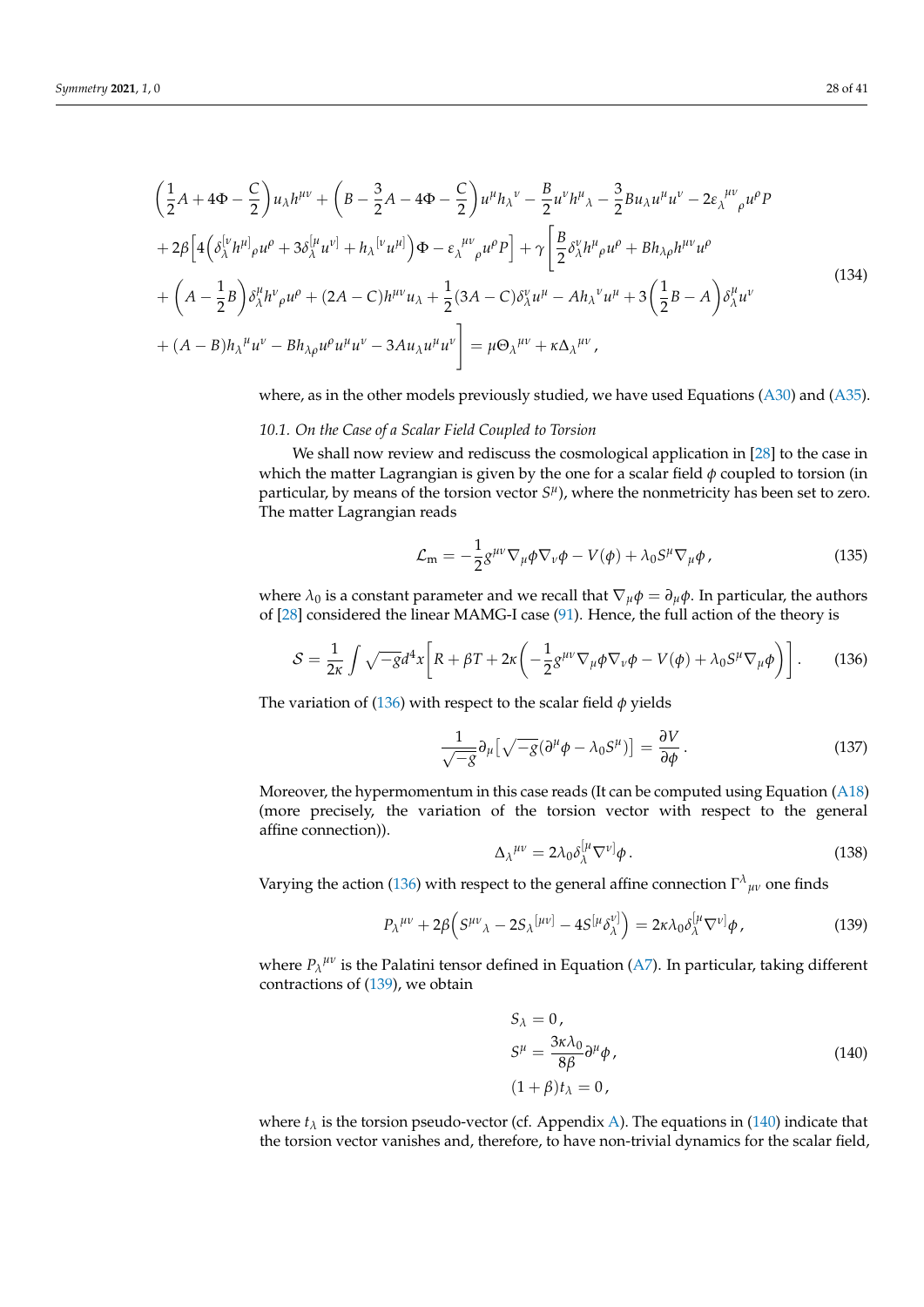one should set  $\lambda_0 = 0$ , namely remove the coupling to torsion in (135). Moreover, the last of (140) implies that either  $\beta = -1$  or  $t_\lambda = 0$ . Fixing

$$
\lambda_0 = 0, \quad \beta = -1, \tag{141}
$$

and plugging (140) back into (139), the latter boils down to

$$
Z_{\lambda}^{\mu\nu} = 0, \tag{142}
$$

namely the traceless part of the torsion vanishes, while the only remaining torsion components are the four of the non-vanishing torsion pseudo-vector *tλ*. In particular, one can prove that the choice (141) is the only one we can perform at this point in such a way to have non-trivial dynamics for *φ* in the presence of a non-vanishing (totally antisymmetric) torsion. Moreover, Equation (137) reduces to

$$
\frac{1}{\sqrt{-g}}\partial_{\mu}\left[\sqrt{-g}\partial^{\mu}\phi\right] = \frac{\partial V}{\partial\phi},\tag{143}
$$

which, in the simple case of a free scalar (i.e.,  $V(\phi) = 0$ ), becomes

$$
\frac{1}{\sqrt{-g}}\partial_{\mu}\left[\sqrt{-g}\partial^{\mu}\phi\right] = 0.
$$
 (144)

Following the same lines of [28], let us restrict ourselves to this case from now on.

Regarding the torsion, we are left with

$$
S_{\lambda\mu}{}^{\nu} = \frac{1}{6} \varepsilon_{\lambda\mu\kappa\rho} g^{\kappa\nu} t^{\rho} \,. \tag{145}
$$

Up to this point, the above considerations were general for the model at hand. Let us now focus on the homogeneous FLRW cosmology of this theory (for the cosmological setup we will consider in the following we refer the reader to Appendix B). From the first equation of (A30) we see that, in this case,  $\Phi(t) = 0$ . Hence, we find that the full torsion tensor is given by

$$
S_{\mu\nu\alpha} = \varepsilon_{\mu\nu\alpha\rho} u^{\rho} P(t) \tag{146}
$$

in a homogeneous, non-Riemannian (metric but torsionful) FLRW cosmological setup. Moreover, plugging back the above results into the action (136), the latter becomes

$$
S = \frac{1}{2\kappa} \int \sqrt{-g} d^4x \left[ R - T - \kappa g^{\mu\nu} \nabla_\mu \phi \nabla_\nu \phi \right]. \tag{147}
$$

Now, Equation (144) implies

$$
\dot{\phi} = \frac{c_0}{a^3} \,,\tag{148}
$$

where  $c_0$  is an arbitrary constant and  $a = a(t)$  is the scale factor of the universe.

On the other hand, the metric field equations of the theory (147) read

$$
-\frac{1}{2}g_{\mu\nu}(R-T) + R_{(\mu\nu)} - \left(2S_{\nu\alpha\beta}S_{\mu}{}^{\alpha\beta} - S_{\alpha\beta\mu}S^{\alpha\beta}{}_{\nu} + 2S_{\nu\alpha\beta}S_{\mu}{}^{\beta\alpha}\right) = \kappa T_{\mu\nu}.
$$
 (149)

Here, let us introduce the following form of the energy-momentum tensor:

$$
T_{\mu\nu} = \rho u_{\mu} u_{\nu} + p h_{\mu\nu} \,, \tag{150}
$$

where  $\rho$  and  $p$  are, respectively, the density and the pressure associated with the scalar field Lagrangian, while  $u^{\mu}$  is the normalized four-velocity and  $h_{\mu\nu}$  is the projection tensor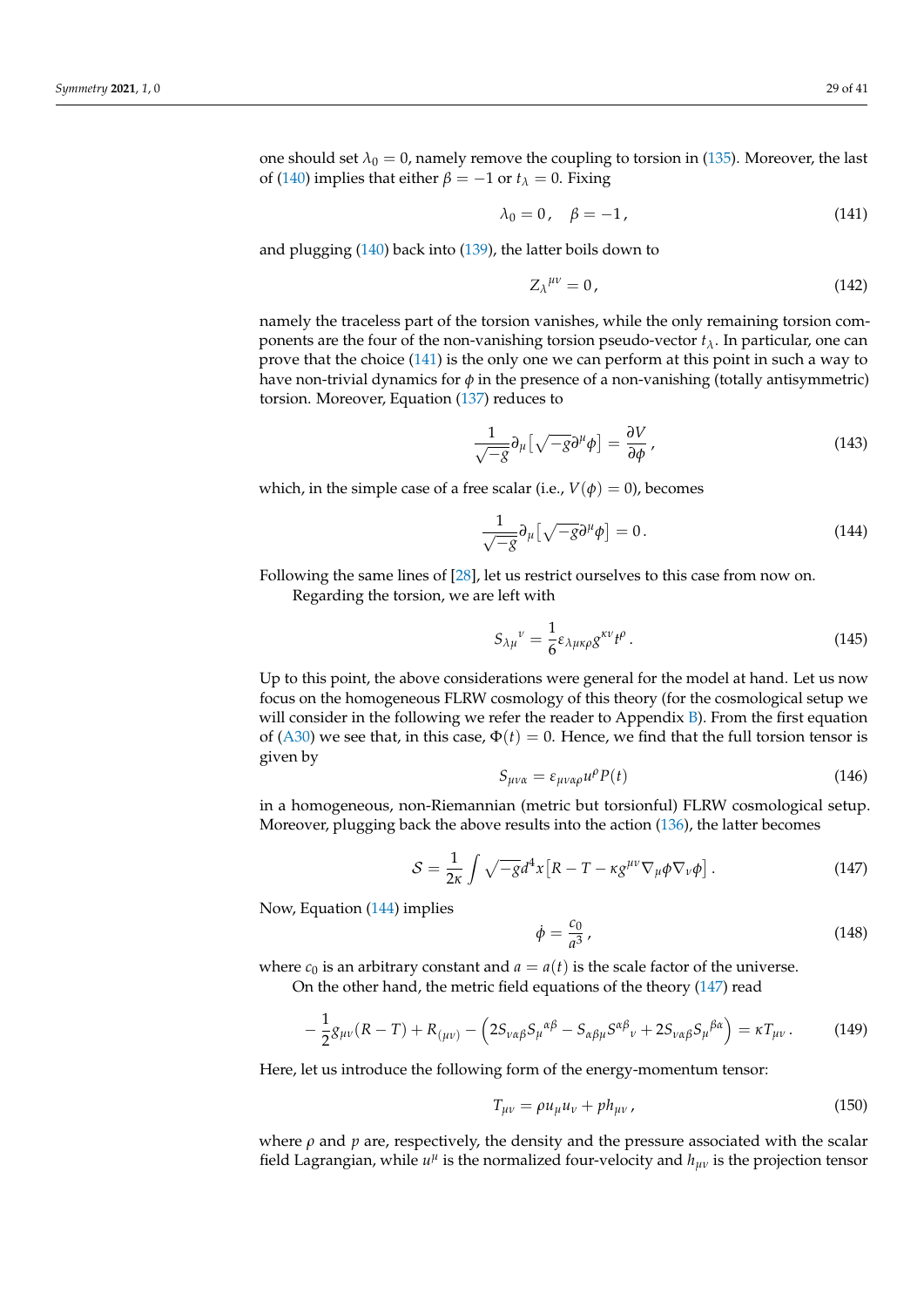projecting objects on the space orthogonal to  $u^{\mu}$  (cf. the definition in Equation (A25)). Therefore, we have

$$
\mathcal{T} = -\rho + 3p = \dot{\phi}^2. \tag{151}
$$

Taking the trace of  $(149)$  and using  $(146)$  and  $(A37)$ , we obtain

$$
\frac{\ddot{a}}{a} + \left(\frac{\dot{a}}{a}\right)^2 = -\frac{\kappa}{6}\dot{\phi}^2.
$$
 (152)

Let us now derive the acceleration equation for the case at hand. Contracting the field equations (149) with  $u^{\mu}u^{\nu}$ , using the useful formulas collected in Appendix B, we obtain

$$
R_{\mu\nu}u^{\mu}u^{\nu} = \frac{\kappa}{2}(\rho + 3p).
$$
 (153)

The latter, when substituted in Equation  $(90)$  in the case of vanishing nonmetricity and  $\Phi = 0$ , yields

$$
\frac{\ddot{a}}{a} = -\frac{\kappa}{6}(\rho + 3p),\tag{154}
$$

which is the acceleration equation of the theory. It can be rewritten as

$$
\frac{\ddot{a}}{a} = -\frac{\kappa}{3}\dot{\phi}^2. \tag{155}
$$

Notice that the non-Riemannian degrees of freedom of the torsion pseudo-vector do not affect the cosmological evolution in this case, as all the contributions in  $P(t)$  cancel out in the above equations. Finally, observe that using (155) to eliminate the double temporal derivative of the scale factor in (152), the latter becomes

$$
\left(\frac{\dot{a}}{a}\right)^2 = \frac{\kappa}{6}\dot{\phi}^2\,,\tag{156}
$$

which is the first Friedmann equation of the model. Therefore, one is left with the usual scalar field cosmology, namely the one that would have been obtained by considering the purely Riemannian case. The situation would obviously be different in the presence of non-vanishing scalar potential and nonmetricity. In the present case, the torsion pseudovector, which here is the only non-vanishing part of the torsion tensor, do not affect the cosmological equations of the theory, and we end up with a well-known result. This is essentially a consequence of the fact that we must fix the coupling constant  $\lambda_0 = 0$  and the parameter  $\beta = -1$  in order for the scalar field to have non-trivial dynamics and for the torsion to be non-vanishing, respectively.

The final form of the (metric but torsionful) affine connection for this model reads as follows:

$$
\Gamma^{\lambda}{}_{\mu\nu} = \tilde{\Gamma}^{\lambda}{}_{\mu\nu} + \frac{1}{6} \varepsilon^{\lambda}{}_{\mu\nu\rho} t^{\rho} \,, \tag{157}
$$

where  $\tilde{\Gamma}^{\lambda}{}_{\mu\nu}$  is the Levi-Civita connection, defined in (A4). Please note that using (146), the final form of the connection given in  $(157)$  can be rewritten as

$$
\Gamma^{\lambda}{}_{\mu\nu} = \tilde{\Gamma}^{\lambda}{}_{\mu\nu} + \varepsilon^{\lambda}{}_{\mu\nu\rho} u^{\rho} W(t) \,, \tag{158}
$$

with

$$
W(t) = P(t). \tag{159}
$$

Let us conclude this section by observing that in the sub-case in which  $F = R + \beta T \rightarrow F = R$ one would obtain a completely vanishing torsion tensor and the scalar field cosmology would be the same retrieved above. On the other hand, in the sub-case  $F = R + \beta T \rightarrow F = T$ , where the dependence on the scalar curvature *R* in *F* is removed and  $\beta = 1$  fixes the nor-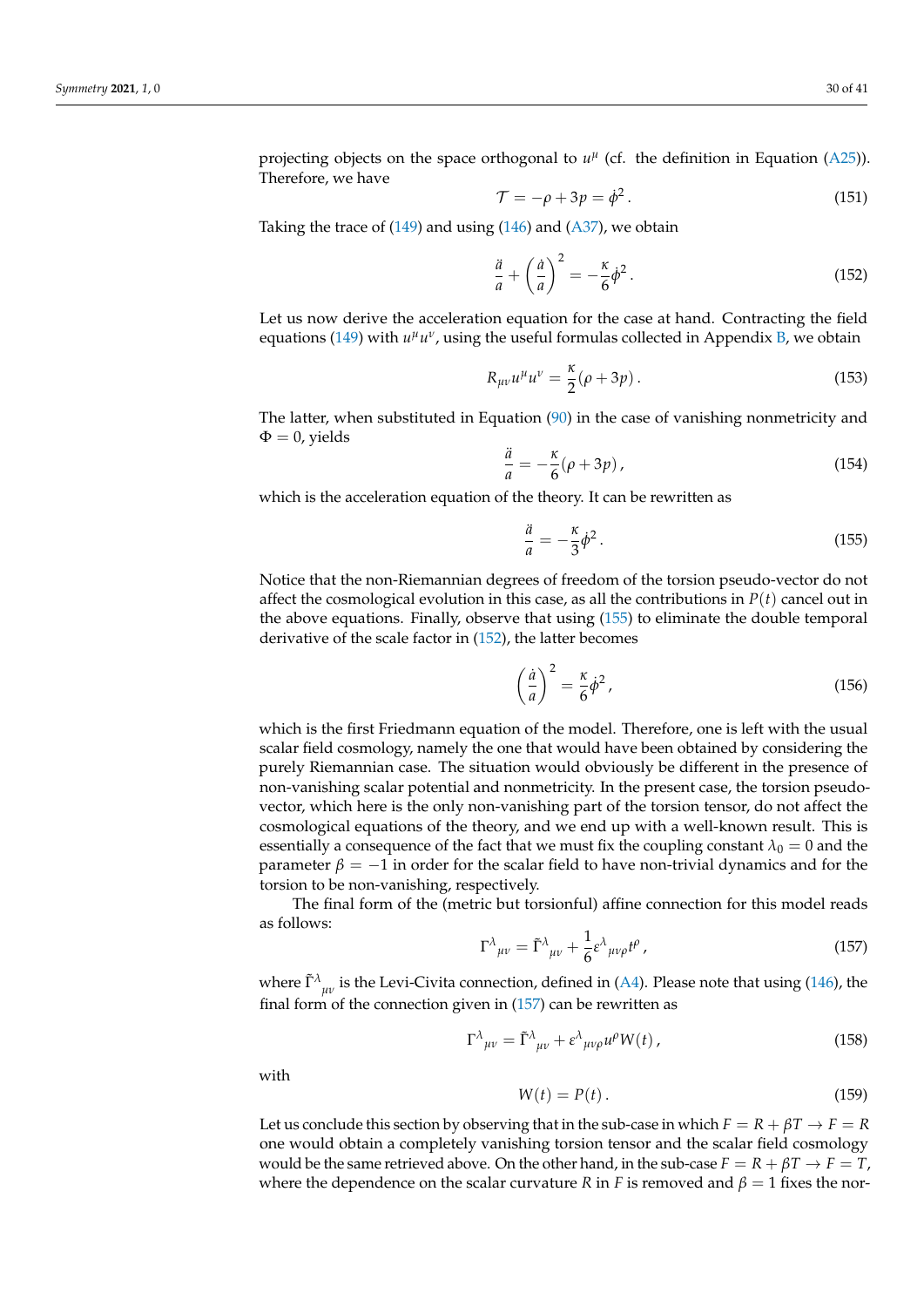malization of the theory, one is left with an imaginary coupling constant  $\lambda_0 = \pm 2i\sqrt{\frac{2}{3\kappa}}$ . For the sake of completeness, we report this particular sub-case in Appendix C.

#### **11. Conclusions**

This review, where we have collected the MG-N models and their MAMG generalizations, also including their cosmological analysis, will be instrumental to the reader interested in these topics and also to further investigate mathematical, physical, and cosmological aspects and applications of the aforementioned theories, in view of further comparison with observations.

We have discussed the MAMG-N theories, offering a complete dictionary on the subject, and derived the modified Friedmann equations for the linear case in a homogeneous, non-Riemannian FLRW spacetime. In this context, let us stress that it would be interesting to release the assumptions of linearity of *F*, in particular to examine the cosmological consequences induced by the very presence of the divergence of the dilation current in *F*. Such a study might also shed some light on the phenomenological aspects of this peculiar contribution and on the energy-momentum trace counterpart as well.

Moreover, we have given a cosmological application of the results obtained so far to the case in which the matter action is given in terms of the Lagrangian for a scalar field directly coupled to torsion by means of the torsion vector  $S^{\mu}$ , with coupling constant  $\lambda_0$ . In particular, focusing on the linear metric-affine  $F = R + \beta T$  theory (i.e., the linear MAMG-I model), we have shown that we actually have to set  $\lambda_0 = 0$  (and  $\beta = -1$ ) in order to end up with a non-trivial theory. This implies that in this case, the torsion does not contribute to the cosmological evolution of the model and one ends up with the usual scalar field cosmology. Nevertheless, the torsion is non-vanishing in this case: it is completely antisymmetric (given in terms of the torsion pseudo-vector) and determines the final form of the affine connection.

As already stressed in [28], one could extend our analysis by considering also nonvanishing nonmetricity and hence direct coupling of the scalar field to both torsion and nonmetricity. In this context, one might take the following matter Lagrangian:

$$
\mathcal{L}_{\rm m} = -\frac{1}{2} g^{\mu\nu} \nabla_{\mu} \phi \nabla_{\nu} \phi - V(\phi) + \lambda_0 S^{\mu} \nabla_{\mu} \phi + \lambda_1 Q^{\mu} \nabla_{\mu} \phi + \lambda_2 q^{\mu} \nabla_{\mu} \phi \,, \tag{160}
$$

with constant parameters  $\lambda_0$ ,  $\lambda_1$ ,  $\lambda_2$  and where  $Q^{\mu}$  and  $q^{\mu}$  are the nonmetricity vectors. In particular, the hypermomentum associated with (160) is (It can be derived by exploiting Equation (A18)).

$$
\Delta_{\lambda}^{\mu\nu} = 2 \Big[ \lambda_0 \delta_{\lambda}^{[\mu} \nabla^{\nu]} \phi - 2 \lambda_1 \delta_{\lambda}^{\mu} \nabla^{\nu} \phi - \lambda_2 (g^{\mu\nu} \nabla_{\lambda} \phi + \delta_{\lambda}^{\nu} \nabla^{\mu} \phi) \Big]. \tag{161}
$$

In this case, we expect the nonmetricity vectors, and possibly the torsion trace, to play a non-trivial role in cosmological solutions. We leave the complete study to a forthcoming paper.

It would be worth it to further elaborate on cosmological applications of MAMG theories, especially in the presence of a cosmological hyperfluid [93,94] (see also [95]). Possible future developments may also regard the inclusion of parity violating terms in MAMG, in particular of the so-called Hojman term [96] (most of the time referred to as the Holst term [97]), following the lines of [98]. Always in this context, one might also consider the inclusion of a parity violating coupling of a scalar field to torsion, adding the contribution  $\lambda_3 t^{\mu} \nabla_{\mu} \phi$  to the matter Lagrangian (160), where  $\lambda_3$  is another constant parameter of the theory. In this case, the hypermomentum tensor would be

$$
\Delta_{\lambda}^{\mu\nu} = 2 \Big[ \lambda_0 \delta_{\lambda}^{[\mu} \nabla^{\nu]} \phi - 2 \lambda_1 \delta_{\lambda}^{\mu} \nabla^{\nu} \phi - \lambda_2 (g^{\mu\nu} \nabla_{\lambda} \phi + \delta_{\lambda}^{\nu} \nabla^{\mu} \phi) - \lambda_3 \varepsilon^{\rho \mu \nu} {\lambda} \nabla_{\rho} \phi \Big]. \tag{162}
$$

Given this enlarged setup, we argue that here also the torsion pseudo-vector could play a non-trivial role in the study of cosmological solutions.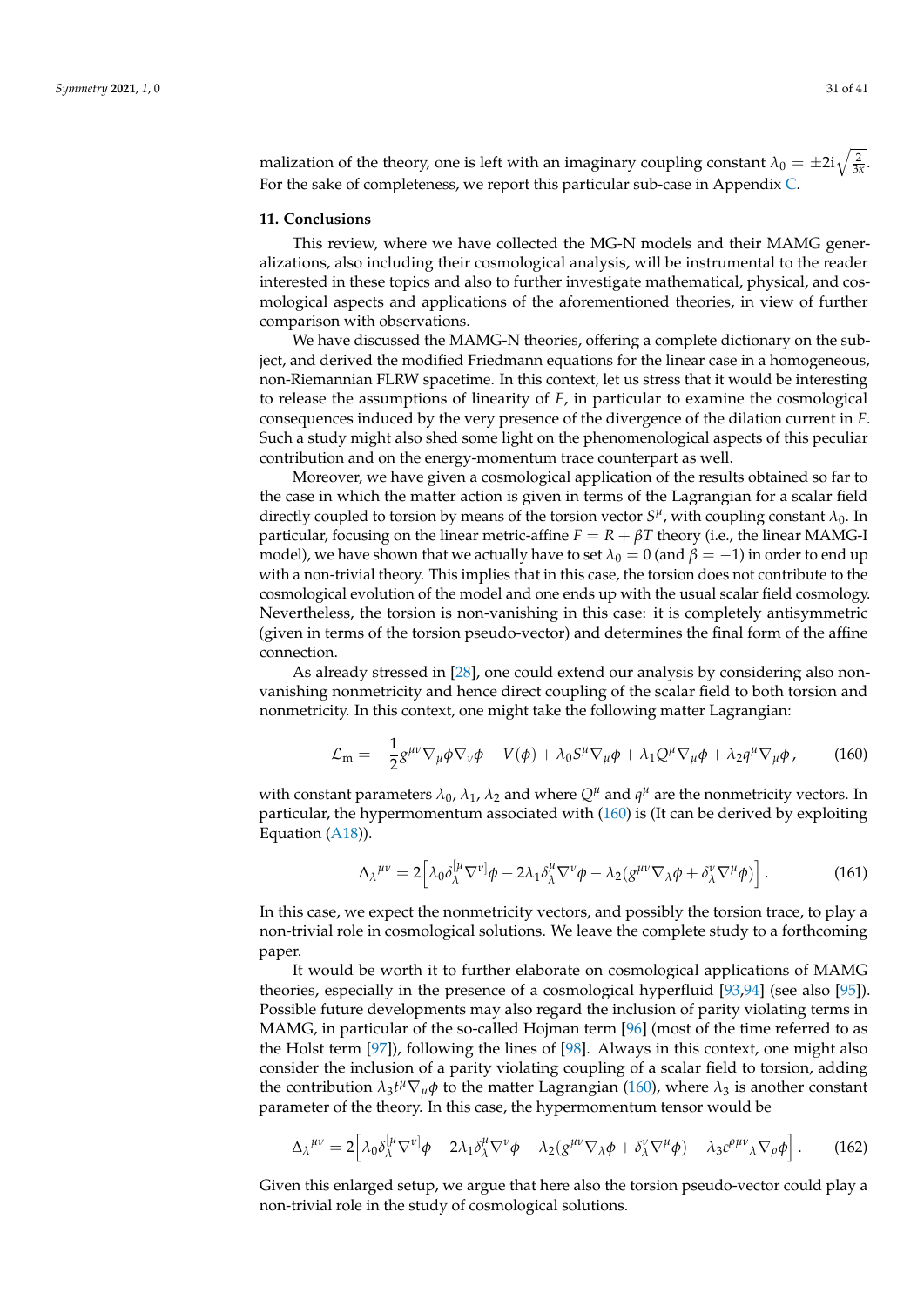**Author Contributions:** Writing—original draft preparation, L.R.; writing—review and editing, N.M. and R.M. All authors have read and agreed to the published version of the manuscript.

**Funding:** This research received no external funding.

**Institutional Review Board Statement:** Not applicable.

**Informed Consent Statement:** Not applicable.

**Data Availability Statement:** Not applicable.

**Acknowledgments:** The work was supported by the Ministry of Education and Science of the Republic of Kazakhstan, Grant AP09058240. L.R. acknowledges the Department of Applied Science and Technology of the Polytechnic of Turin, and in particular Laura Andrianopoli and Francesco Raffa, for financial support. We would like to thank Damianos Iosifidis for useful discussions.

**Conflicts of Interest:** The authors declare no conflict of interest.

## **Appendix A. Notation, Conventions and Useful Formulas in MAG**

We consider four spacetime dimensions and our convention for the metric signature is mostly plus:  $(-, +, +, +)$ . We use minuscule Greek letters to denote spacetime indices, i.e.,  $\mu$ ,  $\nu$ , ... = 0, 1, 2, 3.

The covariant derivative  $\nabla$  of, e.g., a vector  $v^{\lambda}$  is defined as

$$
\nabla_{\nu} v^{\lambda} = \partial_{\nu} v^{\lambda} + \Gamma^{\lambda}{}_{\mu\nu} v^{\mu} \,, \tag{A1}
$$

where we have also introduced the general affine connection Γ *λ µν*. The latter can be decomposed as follows:

$$
\Gamma^{\lambda}{}_{\mu\nu} = \tilde{\Gamma}^{\lambda}{}_{\mu\nu} + N^{\lambda}{}_{\mu\nu} \,, \tag{A2}
$$

where

$$
N^{\lambda}{}_{\mu\nu} = \underbrace{\frac{1}{2}g^{\rho\lambda}\left(Q_{\mu\nu\rho} + Q_{\nu\rho\mu} - Q_{\rho\mu\nu}\right)}_{\text{deflection (or disformation)}} - \underbrace{g^{\rho\lambda}\left(S_{\rho\mu\nu} + S_{\rho\nu\mu} - S_{\mu\nu\rho}\right)}_{\text{contorsion} := K^{\lambda}{}_{\mu\nu}} \tag{A3}
$$

is the distortion tensor and

$$
\tilde{\Gamma}^{\lambda}_{\ \mu\nu} = \frac{1}{2} g^{\rho\lambda} \left( \partial_{\mu} g_{\nu\rho} + \partial_{\nu} g_{\rho\mu} - \partial_{\rho} g_{\mu\nu} \right) \tag{A4}
$$

is the Levi-Civita connection. The torsion and nonmetricity tensors in (A3) are defined as

$$
S_{\mu\nu}{}^{\rho} := \Gamma^{\rho}{}_{[\mu\nu]},
$$
  
\n
$$
Q_{\lambda\mu\nu} := -\nabla_{\lambda}g_{\mu\nu} = -\partial_{\lambda}g_{\mu\nu} + \Gamma^{\rho}{}_{\mu\lambda}g_{\rho\nu} + \Gamma^{\rho}{}_{\nu\lambda}g_{\mu\rho},
$$
\n(A5)

respectively. Their trace decomposition in four spacetime dimensions reads

$$
S_{\lambda\mu}{}^{\nu} = \frac{2}{3} \delta_{[\mu}{}^{\nu} S_{\lambda]} + \frac{1}{6} \varepsilon_{\lambda\mu\kappa\rho} g^{\kappa\nu} t^{\rho} + Z_{\lambda\mu}{}^{\nu},
$$
  
\n
$$
Q_{\lambda\mu\nu} = \frac{5}{18} Q_{\lambda} g_{\mu\nu} - \frac{1}{9} q_{\lambda} g_{\mu\nu} + \frac{4}{9} g_{\lambda(\nu} q_{\mu)} - \frac{1}{9} g_{\lambda(\nu} Q_{\mu)} + \Omega_{\lambda\mu\nu},
$$
\n(A6)

where  $Q_\lambda := Q_{\lambda\mu}{}^{\mu}$  and  $q_\nu := Q^{\mu}{}_{\mu\nu}$  are the nonmetricity vectors,  $S_\lambda := S_{\lambda\sigma}{}^{\sigma}$  is the torsion vector, and  $t^{\rho} := \varepsilon^{\rho\lambda\mu\nu} S_{\lambda\mu\nu}$  is the torsion pseudo-vector. On the other hand,  $Z_{\lambda\mu}{}^{\nu}$ (with  $Z_{\lambda\mu\nu} = \frac{4}{3} Z_{[\lambda(\mu]\nu)}$ ,  $\epsilon^{\lambda\mu\nu\rho} Z_{\lambda\mu\nu} = 0$ ) and  $\Omega_{\lambda\mu\nu}$  are the traceless parts of torsion and nonmetricity, respectively. We denote by  $\varepsilon^{\mu\nu\alpha\beta} = \frac{1}{\sqrt{-g}} \varepsilon^{\mu\nu\alpha\beta}$  the Levi-Civita tensor, while *e µναβ* is the Levi-Civita symbol.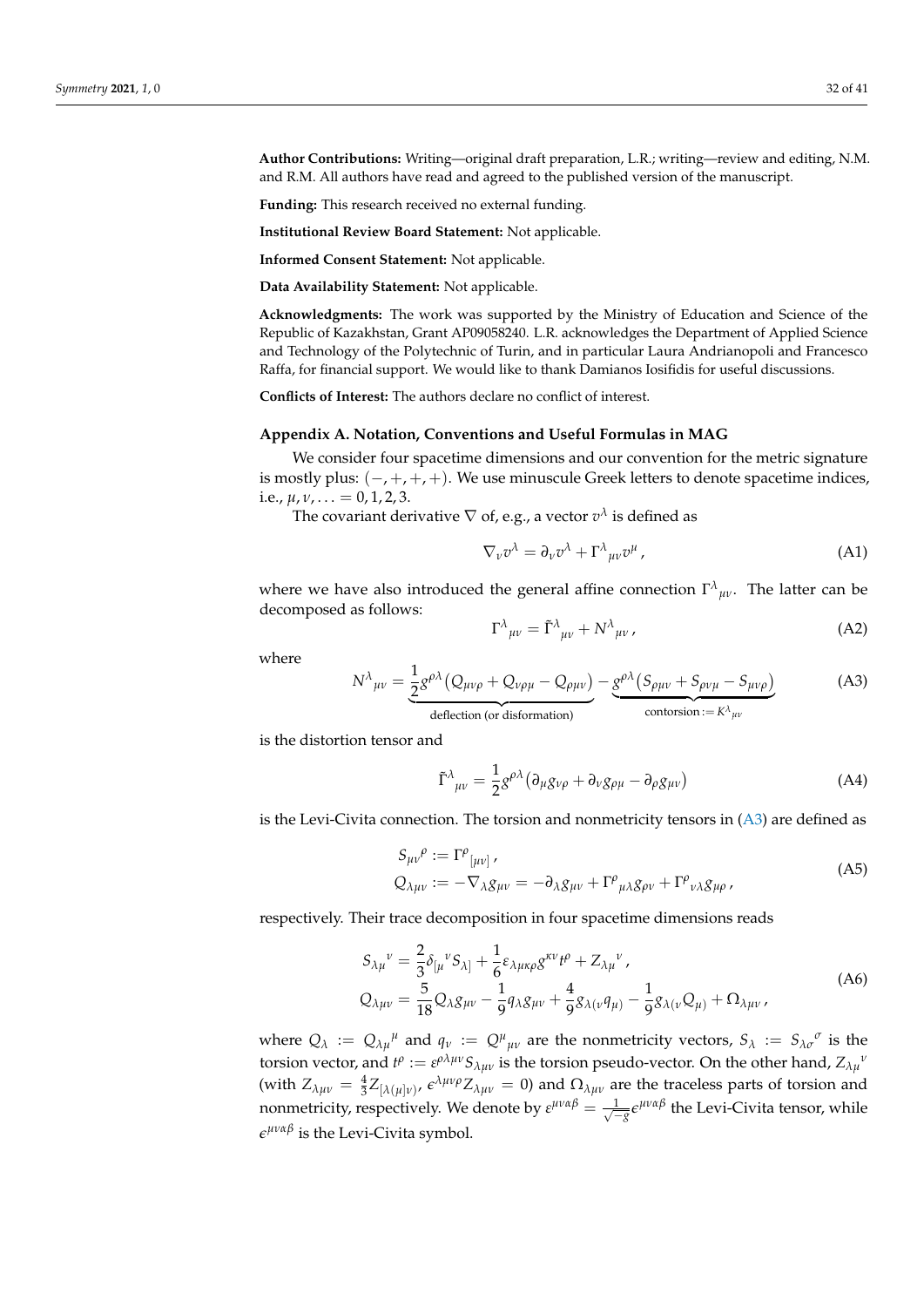Exploiting the trace decomposition (A6), one can prove that the so-called Palatini tensor, whose definition reads

$$
P_{\lambda}^{\mu\nu} := -\frac{\nabla_{\lambda}(\sqrt{-g}g^{\mu\nu})}{\sqrt{-g}} + \frac{\nabla_{\sigma}(\sqrt{-g}g^{\mu\sigma})\delta^{\nu}_{\lambda}}{\sqrt{-g}} + 2(S_{\lambda}g^{\mu\nu} - S^{\mu}\delta^{\nu}_{\lambda} + g^{\mu\sigma}S_{\sigma\lambda}^{\nu}), \tag{A7}
$$

can be written in terms of torsion and nonmetricity as [22]

$$
P_{\lambda}^{\mu\nu} = \delta_{\lambda}^{\nu} \left( q^{\mu} - \frac{1}{2} Q^{\mu} - 2S^{\mu} \right) + g^{\mu\nu} \left( \frac{1}{2} Q_{\lambda} + 2S_{\lambda} \right) - (Q_{\lambda}^{\mu\nu} + 2S_{\lambda}^{\mu\nu})
$$
  
=  $- \Omega_{\lambda}^{\mu\nu} + \frac{1}{3} g^{\mu\nu} \left( \frac{2}{3} Q_{\lambda} + \frac{1}{3} q_{\lambda} + 4S_{\lambda} \right) + \frac{1}{9} \delta_{\lambda}^{\nu} (-4Q^{\mu} + 7q^{\mu}) + \frac{1}{9} \delta_{\lambda}^{\mu} \left( \frac{1}{2} Q^{\mu} - 2q^{\nu} \right)$   
 $- \frac{1}{3} \epsilon_{\lambda}^{\mu\nu\rho} t_{\rho} - 2Z_{\lambda}^{\mu\nu}.$  (A8)

Please note that the Palatini tensor is traceless in the indices  $\mu$ ,  $\lambda$ , i.e.,

$$
P_{\mu}{}^{\mu\nu} = 0. \tag{A9}
$$

Our definition of the Riemann tensor for the general affine connection  $\Gamma^\lambda{}_{\mu\nu}$  is

$$
R^{\mu}{}_{\nu\alpha\beta} := 2\partial_{[\alpha}\Gamma^{\mu}{}_{|\nu|\beta]} + 2\Gamma^{\mu}{}_{\rho[\alpha}\Gamma^{\rho}{}_{|\nu|\beta]}.
$$
 (A10)

Correspondingly,  $R_{\mu\nu} := R^{\rho}{}_{\mu\rho\nu}$  and  $R := g^{\mu\nu}R_{\mu\nu}$  are, respectively, the Ricci tensor and the scalar curvature of Γ. In four spacetime dimensions the Riemann tensor in (A10) can be decomposed into its Riemannian and non-Riemannian parts as follows:

$$
R_{\lambda\mu\nu\kappa} = \frac{1}{2} (g_{\lambda\nu}\tilde{R}_{\mu\kappa} - g_{\lambda\kappa}\tilde{R}_{\mu\nu} - g_{\mu\nu}\tilde{R}_{\lambda\kappa} + g_{\mu\kappa}\tilde{R}_{\lambda\nu}) - \frac{1}{6}\tilde{R}(g_{\lambda\nu}g_{\mu\kappa} - g_{\lambda\kappa}g_{\mu\nu}) + C_{\lambda\mu\nu\kappa} + \tilde{\nabla}_{\kappa}N_{\lambda\mu\nu} - \tilde{\nabla}_{\nu}N_{\lambda\mu\kappa} + N_{\lambda\alpha\nu}N^{\alpha}{}_{\mu\kappa} - N_{\lambda\alpha\kappa}N^{\alpha}{}_{\mu\nu},
$$
\n(A11)

where  $\tilde{R}_{\mu\nu}$  and  $\tilde{R} := g^{\mu\nu} \tilde{R}_{\mu\nu}$  are, respectively, the Ricci tensor and Ricci scalar of the Levi-Civita connection  $\tilde{\Gamma}^{\lambda}{}_{\mu\nu}$ ,  $\tilde{\nabla}$  denotes the covariant derivative of  $\tilde{\Gamma}^{\lambda}{}_{\mu\nu}$ , and  $C^{\lambda}{}_{\mu\nu\kappa}$  is the Weyl tensor, fulfilling

$$
C^{\lambda}{}_{\mu\lambda\kappa} = 0, \quad C^{(\lambda\mu)\nu\rho} = 0, \quad C^{\lambda\mu(\nu\rho)} = 0, \quad C^{\lambda\mu\nu\rho} = C^{\nu\rho\lambda\mu}, \quad C^{[\lambda\mu\nu\rho]} = 0, \quad g_{\rho\nu}C^{\rho\lambda\mu\nu} = 0. \tag{A12}
$$

Furthermore, any tensor contraction between indices of the Weyl tensor vanishes.

We can also introduce the decomposition of the scalar curvature *R* in terms of the Riemannian scalar curvature  $\tilde{R}$  plus the non-Riemannian contributions given by torsion and nonmetricity scalars, i.e.,

$$
R = \tilde{R} + T + Q + 2Q_{\alpha\mu\nu}S^{\alpha\mu\nu} + 2S_{\mu}(q^{\mu} - Q^{\mu}) + \tilde{\nabla}(q^{\mu} - Q^{\mu} - 4S^{\mu}), \tag{A13}
$$

where we have defined the torsion and nonmetricity scalars as

$$
T := S_{\mu\nu\alpha} S^{\mu\nu\alpha} - 2S_{\mu\nu\alpha} S^{\alpha\mu\nu} - 4S_{\mu} S^{\mu},
$$
  
\n
$$
Q := \frac{1}{4} Q_{\alpha\mu\nu} Q^{\alpha\mu\nu} - \frac{1}{2} Q_{\alpha\mu\nu} Q^{\mu\nu\alpha} - \frac{1}{4} Q_{\mu} Q^{\mu} + \frac{1}{2} Q_{\mu} q^{\mu},
$$
\n(A14)

respectively. Moreover, notice that defining the "superpotentials"

$$
\begin{aligned} \n\Xi^{\alpha\mu\nu} &:= \frac{1}{4} \mathcal{Q}^{\alpha\mu\nu} - \frac{1}{2} \mathcal{Q}^{\mu\nu\alpha} - \frac{1}{4} g^{\mu\nu} \mathcal{Q}^{\alpha} + \frac{1}{2} g^{\alpha\mu} \mathcal{Q}^{\nu} \,, \\ \n\Sigma^{\alpha\mu\nu} &:= S^{\alpha\mu\nu} - 2 S^{\mu\nu\alpha} - 4 g^{\mu\nu} S^{\alpha} \n\end{aligned} \tag{A15}
$$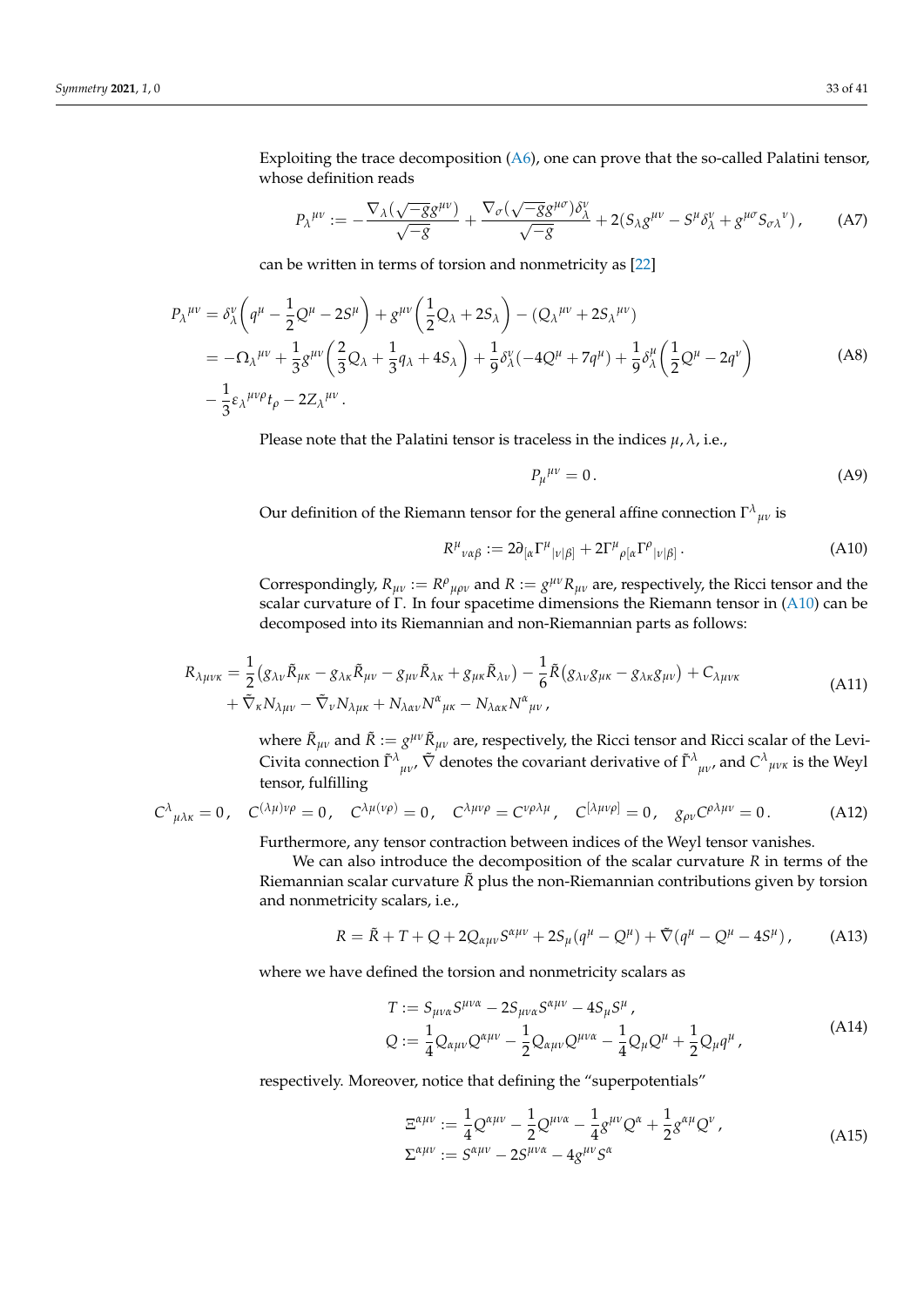$$
T = S_{\alpha\mu\nu} \Sigma^{\alpha\mu\nu},
$$
  
\n
$$
Q = Q_{\alpha\mu\nu} \Xi^{\alpha\mu\nu}.
$$
\n(A16)

Let us also report the useful formulas concerning the variation of the nonmetricity and torsion tensors with respect to the metric and the general affine connection  $\Gamma^{\lambda}{}_{\mu\nu}$ , i.e., [22]

$$
\delta_{g}Q_{\rho\alpha\beta} = \partial_{\rho}(g_{\mu\alpha}g_{\nu\beta}\delta g^{\mu\nu}) - 2g_{\lambda\mu}g_{\nu(\alpha}\Gamma^{\lambda}{}_{\beta)\rho}\delta g^{\mu\nu},
$$
  
\n
$$
\delta_{g}S_{\mu\nu}{}^{\alpha} = 0,
$$
  
\n
$$
\delta_{\Gamma}Q_{\rho\alpha\beta} = 2\delta^{\nu}_{\rho}\delta^{\mu}_{(\alpha}g_{\beta)\lambda}\delta\Gamma^{\lambda}{}_{\mu\nu},
$$
  
\n
$$
\delta_{\Gamma}S_{\alpha\beta}{}^{\lambda} = \delta_{\alpha}^{[\mu}\delta^{\nu]}_{\beta}\delta\Gamma^{\lambda}{}_{\mu\nu}.
$$
\n(A17)

In particular, it follows that

$$
\delta_{g}Q_{\rho} = \partial_{\rho}(g_{\mu\nu}\delta g^{\mu\nu}),
$$
\n
$$
\delta_{g}q_{\beta} = \delta g^{\mu\nu}\Big[g_{\nu\beta}g^{\rho\alpha}(\partial_{\rho}g_{\mu\alpha}) + \Gamma^{\lambda}{}_{\mu\nu}g_{\lambda\beta} - g^{\rho\sigma}\Gamma^{\alpha}{}_{\rho\sigma}g_{\mu\alpha}g_{\nu\beta}\Big] + g_{\nu\beta}(\partial_{\mu}\delta g^{\mu\nu}),
$$
\n
$$
\delta_{g}S_{\mu} = 0,
$$
\n
$$
\delta_{\Gamma}Q_{\rho} = 2\delta^{\nu}_{\rho}\delta^{\mu}_{\lambda}\delta\Gamma^{\lambda}{}_{\mu\nu},
$$
\n
$$
\delta_{\Gamma}q_{\beta} = (g^{\mu\nu}g_{\beta\lambda} + \delta^{\mu}_{\beta}\delta^{\nu}_{\lambda})\delta\Gamma^{\lambda}{}_{\mu\nu},
$$
\n
$$
\delta_{\Gamma}S_{\alpha} = \delta^{\mu}_{\alpha}\delta^{\nu}_{\lambda}\delta\Gamma^{\lambda}{}_{\mu\nu},
$$
\n
$$
\delta_{\Gamma}t^{\alpha} = \epsilon^{\alpha\mu\nu}{}_{\lambda}\delta\Gamma^{\lambda}{}_{\mu\nu}.
$$
\n(A18)

Finally, regarding the matter content in MAG theories, moreover the usual energy-momentum tensor, which is defined as

$$
T_{\mu\nu} := -\frac{2}{\sqrt{-g}} \frac{\delta(\sqrt{-g}\mathcal{L}_{\rm m})}{\delta g^{\mu\nu}}, \qquad (A19)
$$

we also have a non-trivial dependence of the matter Lagrangian on the general affine connection. In fact, the variation of the matter part of the action with respect to  $\Gamma^{\lambda}{}_{\mu\nu}$  defines the hypermomentum tensor,

$$
\Delta_{\lambda}^{\mu\nu} := -\frac{2}{\sqrt{-g}} \frac{\delta(\sqrt{-g}\mathcal{L}_{\mathbf{m}})}{\delta \Gamma^{\lambda}{}_{\mu\nu}}.
$$
 (A20)

The energy-momentum and hypermomentum tensors are not independent. In particular, they are subject to the conservation law

$$
\sqrt{-g}\left(2\tilde{\nabla}_{\mu}T^{\mu}_{\alpha} - \Delta^{\lambda\mu\nu}R_{\lambda\mu\nu\alpha}\right) + \tilde{\nabla}_{\mu}\tilde{\nabla}_{\nu}\left(\sqrt{-g}\Delta_{\alpha}^{\mu\nu}\right) + 2S_{\mu\alpha}^{\ \lambda}\tilde{\nabla}_{\nu}\left(\sqrt{-g}\Delta_{\lambda}^{\mu\nu}\right) = 0, \quad \text{(A21)}
$$

where we have introduced

$$
\check{\nabla}_{\mu} := 2S_{\mu} - \nabla_{\mu} = \sqrt{-g}\hat{\nabla}, \qquad (A22)
$$

the derivative  $\hat{\nabla}$  being defined in (23). Equation (A21) originates from the invariance under diffeomorphisms of the matter sector of the action (cf. [93]).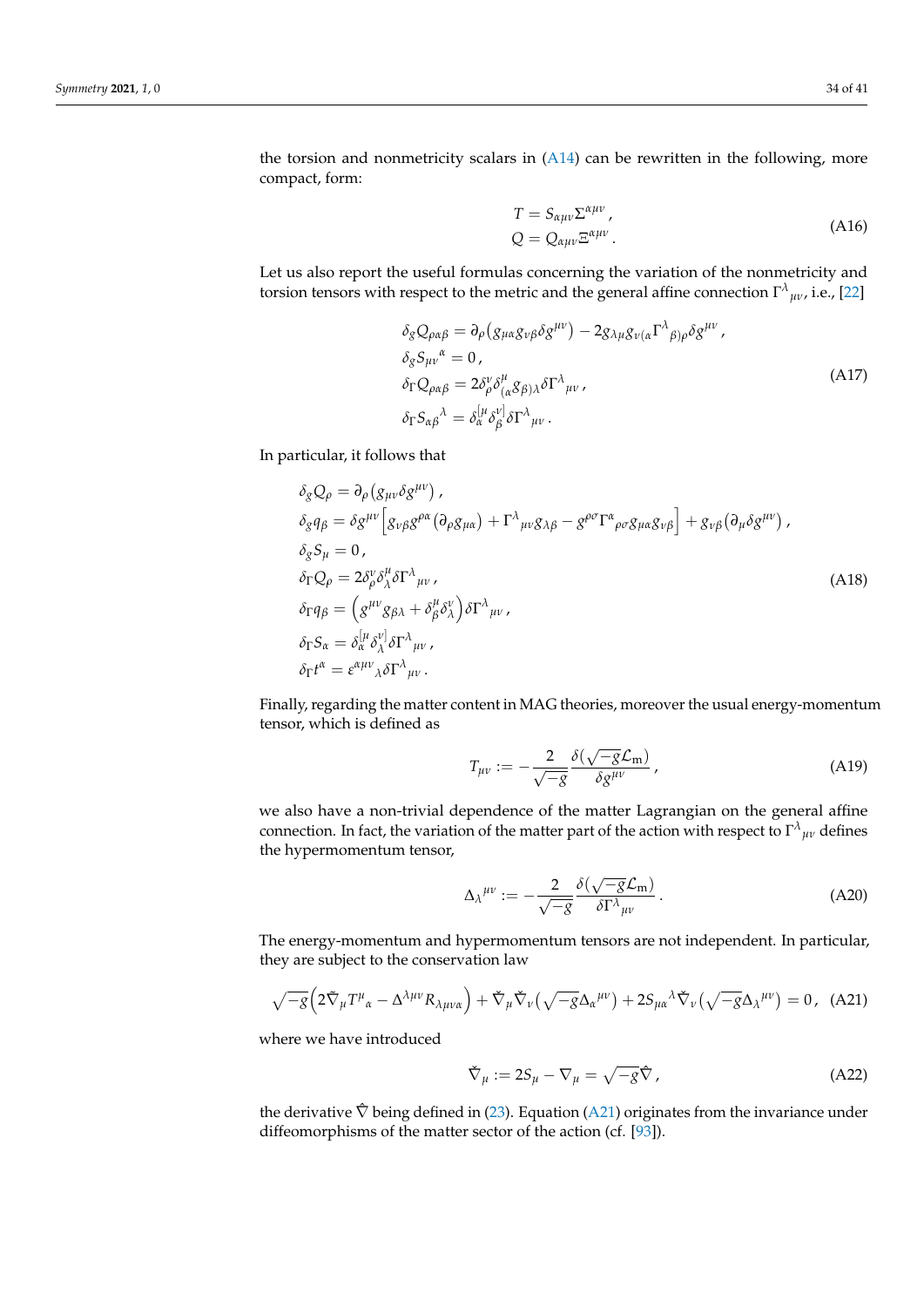## **Appendix B. Cosmology in the Presence of Torsion and Nonmetricity**

In this appendix we recall, following [93], the expressions of the general affine connection Γ *λ µν*, the torsion and nonmetricity tensors, the Palatini tensor, and the scalar curvature *R* in a homogeneous, non-Riemannian FLRW spacetime.

We consider a homogeneous, flat FLRW cosmology, where the line element is

$$
ds^2 = -dt^2 + a^2(t)\delta_{ij}dx^i dx^j,
$$
\n(A23)

with  $i, j, \ldots = 1, 2, 3$  and scale factor  $a(t)$ . The Hubble parameter is

$$
H := \frac{\dot{a}}{a} \tag{A24}
$$

and the projection tensor projecting objects on the space orthogonal to the normalized four-velocity  $u^{\mu}$  (such that  $u^{\mu} = \delta_0^{\mu} = (1, 0, 0, 0)$  and  $u_{\mu}u^{\mu} = -1$ ) is

$$
h_{\mu\nu} := g_{\mu\nu} + u_{\mu} u_{\nu} = h_{\nu\mu}.
$$
 (A25)

In particular, we have

$$
h^{\mu\nu}h_{\mu\nu} = 3, \quad h_{\mu\alpha}h^{\nu\alpha} = \delta^{\nu}_{\mu} + u_{\mu}u^{\nu}, \quad h^{\mu}_{\mu} = 3, \quad h_{\mu\nu}u^{\mu}u^{\nu} = 0. \tag{A26}
$$

We also define the temporal derivative

$$
=u^{\alpha}\nabla_{\alpha}.
$$
 (A27)

The projection operator (A25) and the temporal derivative (A27) constitute together a  $1 + 3$ spacetime split.

In a non-Riemannian FLRW spacetime in  $1 + 3$  dimensions the general affine connection can be written as

$$
\Gamma^{\lambda}{}_{\mu\nu} = \tilde{\Gamma}^{\lambda}{}_{\mu\nu} + X(t)u^{\lambda}h_{\mu\nu} + Y(t)u_{\mu}h^{\lambda}{}_{\nu} + Z(t)u_{\nu}h^{\lambda}{}_{\mu} + V(t)u^{\lambda}u_{\mu}u_{\nu} + \varepsilon^{\lambda}{}_{\mu\nu\rho}u^{\rho}W(t)
$$
, (A28)

where, in particular, the non-vanishing components of the Levi-Civita connection read

$$
\tilde{\Gamma}^0_{ij} = \tilde{\Gamma}^0_{ji} = \dot{a}a\delta_{ij} = Hg_{ij}, \quad \tilde{\Gamma}^i_{j0} = \tilde{\Gamma}^i_{0j} = \frac{\dot{a}}{a}\delta^i_j = H\delta^i_j. \tag{A29}
$$

The torsion and nonmetricity tensors can be written, respectively, in the following way:

$$
S_{\mu\nu\alpha} = 2u_{\lbrack\mu}h_{\nu\rbrack\alpha}\Phi(t) + \varepsilon_{\mu\nu\alpha\rho}u^{\rho}P(t),
$$
  
\n
$$
Q_{\alpha\mu\nu} = A(t)u_{\alpha}h_{\mu\nu} + B(t)h_{\alpha(\mu}u_{\nu)} + C(t)u_{\alpha}u_{\mu}u_{\nu}.
$$
\n(A30)

The functions  $X(t)$ ,  $Y(t)$ ,  $Z(t)$ ,  $V(t)$ ,  $W(t)$  in (A28) and  $\Phi(t)$ ,  $P(t)$ ,  $A(t)$ ,  $B(t)$ ,  $C(t)$  in (A30) describe non-Riemannian cosmological effects and give, together with the scale factor, the cosmic evolution of non-Riemannian geometries. Moreover, recalling (A2) and plugging (A28) and (A30) into (A3), one can prove that the following linear relations hold among the functions introduced above:

$$
2(X + Y) = B, \quad 2Z = A, \quad 2V = C, \quad 2\Phi = Y - Z, \quad P = W,
$$
 (A31)

which may also be inverted, obtaining

$$
W = P
$$
,  $V = \frac{C}{2}$ ,  $Z = \frac{A}{2}$ ,  $Y = 2\Phi + \frac{A}{2}$ ,  $X = \frac{B}{2} - 2\Phi - \frac{A}{2}$ . (A32)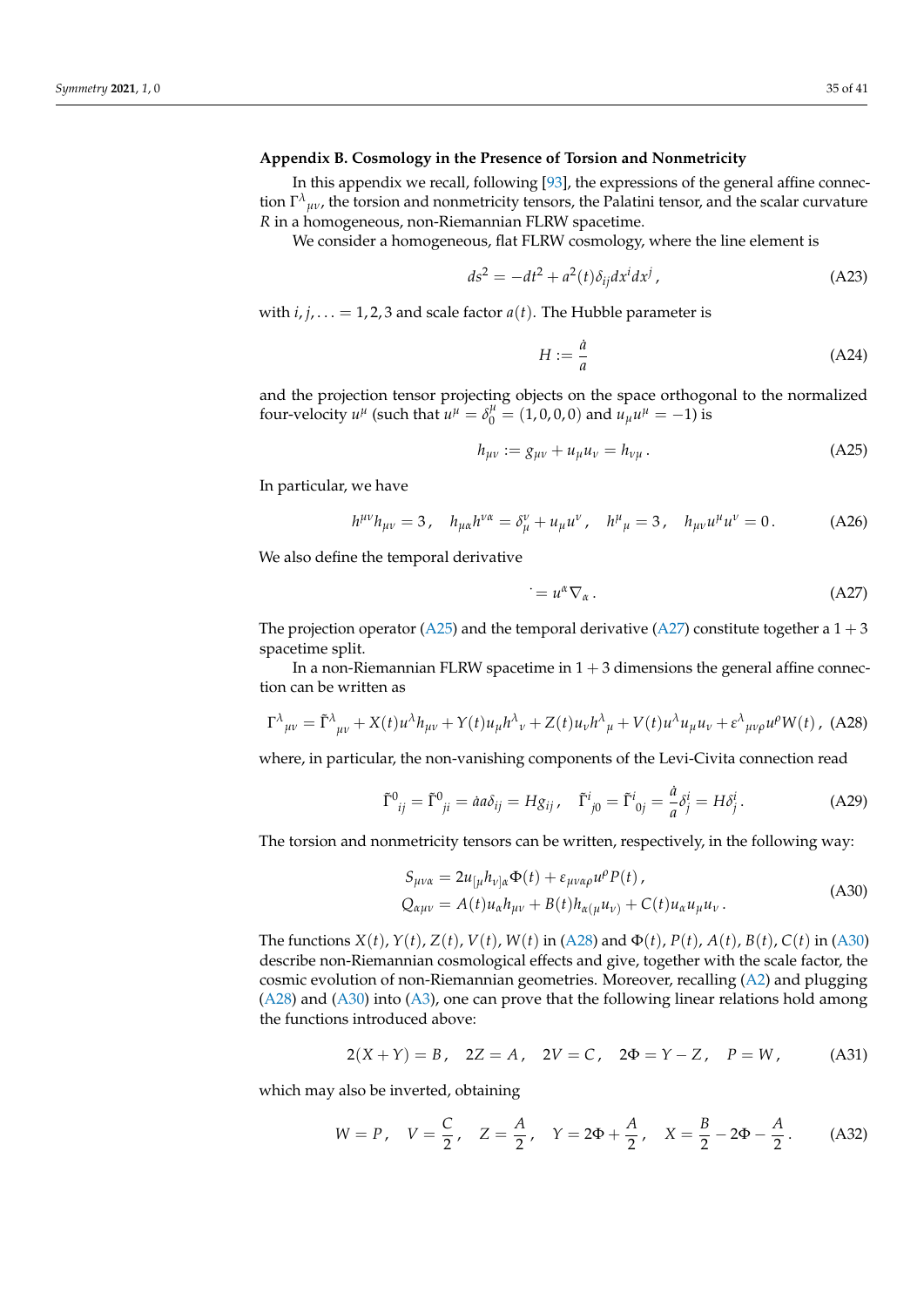Therefore, one can prove that the torsion and nonmetricity scalars defined in (A14) become, respectively,

$$
T = 24\Phi^{2} - 6P^{2},
$$
  
\n
$$
Q = \frac{3}{4} \left[ 2A^{2} + B(C - A) \right].
$$
\n(A33)

Moreover, let us also mention that using (A30) into the explicit expression of the Palatini tensor in terms of torsion and nonmetricity, i.e., (A8), we obtain the cosmological expression of the Palatini tensor, which reads

$$
P_{\alpha\mu\nu} = \left(\frac{1}{2}A + 4\Phi - \frac{C}{2}\right)u_{\alpha}h_{\mu\nu} + \left(B - \frac{3}{2}A - 4\Phi - \frac{C}{2}\right)u_{\mu}h_{\alpha\nu} - \frac{B}{2}u_{\nu}h_{\mu\alpha} - \frac{3}{2}Bu_{\alpha}u_{\mu}u_{\nu} - 2\varepsilon_{\alpha\mu\nu\rho}u^{\rho}P, \tag{A34}
$$

or, in the form we use in the main text of this paper,

$$
P_{\lambda}^{\mu\nu} = \left(\frac{1}{2}A + 4\Phi - \frac{C}{2}\right)u_{\lambda}h^{\mu\nu} + \left(B - \frac{3}{2}A - 4\Phi - \frac{C}{2}\right)u^{\mu}h_{\lambda}^{\nu} - \frac{B}{2}u^{\nu}h^{\mu}{}_{\lambda} - \frac{3}{2}Bu_{\lambda}u^{\mu}u^{\nu} - 2\varepsilon_{\lambda}^{\mu\nu}{}_{\rho}u^{\rho}P.
$$
\n(A35)

Consequently, one can prove that the following relations hold:

$$
h^{\alpha\mu}P_{\alpha\mu\nu} = -\frac{3}{2}Bu_{\nu},
$$
  
\n
$$
h^{\alpha\nu}P_{\alpha\mu\nu} = 3\left(B - \frac{3}{2}A - 4\Phi - \frac{C}{2}\right)u_{\mu},
$$
  
\n
$$
h^{\mu\nu}P_{\alpha\mu\nu} = 3\left(\frac{1}{2}A + 4\Phi - \frac{C}{2}\right)u_{\alpha},
$$
  
\n
$$
\varepsilon^{\alpha\mu\nu\lambda}P_{\alpha\mu\nu} = 12Pu^{\lambda},
$$
  
\n
$$
u^{\alpha}u^{\mu}u^{\nu}P_{\alpha\mu\nu} = \frac{3}{2}B.
$$
\n(A36)

Finally, using (A33), we find that the scalar curvature *R*, once decomposed in its Riemannian and non-Riemannian parts (see Equation (A13)), acquires the following form:

$$
R = \tilde{R} + 6\left[\frac{1}{4}A^2 + 4\Phi^2 + \Phi(2A - B)\right] + \frac{3}{4}B(C - A) - 6P^2 + \frac{3}{\sqrt{-g}}\partial_\mu\left[\sqrt{-g}u^\mu\left(\frac{B}{2} - A - 4\Phi\right)\right],\tag{A37}
$$

where

$$
\tilde{R} = 6 \left[ \frac{\ddot{a}}{a} + \left( \frac{\dot{a}}{a} \right)^2 \right]
$$
 (A38)

is the Ricci scalar of the Levi-Civita connection  $\tilde{\Gamma}^{\lambda}_{\phantom{\alpha}\mu\nu}.$ 

## **Appendix C. Cosmological Aspects of the Metric-Affine** *F*(*T*) **Theory with a Scalar Field Coupled to Torsion**

In this appendix we take the model of Section 10.1 and restrict ourselves to the subcase  $F = R + \beta T \rightarrow F = T$  in the presence of a (free) scalar field coupled to torsion, namely we consider the action

$$
S = \frac{1}{2\kappa} \int \sqrt{-g} d^4x \left[ T + 2\kappa \left( -\frac{1}{2} g^{\mu\nu} \nabla_{\mu} \phi \nabla_{\nu} \phi + \lambda_0 S^{\mu} \nabla_{\mu} \phi \right) \right].
$$
 (A39)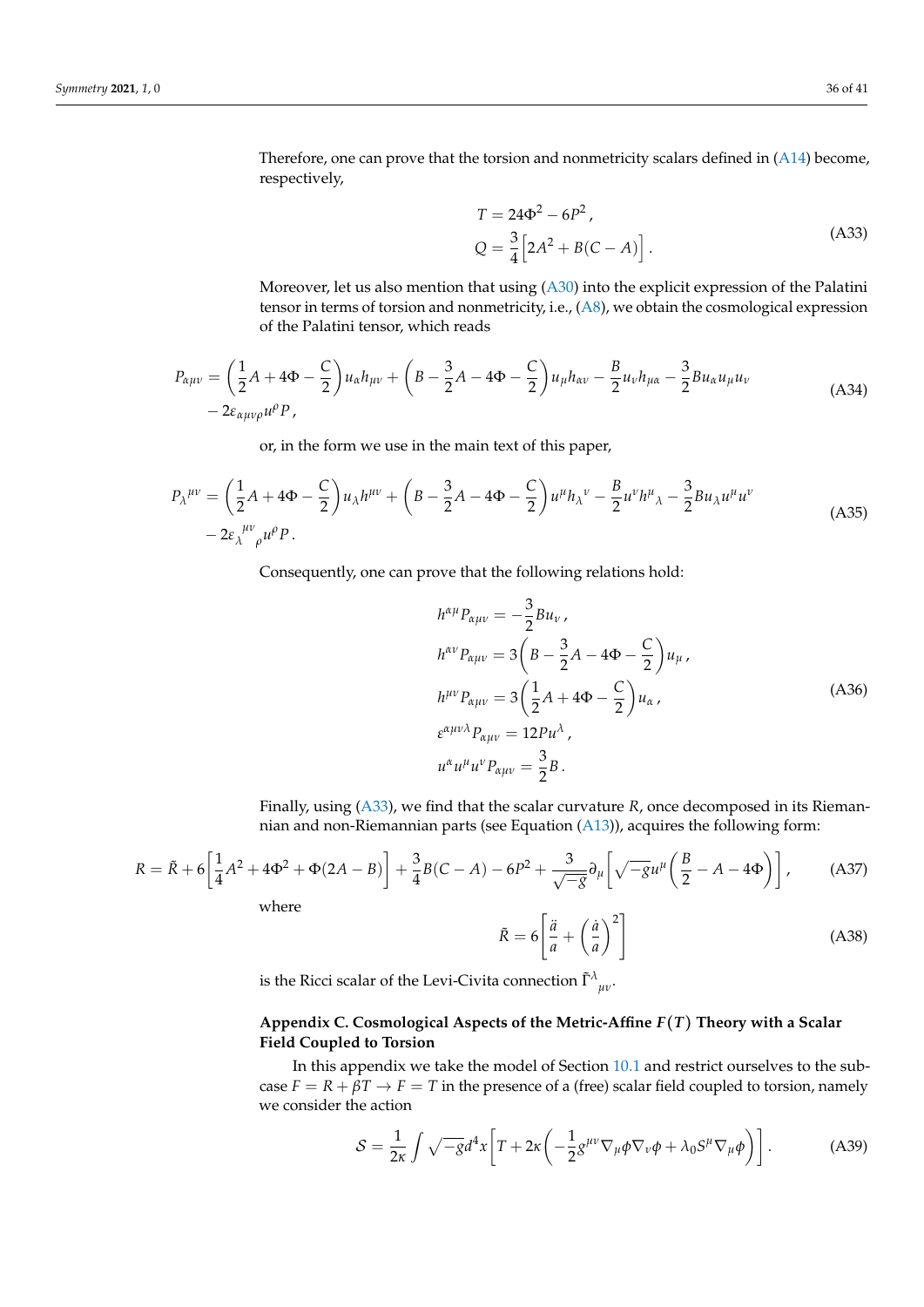The variation of (A39) with respect to the scalar field *φ* yields

$$
\frac{1}{\sqrt{-g}}\partial_{\mu}\left[\sqrt{-g}(\partial^{\mu}\phi - \lambda_0 S^{\mu})\right] = 0.
$$
 (A40)

The hypermomentum tensor is given by (138) and, varying the action (A39) with respect to the general affine connection  $\Gamma^{\lambda}{}_{\mu\nu}$ , we obtain

$$
2(S^{\mu\nu}{}_{\lambda} - 2S_{\lambda}{}^{[\mu\nu]} - 4S^{[\mu} \delta^{\nu]}_{\lambda}) = 2\kappa \lambda_0 \delta^{[\mu}_{\lambda} \nabla^{\nu]} \phi.
$$
 (A41)

Taking the different contractions of  $(A41)$ , one can prove that the latter is solved by

$$
S^{\mu} = \frac{3\kappa\lambda_0}{8} \partial^{\mu} \phi ,
$$
  
\n
$$
t_{\lambda} = 0, \quad Z_{\lambda}{}^{\mu\nu} = 0.
$$
 (A42)

Hence, only the torsion vector survives, and it is a pure gauge, while the torsion pseudovector and the traceless part of the torsion vanish. In particular, the first of  $(A42)$  indicates that it is the presence of the scalar field that produces spacetime torsion in this model. This is so because we have a non-vanishing hypermomentum.

Plugging this result back into the action (A39), we end up with

$$
S = \frac{1}{2\kappa} \int \sqrt{-g} d^4x \left[ T - \kappa \left( 1 - \frac{3\kappa \lambda_0^2}{4} \right) g^{\mu \nu} \nabla_{\mu} \phi \nabla_{\nu} \phi \right]. \tag{A43}
$$

Interestingly, from Equation (A43) we can conclude that the interaction between the scalar and torsion modifies the factor of the kinetic term for the scalar field. Observe also that there is a peculiar value of the coupling constant, namely  $|\lambda_0| = 2\sqrt{\frac{1}{2\kappa}}$ , for which the kinetic term of the scalar disappears from (A43). Of course, we shall disregard this trivial case in the following.

Up to this point, the above considerations were general for the model at hand. We shall now focus on the homogeneous FLRW cosmology of this theory (c.f. Appendix B for the setup, definitions and useful formulas). Comparing the first equation of  $(A42)$  with the first of (A30), we immediately see that in this case,  $P(t) = 0$ . Hence, we find that the full torsion tensor is given by

$$
S_{\mu\nu\alpha} = 2u_{\lbrack\mu}h_{\nu\rbrack\alpha}\Phi\,,\tag{A44}
$$

with

$$
\Phi = \Phi(t) = -\frac{\kappa \lambda_0}{8} \dot{\phi} \,. \tag{A45}
$$

Moreover, inserting the first of  $(A42)$  into Equation  $(A40)$ , we obtain

$$
\left(1 - \frac{3\kappa\lambda_0^2}{4}\right)\partial_\mu\left[\sqrt{-g}\partial^\mu\phi\right] = 0,\tag{A46}
$$

which for  $|\lambda_0| \neq 2\sqrt{\frac{1}{2\kappa}}$ , implies (148).

On the other hand, the metric field equations of the theory (147) read

$$
-\frac{1}{2}g_{\mu\nu}T + \left(2S_{\nu\alpha\beta}S_{\mu}{}^{\alpha\beta} - S_{\alpha\beta\mu}S^{\alpha\beta}{}_{\nu} + 2S_{\nu\alpha\beta}S_{\mu}{}^{\beta\alpha}\right) = \kappa T_{\mu\nu}.
$$
 (A47)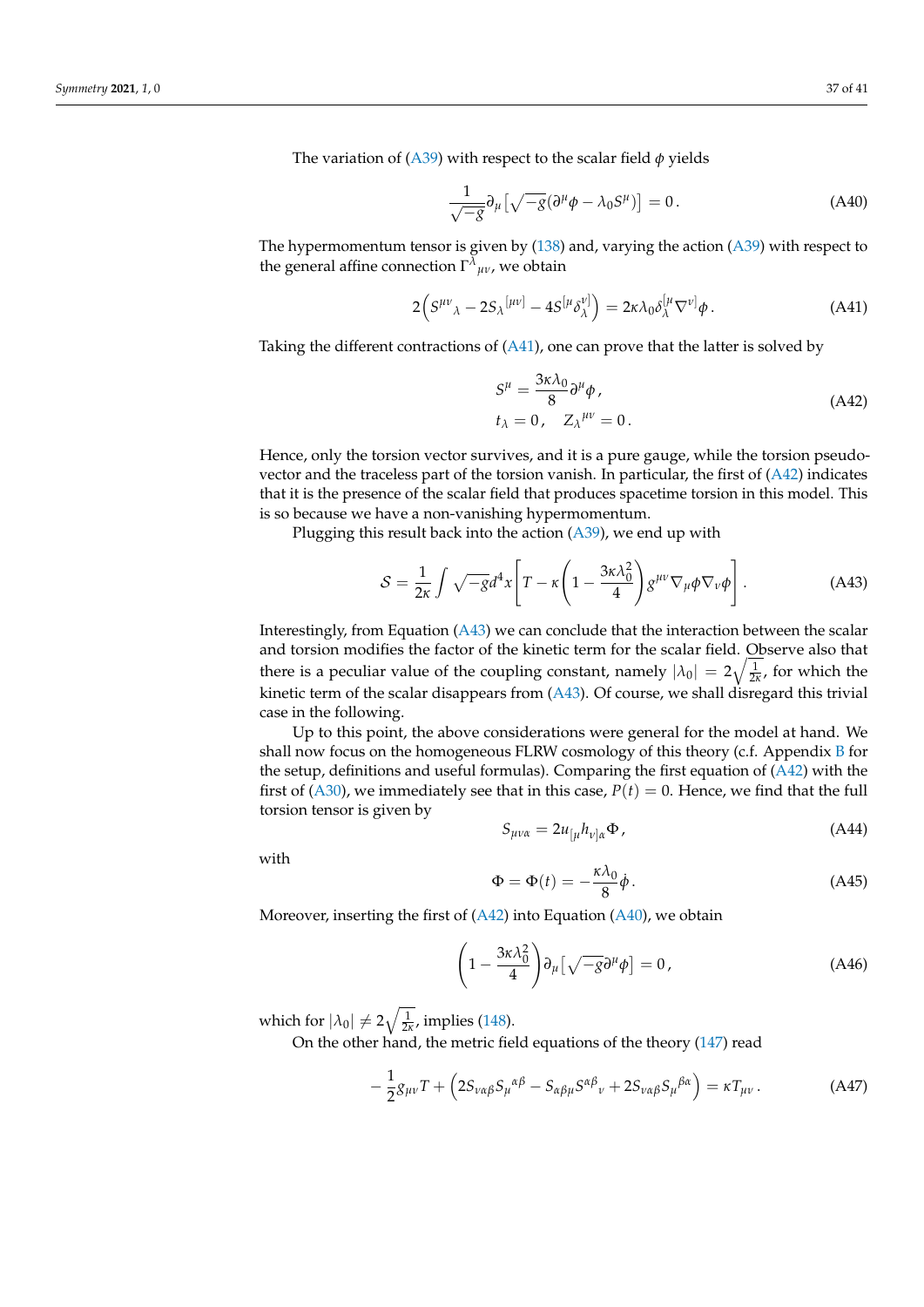Introducing the usual form of the energy-momentum tensor, i.e., (150), associated with the scalar field Lagrangian, taking the trace of  $(A47)$ , and using Equation  $(A44)$ , we obtain (recall that we are not dealing with a gauge theory of gravity)

$$
\left[ \left( \frac{\kappa \lambda_0}{4} \right)^2 + \frac{\kappa}{6} \right] \dot{\phi}^2 = 0, \tag{A48}
$$

which discarding the (trivial) case  $\dot{\phi}^2 = 0$ , is solved by

$$
\lambda_0 = \pm 2i \sqrt{\frac{2}{3\kappa}}.
$$
\n(A49)

Let us also observe that, contracting Equation (A47) with  $u^{\mu}u^{\nu}$ , we find the same Equation (A48). Thus, in the current model one is left with an imaginary coupling constant  $\lambda_0$ .

The final form of the (metric but torsionful) affine connection for the model at hand reads as follows:

$$
\Gamma^{\lambda}{}_{\mu\nu} = \tilde{\Gamma}^{\lambda}{}_{\mu\nu} - \frac{2}{3} g_{\mu\nu} S^{\lambda} + \frac{2}{3} \delta^{\lambda}_{\nu} S_{\mu} \,, \tag{A50}
$$

where  $\tilde{\Gamma}^{\lambda}{}_{\mu\nu}$  is the Levi-Civita connection. Please note that using (A44), the final form of the connection in  $(A50)$  can be rewritten as

$$
\Gamma^{\lambda}{}_{\mu\nu} = \tilde{\Gamma}^{\lambda}{}_{\mu\nu} + X(t)u^{\lambda}h_{\mu\nu} + Y(t)u_{\mu}h^{\lambda}{}_{\nu}, \qquad (A51)
$$

with

$$
X(t) = -Y(t) = -2\Phi(t).
$$
 (A52)

Finally, exploiting (A45), we are left with

$$
\Gamma^{\lambda}{}_{\mu\nu} = \tilde{\Gamma}^{\lambda}{}_{\mu\nu} + \frac{\kappa \lambda_0}{4} \dot{\phi} \left( u^{\lambda} h_{\mu\nu} - u_{\mu} h^{\lambda}{}_{\nu} \right), \tag{A53}
$$

written in terms of the temporal derivative of the scalar,  $\dot{\phi}$ . In fact, in this case, it is the scalar field that produces spacetime torsion (cf. the first equation in  $(A42)$ ).

## **References**

- 1. Capozziello, S.; Lambiase, G. Open problems in gravitational physics. *Frascati Phys. Ser.* **2014**, *58*, 17. arXiv:1409.3370.
- 2. Will, C.M. The Confrontation between General Relativity and Experiment. *Living Rev. Rel.* **2014**, *17*, 4. doi:10.12942/lrr-2014-4, arXiv:1403.7377.
- 3. Saridakis, E.N.; Lazkoz, R.; Salzano, V.; Moniz, P.V.; Capozziello, S.; Jiménez, J.B.; De Laurentis, M.; Olmo, G.J.; Akrami, Y; Bahamonde, S.; et al. Modified Gravity and Cosmology: An Update by the CANTATA Network. *arXiv* **2021**, arXiv:2105.12582.
- 4. Sotiriou, T.P.; Faraoni, V. f(R) Theories Of Gravity. *Rev. Mod. Phys.* **2010**, *82*, 451–497. doi:10.1103/RevModPhys.82.451, arXiv:0805.1726.
- 5. Iosifidis, D.; Petkou, A.C.; Tsagas, C.G. Torsion/non-metricity duality in f(R) gravity. *Gen. Rel. Grav.* **2019**, *51*, 66. doi:10.1007/s10714-019-2539-9, arXiv:1810.06602.
- 6. Capozziello, S.; Vignolo, S. Metric-affine f(R)-gravity with torsion: An Overview. *Ann. Phys.* **2010**, *19*, 238–248. doi:10.1002/andp.201010420, arXiv:0910.5230.
- 7. Klemm, S.; Ravera, L. An action principle for the Einstein–Weyl equations. *J. Geom. Phys.* **2020**, *158*, 103958. arXiv:2006.15890.
- 8. Klemm, S.; Ravera, L. Schrödinger connection with selfdual nonmetricity vector in 2+1 dimensions. *Phys. Lett. B* **2021**, *817*, 136291. arXiv:2008.12740.
- 9. Aldrovandi, R.; Pereira, J.G. *Teleparallel Gravity: An Introduction*; Springer Science & Business Media: Berlin/Heidelberg, Germany, 2012; Volume 173.
- 10. Myrzakulov, R. Accelerating universe from F(T) gravity. *Eur. Phys. J. C* **2011**, *71*, 1752. doi:10.1140/epjc/s10052-011-1752-9, arXiv:1006.1120.
- 11. Nester, J.M.; Yo, H.J. Symmetric teleparallel general relativity. *Chin. J. Phys.* **1999**, *37*, 113. arXiv:gr-qc/9809049.
- 12. Beltrán Jiménez, J.; Heisenberg, L.; Koivisto, T.S. Teleparallel Palatini theories. *JCAP* **2018**, *8*, 39. doi:10.1088/1475- 7516/2018/08/039, arXiv:1803.10185.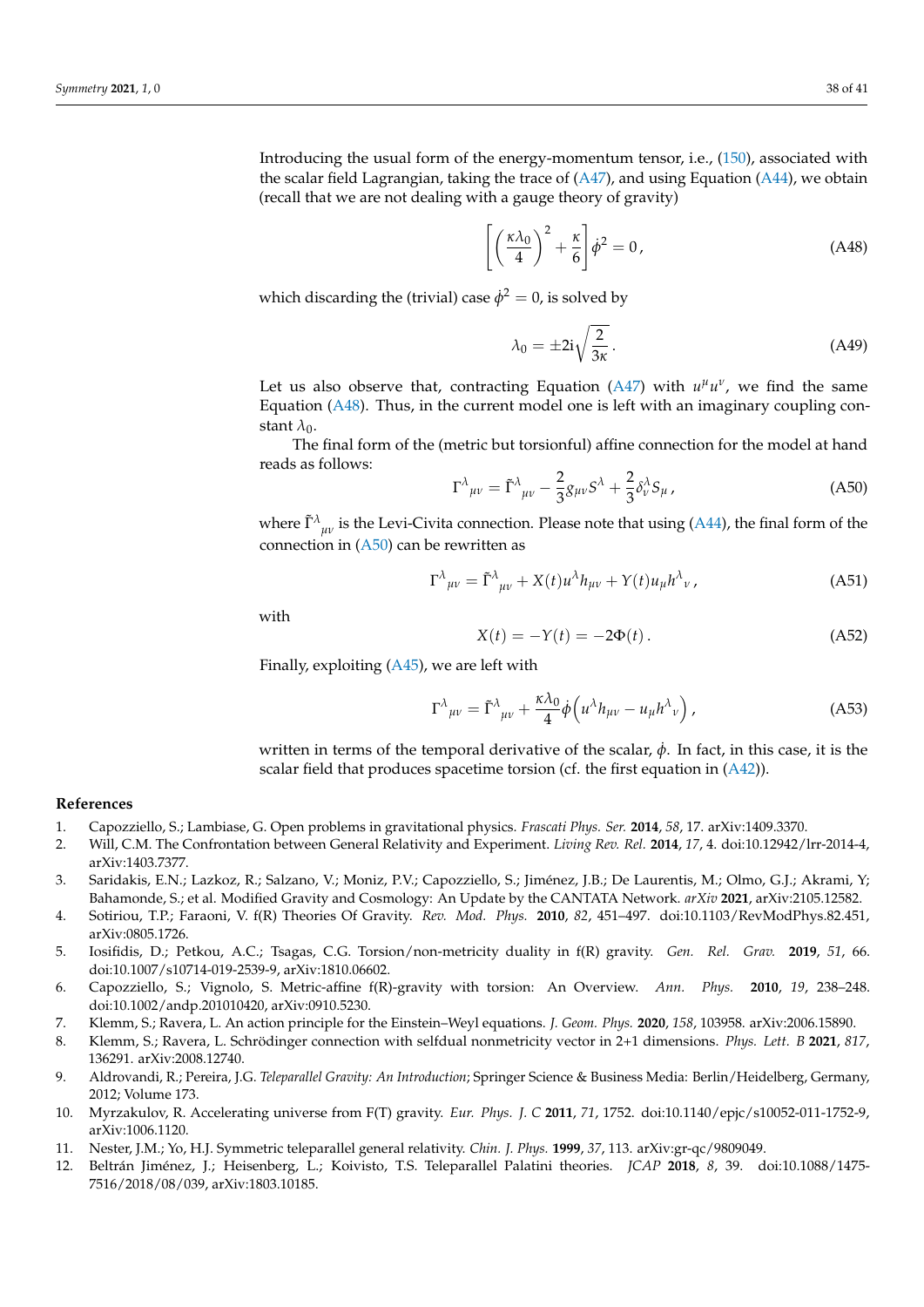- 13. Bartolo, N.; Pietroni, M. Scalar tensor gravity and quintessence. *Phys. Rev. D* **2000**, *61*, 023518. doi:10.1103/PhysRevD.61.023518, arXiv:hep-ph/9908521.
- 14. Charmousis, C.; Copeland, E.J.; Padilla, A.; Saffin, P.M. General second-order scalar-tensor theory and self-tuning. *Phys. Lett. B* **2012**, *108*, 051101.
- 15. Cai, Y.F.; Capozziello, S.; de Laurentis, M.; Saridakis, E.N. f(T) teleparallel gravity and cosmology. *Rept. Prog. Phys.* **2016**, *79*, 106901. doi:10.1088/0034-4885/79/10/106901, arXiv:1511.07586.
- 16. Eisenhart, L.P. Non-Riemannian geometry. In *American Mathematical Society—Colloquium Publications*; 1927; Volume VIII, 184p.
- 17. Schouten, J.A. *Ricci-Calculus: An Introduction to Tensor Analysis and Its Geometrical Applications*; Springer Science & Business Media: Berlin/Heidelberg, Germany, 2013; Volume 10.
- 18. Klemm, D.S.; Ravera, L. Einstein manifolds with torsion and nonmetricity. *Phys. Rev. D* **2020**, *101*, 044011. arXiv:1811.11458.
- 19. Klemm, D.S.; Ravera, L. Supersymmetric near-horizon geometry and Einstein-Cartan-Weyl spaces. *Phys. Lett. B* **2019**, *793*, 265–270. arXiv:1904.03681.
- 20. Hehl, F.W.; McCrea, J.D.; Mielke, E.W.; Ne'eman, Y. Metric affine gauge theory of gravity: Field equations, Noether identities, world spinors, and breaking of dilation invariance. *Phys. Rept.* **1995**, *258*, 1–171. doi:10.1016/0370-1573(94)00111-F, arXiv:grqc/9402012.
- 21. Vitagliano, V.; Sotiriou, T.P.; Liberati, S. The dynamics of metric-affine gravity. *Annals Phys.* **2011**, *326*, 1259–1273; Erratum in **2013**, *329*, 186–187, doi:10.1016/j.aop.2011.02.008, arXiv:1008.0171.
- 22. Iosifidis, D. Metric-Affine Gravity and Cosmology/Aspects of Torsion and non-Metricity in Gravity Theories. *arXiv* **2019**, arXiv:1902.09643.
- 23. Percacci, R. Towards Metric-Affine Quantum Gravity. *Int. J. Geom. Meth. Mod. Phys.* **2020**, *17*, 2040003. doi:10.1142/S021988782040 0034, arXiv:2003.09486.
- 24. Hehl, F.W.; Kerlick, G.D.; von der Heyde, P. On Hypermomentum in General Relativity. 1. The notion of hypermomentum. *Z. Naturforsch. A* **1976**, *31*, 111–114.
- 25. Hehl, F.W.; Kerlick, G.D.; von der Heyde, P. On Hypermomentum in General Relativity. 2. The Geometry of Space-Time. *Z. Naturforsch. A* **1976**, *31*, 524–527.
- 26. Hehl, F.W.; Kerlick, G.D.; von der Heyde, P. On Hypermomentum in General Relativity. 3. Coupling Hypermomentum to Geometry. *Z. Naturforsch. A* **1976**, *31*, 823–827.
- 27. Myrzakulov, R. Dark Energy in F(R,T) Gravity. *arXiv* **2012**, arXiv:1205.5266.
- 28. Iosifidis, D.; Myrzakulov, N.; Myrzakulov, R. Metric-Affine Version of Myrzakulov *F*(*R*, *T*, *Q*, T ) Gravity and Cosmological Applications. *arXiv* **2021**, arXiv:2106.05083.
- 29. Myrzakulov, R. FRW Cosmology in F(R,T) gravity. *Eur. Phys. J. C* **2012**, *72*, 2203. doi:10.1140/epjc/s10052-012-2203-y, arXiv:1207.1039.
- 30. Saridakis, E.N.; Myrzakul, S.; Myrzakulov, K.; Yerzhanov, K. Cosmological applications of *F*(*R*, *T*) gravity with dynamical curvature and torsion. *Phys. Rev. D* **2020**, *102*, 023525. doi:10.1103/PhysRevD.102.023525, arXiv:1912.03882.
- 31. Anagnostopoulos, F.K.; Basilakos, S.; Saridakis, E.N. Observational constraints on Myrzakulov gravity. *Phys. Rev. D* **2021**, *103*, 104013. doi:10.1103/PhysRevD.103.104013, arXiv:2012.06524.
- 32. Weitzenböck, R. *Invariantentheorie*; Noordhoff: Gronningen, The Netherlands, 1923.
- 33. Harko, T.; Lobo, F.S.N.; Nojiri, S.; Odintsov, S.D. *f*(*R*, *T*) gravity. *Phys. Rev. D* **2011**, *84*, 024020. doi:10.1103/PhysRevD.84.024020, arXiv:1104.2669.
- 34. Harko, T.; Lobo, F.S.N.; Otalora, G.; Saridakis, E.N. *f*(*T*, T ) gravity and cosmology. *JCAP* **2014**, *12*, 021. doi:10.1088/1475- 7516/2014/12/021, arXiv:1405.0519.
- 35. Xu, Y.; Li, G.; Harko, T.; Liang, S.D. *f*(*Q*, *T*) gravity. *Eur. Phys. J. C* **2019**, *79*, 708. doi:10.1140/epjc/s10052-019-7207-4, arXiv:1908.04760.
- 36. Yesmakhanova, K.; Myrzakulov, N.; Myrzakul, S.; Yergaliyeva, G.; Myrzakulov, K.; Yerzhanov, K.; Myrzakulov, R. Generalized gravity theory with curvature, torsion and nonmetricity. *arXiv* **2021**, arXiv:2101.05318.
- 37. Krššák, M.; Saridakis, E.N. The covariant formulation of f(T) gravity. *Class. Quant. Grav.* **2016**, *33*, 115009. doi:10.1088/0264- 9381/33/11/115009, arXiv:1510.08432.
- 38. Beltrán Jiménez, J.; Heisenberg, L.; Iosifidis, D.; Jiménez-Cano, A.; Koivisto, T.S. General teleparallel quadratic gravity. *Phys. Lett. B* **2020**, *805*, 135422. doi:10.1016/j.physletb.2020.135422, arXiv:1909.09045.
- 39. Jiménez, J.B.; Koivisto, T.S. Accidental gauge symmetries of Minkowski spacetime in Teleparallel theories. *Universe* **2021**, *7*, 143. doi:10.3390/universe7050143, arXiv:2104.05566.
- 40. Khurshudyan, M.; Myrzakulov, R.; Khurshudyan, A. Interacting dark energy models in f(T) gravity. *Mod. Phys. Lett. A* **2017**, *32*, 1750097. doi:10.1142/S0217732317500973.
- 41. Mandal, S.; Sahoo, P.K. A Complete Cosmological Scenario in Teleparallel Gravity. *Eur. Phys. J. Plus* **2020**, *135*, 706. doi:10.1140/epjp/s13360-020-00723-y, arXiv:2005.07043.
- 42. Aly, A.A.; Selim, M.M. Behaviour of f(T) dark energy model in fractal cosmology. *Eur. Phys. J. Plus* **2015**, *130*, 164. doi:10.1140/epjp/i2015-15164-7.
- 43. Lu, J.; Zhao, X.; Chee, G. Cosmology in symmetric teleparallel gravity and its dynamical system. *Eur. Phys. J. C* **2019**, *79*, 530. doi:10.1140/epjc/s10052-019-7038-3, arXiv:1906.08920.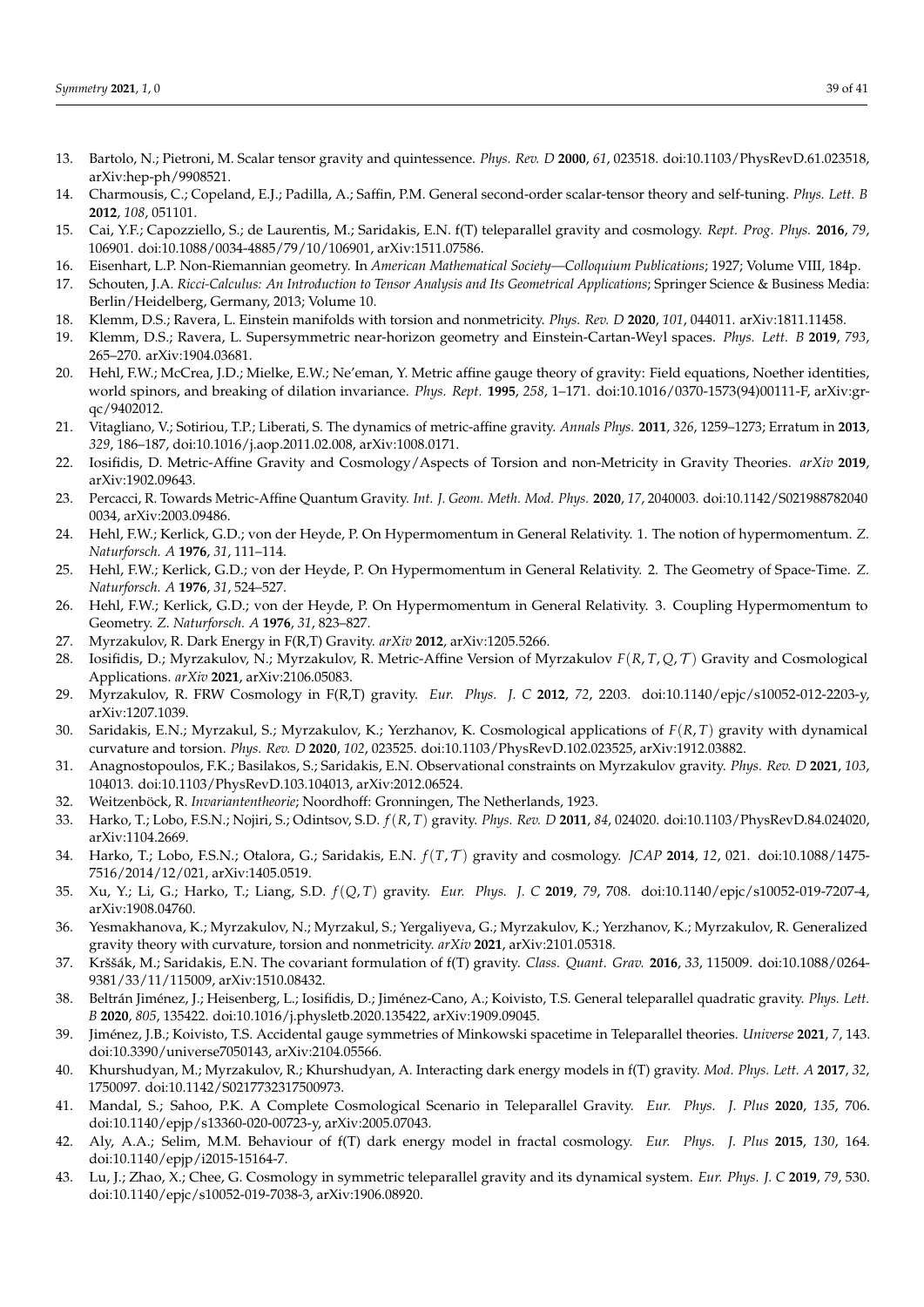- 44. Lazkoz, R.; Lobo, F.S.N.; Ortiz-Ba nos, M.; Salzano, V. Observational constraints of *f*(*Q*) gravity. *Phys. Rev. D* **2019**, *100*, 104027. doi:10.1103/PhysRevD.100.104027, arXiv:1907.13219.
- 45. Mandal, S.; Wang, D.; Sahoo, P.K. Cosmography in *f*(*Q*) gravity. *Phys. Rev. D* **2020**, *102*, 124029. doi:10.1103/PhysRevD.102.124029, arXiv:2011.00420.
- 46. Beltrán Jiménez, J.; Heisenberg, L.; Koivisto, T.S.; Pekar, S. Cosmology in *f*(*Q*) geometry. *Phys. Rev. D* **2020**, *101*, 103507. doi:10.1103/PhysRevD.101.103507, arXiv:1906.10027.
- 47. Dialektopoulos, K.F.; Koivisto, T.S.; Capozziello, S. Noether symmetries in Symmetric Teleparallel Cosmology. *Eur. Phys. J. C* **2019**, *79*, 606. doi:10.1140/epjc/s10052-019-7106-8, arXiv:1905.09019.
- 48. Mandal, S.; Sahoo, P.K.; Santos, J.R.L. Energy conditions in *f*(*Q*) gravity. *Phys. Rev. D* **2020**, *102*, 024057. doi:10.1103/PhysRevD.102. 024057, arXiv:2008.01563.
- 49. Barros, B.J.; Barreiro, T.; Koivisto, T.; Nunes, N.J. Testing *F*(*Q*) gravity with redshift space distortions. *Phys. Dark Univ.* **2020**, *30*, 100616. doi:10.1016/j.dark.2020.100616, arXiv:2004.07867.
- 50. Bajardi, F.; Vernieri, D.; Capozziello, S. Bouncing Cosmology in f(Q) Symmetric Teleparallel Gravity. *Eur. Phys. J. Plus* **2020**, *135*, 912. doi:10.1140/epjp/s13360-020-00918-3, arXiv:2011.01248.
- 51. Pradhan, A.; Maurya, D.C.; Dixit, A. Dark energy nature of viscus universe in f(Q)-gravity with observational constraints. *Int. J. Geom. Meth. Mod. Phys.* **2021**, *18*, 2150124. doi:10.1142/S0219887821501243.
- 52. Ayuso, I.; Lazkoz, R.; Salzano, V. Observational constraints on cosmological solutions of *f*(*Q*) theories. *Phys. Rev. D* **2021**, *103*, 063505. doi:10.1103/PhysRevD.103.063505, arXiv:2012.00046.
- 53. Mandal, S.; Parida, A.; Sahoo, P.K. Observational constraints and some toy models in *f*(*Q*) gravity with bulk viscous fluid. *arXiv* **2021**, arXiv:2103.00171.
- 54. Anagnostopoulos, F.K.; Basilakos, S.; Saridakis, E.N. First evidence that non-metricity f(Q) gravity can challenge ΛCDM. *arXiv* **2021**, arXiv:2104.15123.
- 55. Atayde, L.; Frusciante, N. Can *f*(*Q*)-gravity challenge ΛCDM? *arXiv* **2021**, arXiv:2108.10832.
- 56. Lin, R.H.; Zhai, X.H. Spherically symmetric configuration in *f*(*Q*) gravity. *Phys. Rev. D* **2021**, *103*, 124001. doi:10.1103/PhysRevD. 103.124001, arXiv:2105.01484.
- 57. Sharma, N.K.; Singh, J.K. Bianchi Type-II String Cosmological Model with Magnetic Field in f (R, T) Gravity. *Int. J. Theor. Phys.* **2014**, *53*, 2912–2922. doi:10.1007/s10773-014-2089-6.
- 58. Singh, J.K.; Nagpal, R.; Pacif, S.K.J. Statefinder diagnostic for modified Chaplygin gas cosmology in f(R,T) gravity with particle creation. *Int. J. Geom. Meth. Mod. Phys.* **2017**, *15*, 1850049. doi:10.1142/S0219887818500494, arXiv:1710.09257.
- 59. Moraes, P.H.R.S.; Sahoo, P.K. The simplest non-minimal matter-geometry coupling in the *f*(*R*, *T*) cosmology. *Eur. Phys. J. C* **2017**, *77*, 480. doi:10.1140/epjc/s10052-017-5062-8, arXiv:1707.01360.
- 60. Alves, M.E.S.; Moraes, P.H.R.S.; de Araujo, J.C.N.; Malheiro, M. Gravitational waves in  $f(R, T)$  and  $f(R, T^{\phi})$  theories of gravity. *Phys. Rev. D* **2016**, *94*, 024032. doi:10.1103/PhysRevD.94.024032, arXiv:1604.03874.
- 61. Nagpal, R.; Singh, J.K.; Aygün, S. FLRW cosmological models with quark and strange quark matters in *f*(*R*, *T*) gravity. *Astrophys. Space Sci.* **2018**, *363*, 114. doi:10.1007/s10509-018-3335-9, arXiv:1805.06766.
- 62. Zubair, M.; Waheed, S.; Ahmad, Y. Static spherically symmetric wormholes in f(R, T) gravity. *Eur. Phys. J. C* **2016**, *76*, 444. doi:10.1140/epjc/s10052-016-4288-1, arXiv:1607.05998.
- 63. Baffou, E.H.; Houndjo, M.J.S.; Rodrigues, M.E.; Kpadonou, A.V.; Tossa, J. Cosmological Evolution in f(R,T) theory with Collisional Matter. *Phys. Rev. D* **2015**, *92*, 084043. doi:10.1103/PhysRevD.92.084043, arXiv:1504.05496.
- 64. Singh, J.K.; Sharma, N.K. Bianchi Type-II Dark Energy Model in f(R,T) Gravity. *Int. J. Theor. Phys.* **2014**, *53*, 1424–1433. doi:10.1007/s10773-013-1939-y.
- 65. Shabani, H.; Farhoudi, M. Cosmological and Solar System Consequences of f(R,T) Gravity Models. *Phys. Rev. D* **2014**, *90*, 044031. doi:10.1103/PhysRevD.90.044031, arXiv:1407.6187.
- 66. Noureen, I.; Zubair, M. Dynamical instability and expansion-free condition in *f*(*R*, *T*) gravity. *Eur. Phys. J. C* **2015**, *75*, 62. doi:10.1140/epjc/s10052-015-3289-9, arXiv:1501.04484.
- 67. Noureen, I.; Zubair, M.; Bhatti, A.A.; Abbas, G. Shear-free condition and dynamical instability in f(R, T) gravity. *Eur. Phys. J. C* **2015**, *75*, 323. doi:10.1140/epjc/s10052-015-3547-x, arXiv:1504.01251.
- 68. Nagpal, R.; Pacif, S.K.J.; Singh, J.K.; Bamba, K.; Beesham, A. Analysis with observational constraints in Λ-cosmology in *f*(*R*, *T*) gravity. *Eur. Phys. J. C* **2018**, *78*, 946. doi:10.1140/epjc/s10052-018-6403-y, arXiv:1805.03015.
- 69. Alvarenga, F.G.; de la Cruz-Dombriz, A.; Houndjo, M.J.S.; Rodrigues, M.E.; Sáez-Gómez, D. Dynamics of scalar perturbations in *f*(*R*, *T*) gravity. *Phys. Rev. D* **2013**, *87*, 103526. Erratum in **2013**, *87*, 129905, doi:10.1103/PhysRevD.87.103526, arXiv:1302.1866.
- 70. Moraes, P.H.R.S. Cosmological solutions from Induced Matter Model applied to 5D *f*(*R*, *T*) gravity and the shrinking of the extra coordinate. *Eur. Phys. J. C* **2015**, *75*, 168. doi:10.1140/epjc/s10052-015-3393-x, arXiv:1502.02593.
- 71. Shabani, H. Cosmological consequences and statefinder diagnosis of a noninteracting generalized Chaplygin gas in *f*(*R*, *T*) gravity. *Int. J. Mod. Phys. D* **2017**, *26*, 1750120. doi:10.1142/S0218271817501206, arXiv:1604.04616.
- 72. Sharma, U.K.; Pradhan, A. Cosmology in modified f(R,T)-gravity theory in a variant Λ(T) scenario-revisited. *Int. J. Geom. Meth. Mod. Phys.* **2017**, *15*, 1850014. doi:10.1142/S0219887818500147.
- 73. Houndjo, M.J.S.; Piattella, O.F. Reconstructing *f*(*R*, *T*) gravity from holographic dark energy. *Int. J. Mod. Phys. D* **2012**, *21*, 1250024. doi:10.1142/S0218271812500241, arXiv:1111.4275.